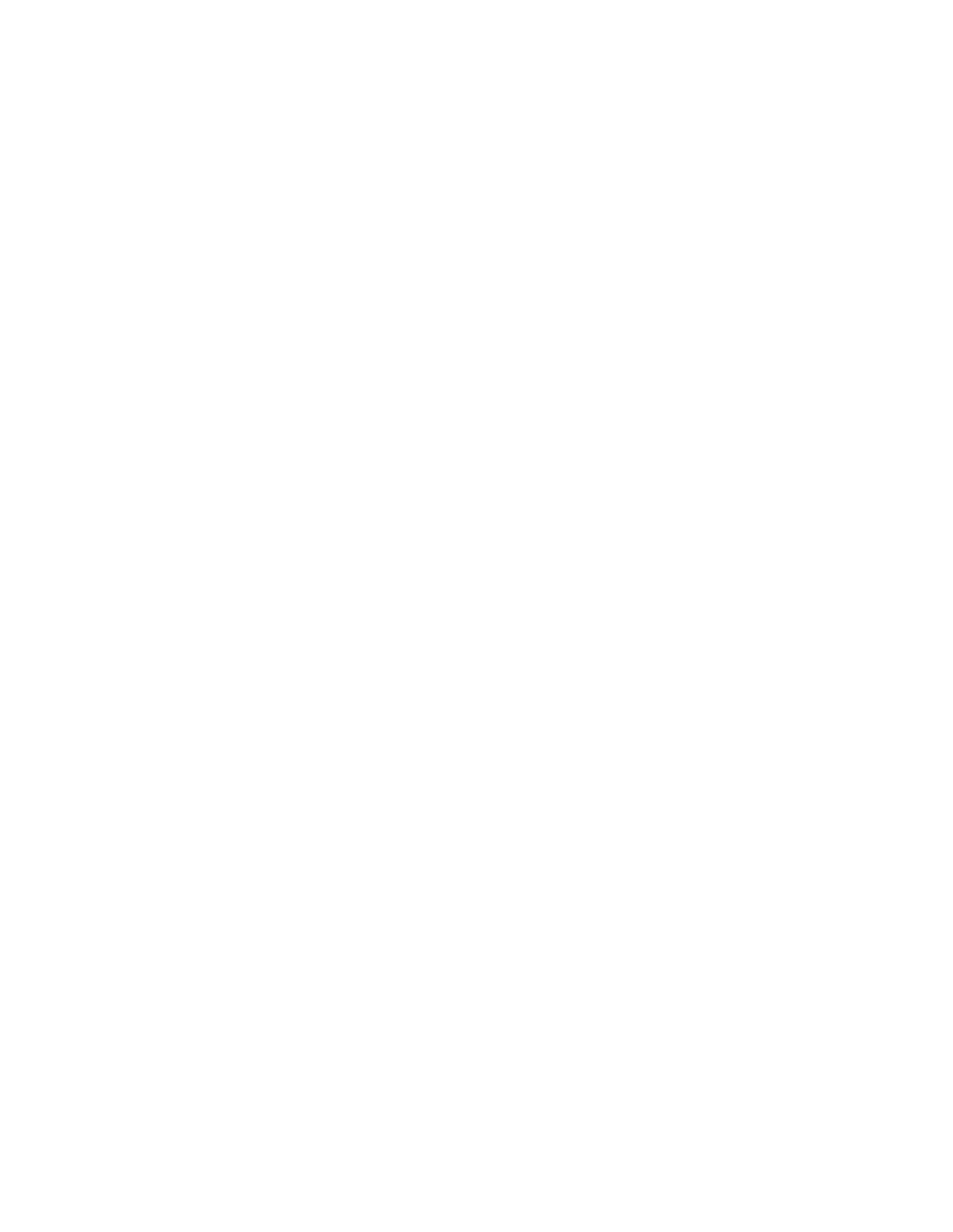# **THE MODEL FIRE DEPARTMENT RESPIRATORY PROTECTION PROGRAM**

The Public Employees Occupational Safety and Health (PEOSH) Standards for Firefighters (N.J.A.C. 12:100-10.10(e)) state that employers (fire departments) shall establish and maintain a respiratory protection program. To assist fire departments in complying with PEOSH Respiratory Protection Standard requirements, the New Jersey Department of Health and Senior Services, PEOSH Program and the New Jersey Department of Labor, Office of Public Employees Safety have updated this Model Fire Department Respiratory Protection Program to bring it into compliance with the PEOSH Respiratory Protection Standard (29CFR1910.134).

The revised Public Employees Occupational Safety and Health (PEOSH) Respiratory Protection Standard (29CFR1910.134) was adopted on September 21, 1998, with a compliance date of March 21, 1999 (see Appendix G for a copy of the Respiratory Protection Standard). At the same time, the PEOSH Standards for Firefighters (N.J.A.C. 12:100-10.10) were amended. The amendments included:

- deleting the requirement that fire departments establish and maintain a respiratory protection program meeting the requirements of ANSI Z88.5-1981, Practice for Respiratory Protection for the Fire Service; and
- adding the requirement that fire departments establish and maintain a respiratory protection program meeting the requirements of the revised PEOSH Respiratory Protection Standard.

The Model Fire Department Respiratory Protection Program must be tailored to the specific needs of each fire department. The program alone does not ensure compliance with the respiratory protection requirements. The program must be fully implemented as presented in the completed document.

The Division of Fire Safety has provided this program to all fire departments so that they may be able to comply more easily with the regulations.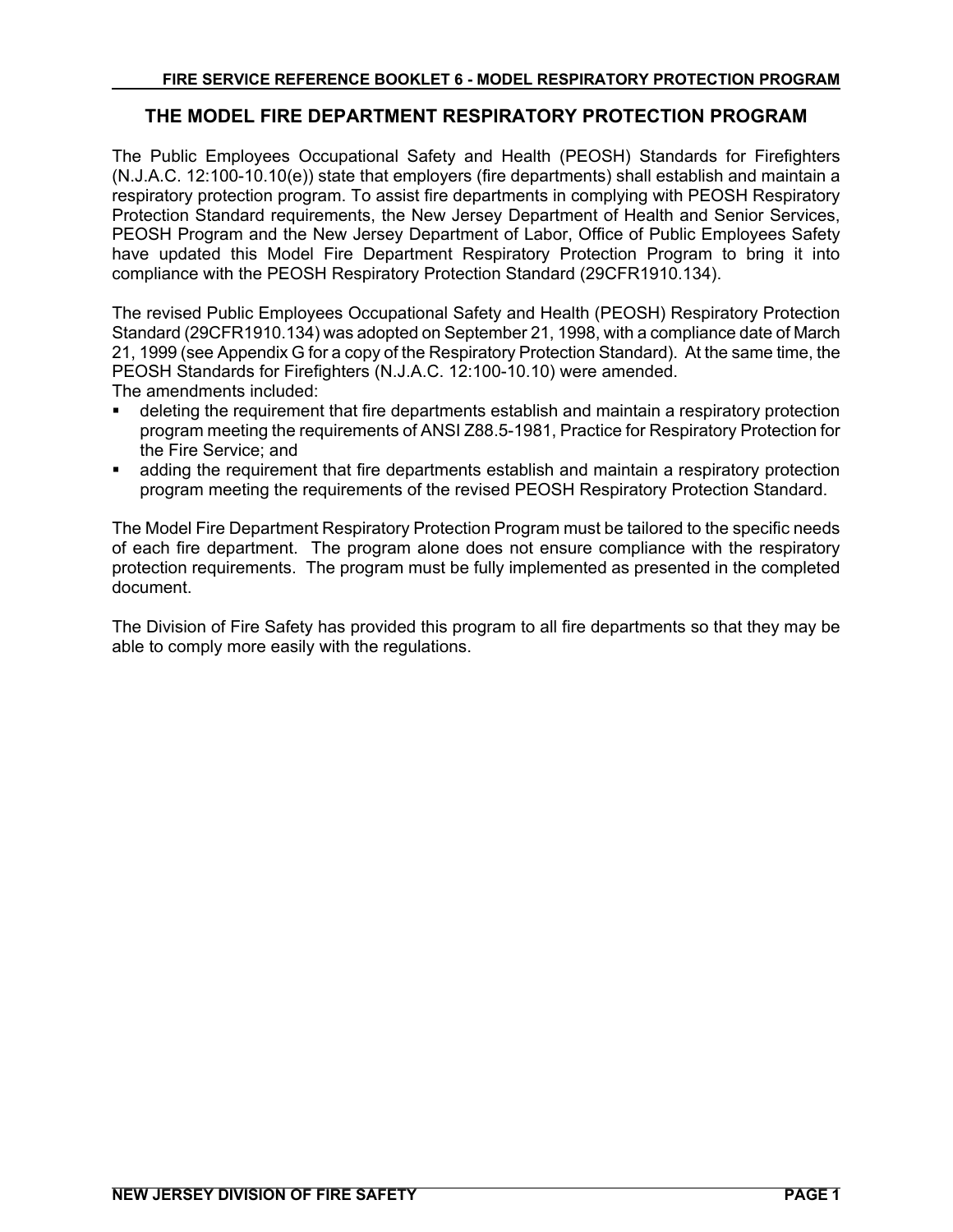# **Table of Contents**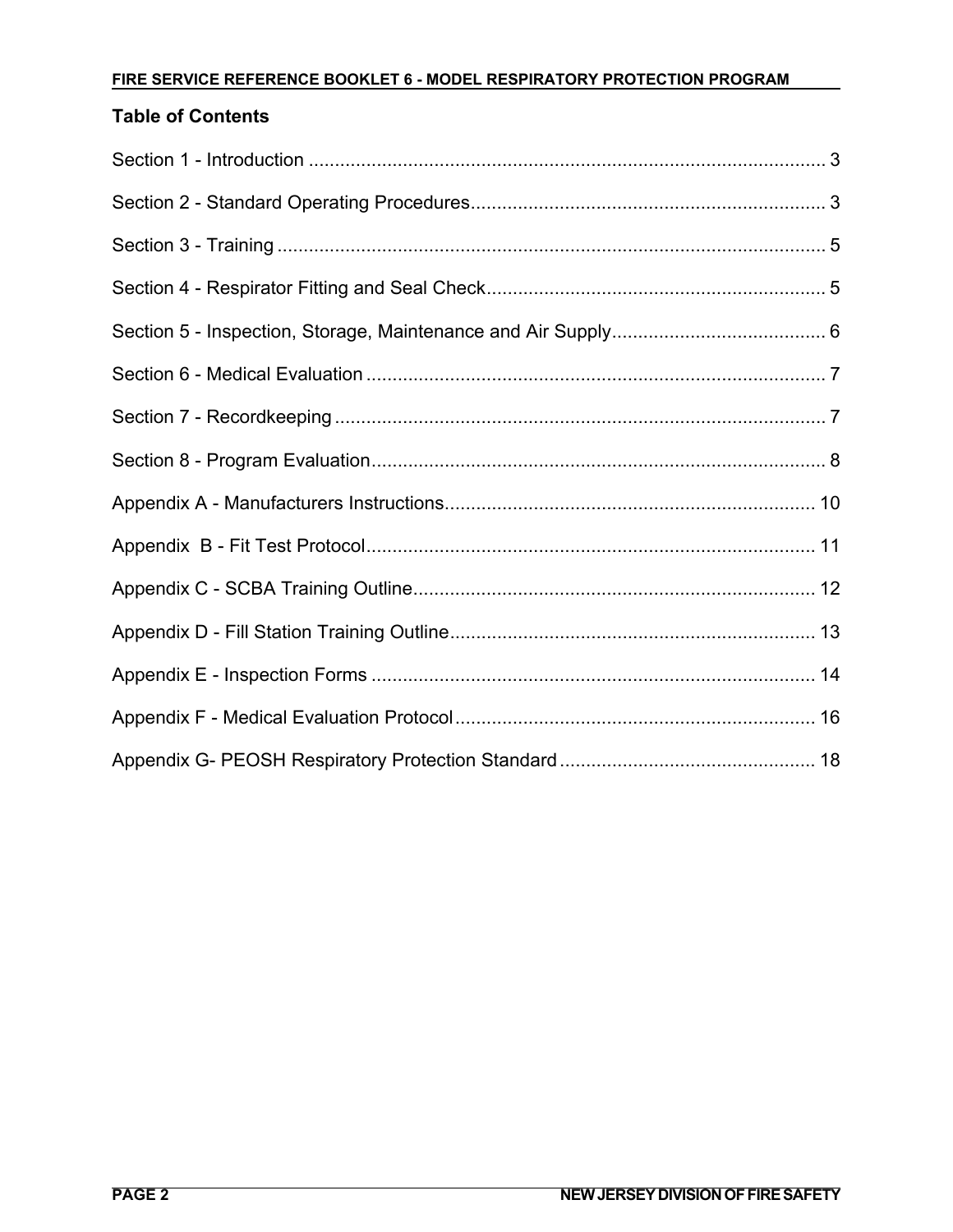# **SECTION 1 - INTRODUCTION**

## **Policy**

It is the policy of the the second properties of the second properties Fire Department to maintain comprehensive occupational safety and health programs based upon sound engineering, education, and enforcement. This document establishes Departmental policy, responsibilities, and requirements for the protection of firefighters whose job requires the use of respiratory protection.

This document will also provide assistance to the firefighter in the use and care of respiratory protection.

The The CHET Fire Department *Safety Officer* is the same of the setter is the setter is the setter is the setter is solely responsible for all facets of this program and has full authority to make necessary decisions to the ensure success of this program. The *Safety Officer* will develop written detailed instructions covering each of the basic elements in this program, and is the sole person authorized to amend these instructions.

# **SECTION 2 - STANDARD OPERATING PROCEDURES**

#### **General**

Firefighters shall wear a self-contained breathing apparatus (SCBA) under the following conditions:

- while engaged in interior structural firefighting;
- while working in confined spaces where toxic products or an oxygen deficient atmosphere may be present;
- **U during emergency situations involving toxic substances; and**
- **during all phases of firefighting and overhaul.**

Firefighters wearing an SCBA must activate the personal alert safety system (PASS) device before entering an area where respiratory protection is required.

Firefighters wearing SCBA shall conduct a seal check prior to each use.

Firefighters shall not remove the SCBA at any time in the dangerous atmosphere. SCBA shall be used in accordance with the manufacturer's instructions (see Appendix A).

All firefighters shall continue to wear an SCBA until the officer in charge determines that respiratory protection is no longer required.

The use of the airline respirator located on the state of shall only be used for exterior firefighting operations. The airline respirator shall be worn in combination with an auxiliary SCBA or an appropriate escape type SCBA.

#### **Protective Clothing**

Firefighters wearing an SCBA shall be fully protected with the use of approved structural firefighting clothing that meet the requirements of the PEOSH Standards for Firefighters (N.J.A.C.12:100-10). Protective clothing shall include turnout coat, bunker pants, gloves, boots, helmet, fire resistant hood, and PASS device.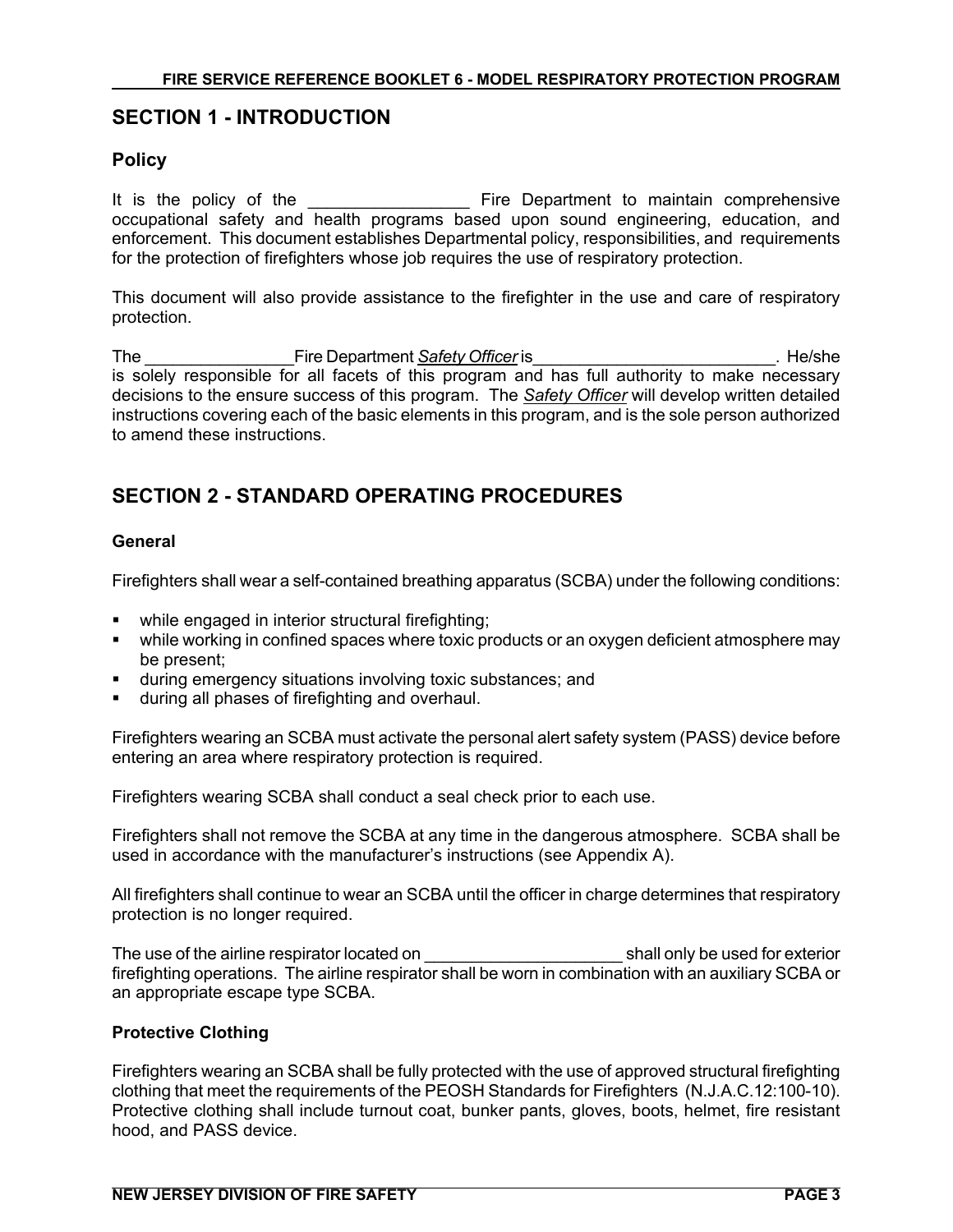## **Procedures for Interior Structural Firefighting**

In interior structural fires, the fire department shall ensure that:

- At least two firefighters enter the immediately dangerous to life and health (IDLH) atmosphere and remain in visual or voice contact with one another at all times;
- At least two firefighters will be located outside the IDLH atmosphere; and
- All firefighters engaged in interior structural firefighting will use SCBAs.

#### *Note:*

One of the two firefighters located outside the IDLH atmosphere may be assigned to an additional role, such as incident commander in charge of the emergency or safety officer, so long as the firefighter is able to perform assistance or rescue activities without jeopardizing the safety or health of any firefighter working at the incident.

Nothing in this section is meant to preclude firefighters from performing emergency rescue activities before an entire team has assembled.

There must always be at least two firefighters stationed outside during interior structural firefighting. They must be trained, equipped, and prepared to enter if necessary to rescue firefighters inside. However, the incident commander has the responsibility and flexibility to determine when more than two outside firefighters are necessary given the circumstances of the fire. The two-in/two-out rule does not require an arithmetic progression for every firefighter inside, i.e. the rule should not be interpreted as four-in/four-out, eight-in/eight-out, etc.

Firefighters will wait to commence interior structural firefighting, until the proper number of firefighters can be assembled on scene as required by the response. During this time, the fire will be attacked only from the outside, sizing-up operations will occur and emergency rescue necessary to save lives may take place.

One of the standby firefighters may have other duties such as serving as the incident commander, safety officer, or operator of fire apparatus. However, one of the outside firefighters must actively monitor the status of the inside firefighters and will not be assigned additional duties. The second outside firefighter may be involved in a wide variety of activities. Both of the outside firefighters must be able to provide support and assistance to the two interior firefighters; any assignment of additional duties for one of the outside firefighters must be weighed against the potential for interference with this requirement. Proper assignment of firefighting activities at an interior structural fire must be determined by the incident commander and is dependent on the existing firefighting situation. Consideration of all worksite variables and conditions, and the judgement of the incident commander is critical.

The two firefighters entering an IDLH atmosphere to perform interior structural firefighting must maintain visual or voice communication at all times. Electronic methods of communication such as the use of radios shall not be substituted for direct visual contact between team members in the danger area. However, reliable electronic communication devices are not prohibited and certainly have value in augmenting communication and may be used to communicate between inside team members and outside standby firefighters.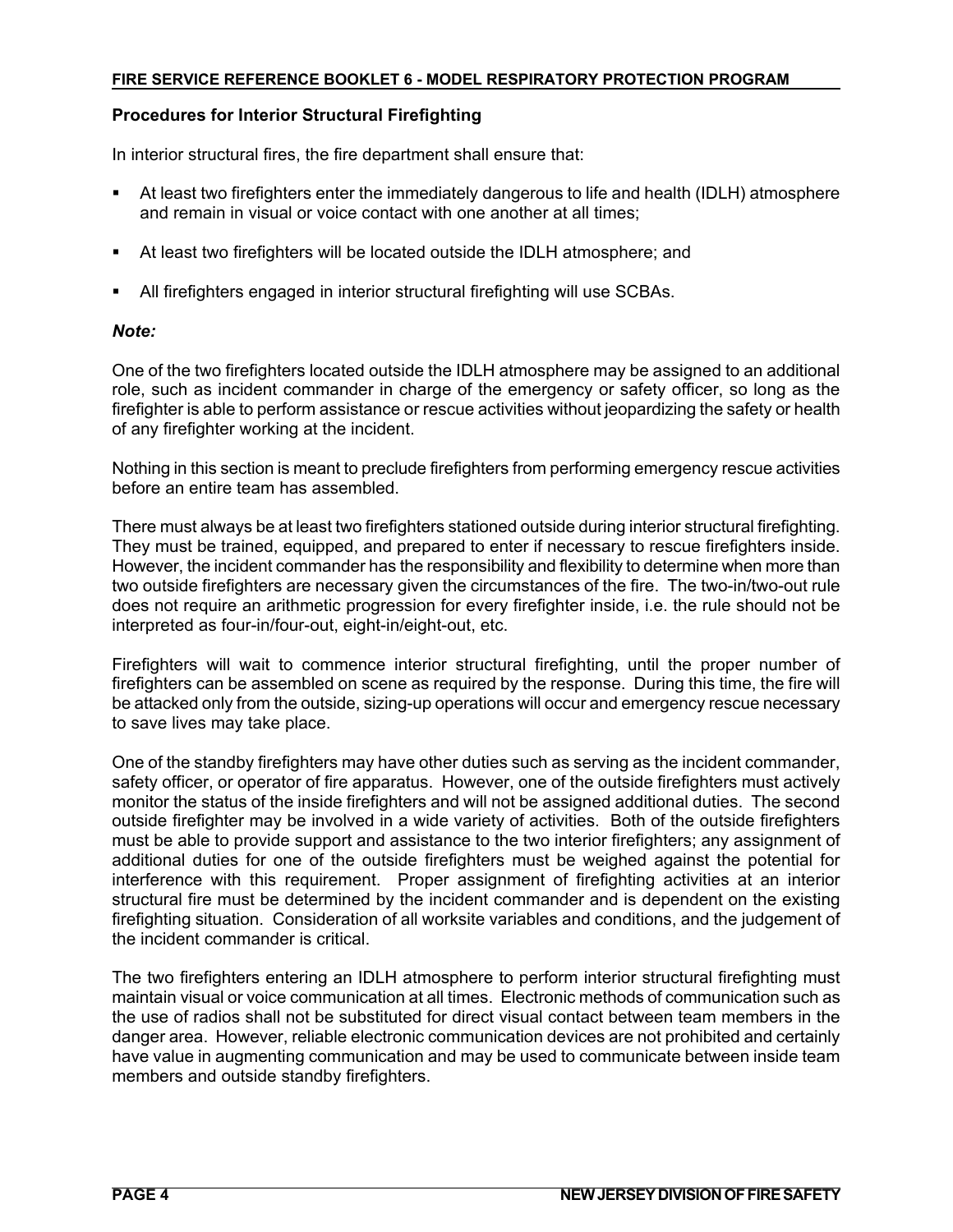# **SECTION 3 - TRAINING**

#### **Self Contained Breathing Apparatus Training**

Firefighters wearing respiratory protection shall be trained in proper use, cleaning and maintenance. No firefighter shall wear respiratory protection without training as specified in this document.

Training in the use of respiratory protection shall be done in two phases. Each new firefighter will be given initial training before using respiratory protection and annual training thereafter.

#### **New Recruit Training**

Initial training is to be provided during the Fire Fighter I Course at a State approved training academy. No firefighter is to use respiratory protection unless training has been successfully completed. Firefighters trained at other than a state approved fire academy must be certified as trained by the Safety Officer before wearing an SCBA.

#### **Annual Training**

On-going training shall be provided to all firefighters of the Department.

Each firefighter must pass a facepiece fit-test during initial and annual training. Appendix B of this program contains the fit-test protocol and example fit-test record.

#### **Course Content**

Initial and annual training in respiratory protection shall be conducted as specified in Appendix C.

#### **Fill Station Training**

SCBA cylinders will be filled only by firefighters who have completed fill station training. Retraining will be provided annually.

#### **Course Content**

Initial and annual fill station training shall be conducted as specified in Appendix D.

# **SECTION 4 - RESPIRATOR FITTING AND SEAL CHECK**

Each firefighter must pass a facepiece fit-test during initial and annual training. Appendix B of this program contains an example of a fit-test record.

#### **Inspection Before Use**

When using SCBA, each firefighter shall select and wear the correct size facepiece as determined by initial and annual fit testing. A firefighter shall not wear respiratory protection unless the proper size facepiece is available and the equipment is in proper working condition according to the manufacturer's specifications.

#### **Effective Seal Required**

An effective face-to-facepiece seal is extremely important when using respiratory protective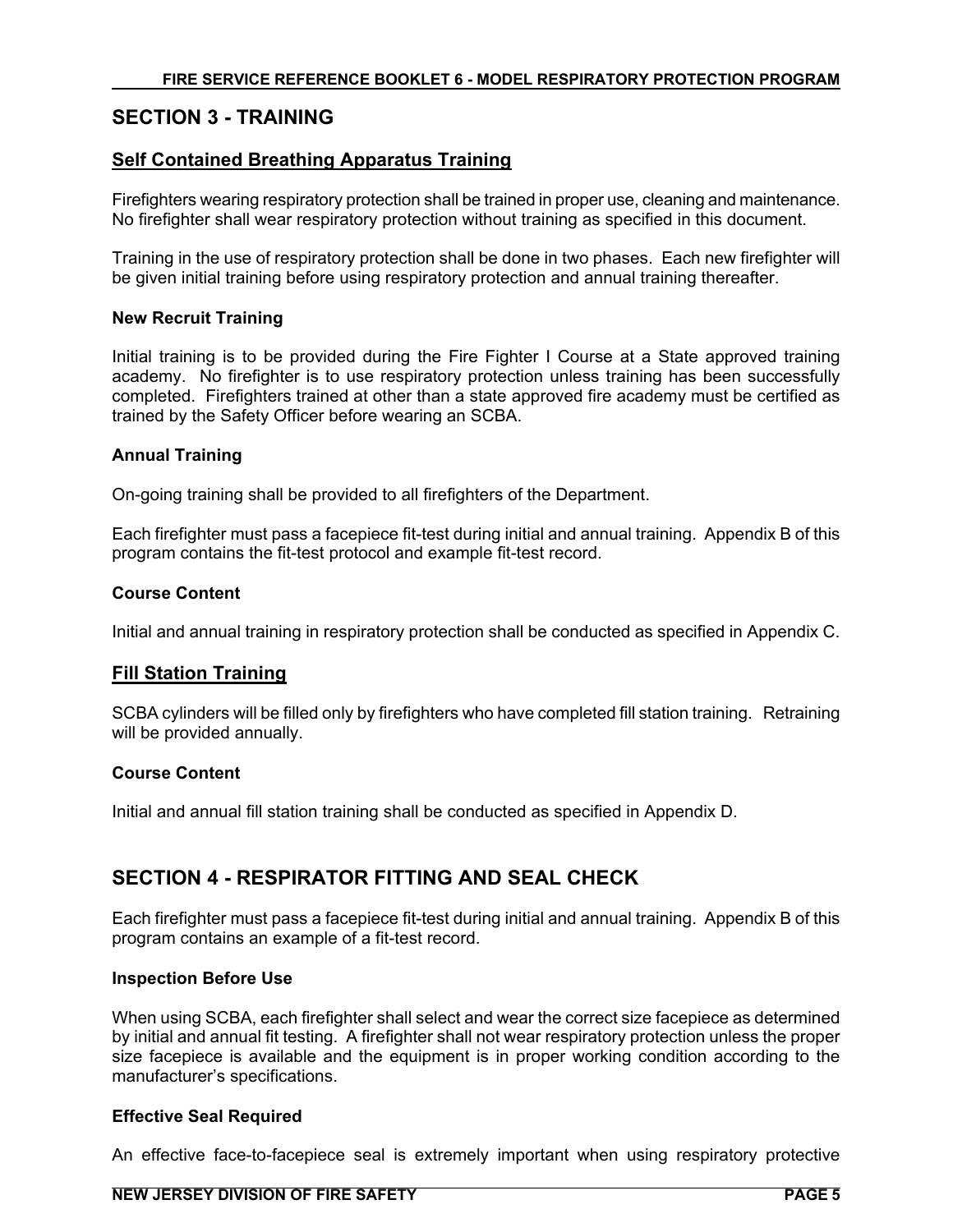equipment. Minor leakage can allow contaminants to enter the facepiece, even with a positive pressure SCBA. Any outward leakage will increase the rate of air consumption, reducing the time available for use and safe exit. The facepiece must seal tightly against the skin, without penetration or interference by any protective clothing or other equipment.

Nothing can be between the sealing surface of the mask and the face of the wearer, including but not limited to, eyeglasses, protective hoods, and beards or other facial hair.

Firefighters shall perform a seal check prior to every SCBA use. SCBA can only be worn when an adequate seal is achieved. (NOTE: the required seal check procedures are found in Appendix B-1 of the PEOSH Respiratory Protection Standard. The PEOSH Respiratory Protection Standard is found in Appendix G of this document).

# **SECTION 5 - INSPECTION, STORAGE, MAINTENANCE AND AIR SUPPLY**

#### **Inspection**

Regular periodic inspections are required to ensure that all respiratory protection equipment is properly operating and available for use.

#### **Inspection Schedule**

All SCBA and spare cylinders shall be inspected after each use and at least monthly. Guidelines for inspection are in the manufacturer's instructions found in Appendix A of this program.

After each inspection, the appropriate forms (see Appendix E) shall be completed. SCBA units determined to be unfit for use shall be taken out of service, and tagged with a description of the particular defect.

In the event replacement or repair of SCBA components is necessary, it shall be performed according to manufacturer's instructions and only by persons trained and certified by the manufacturer or returned to the manufacturer's service facility.

Firefighters will not subject SCBA units to unnecessary abuse due to neglect and/or carelessness. Caution must especially be exercised to protect the facepiece section of the mask from being scratched or damaged.

Each SCBA shall be cleaned and disinfected after each use. Only cleaning/sanitizing solutions for respiratory equipment will be used for cleaning and disinfection. (NOTE: the required SCBA cleaning procedures are found in Appendix B-2 of the PEOSH Respiratory Protection Standard. The PEOSH Respiratory Protection Standard is found in Appendix G of this document).

SCBA cylinders shall be hydrostatically tested within the period specified by the manufacturer and applicable governmental agencies. Metal cylinders must be tested every five (5) years and composite cylinders every three (3) years. Composite cylinders will be removed from service after 15 years from the first hydrostatic test date.

#### **Storage**

All units shall be stored so that they are protected against direct sunlight, dust accumulation, severe temperature changes, excessive moisture, fumes, and damaging chemicals. Care is to be taken so that the means of storage does not distort or damage rubber or elastomeric components.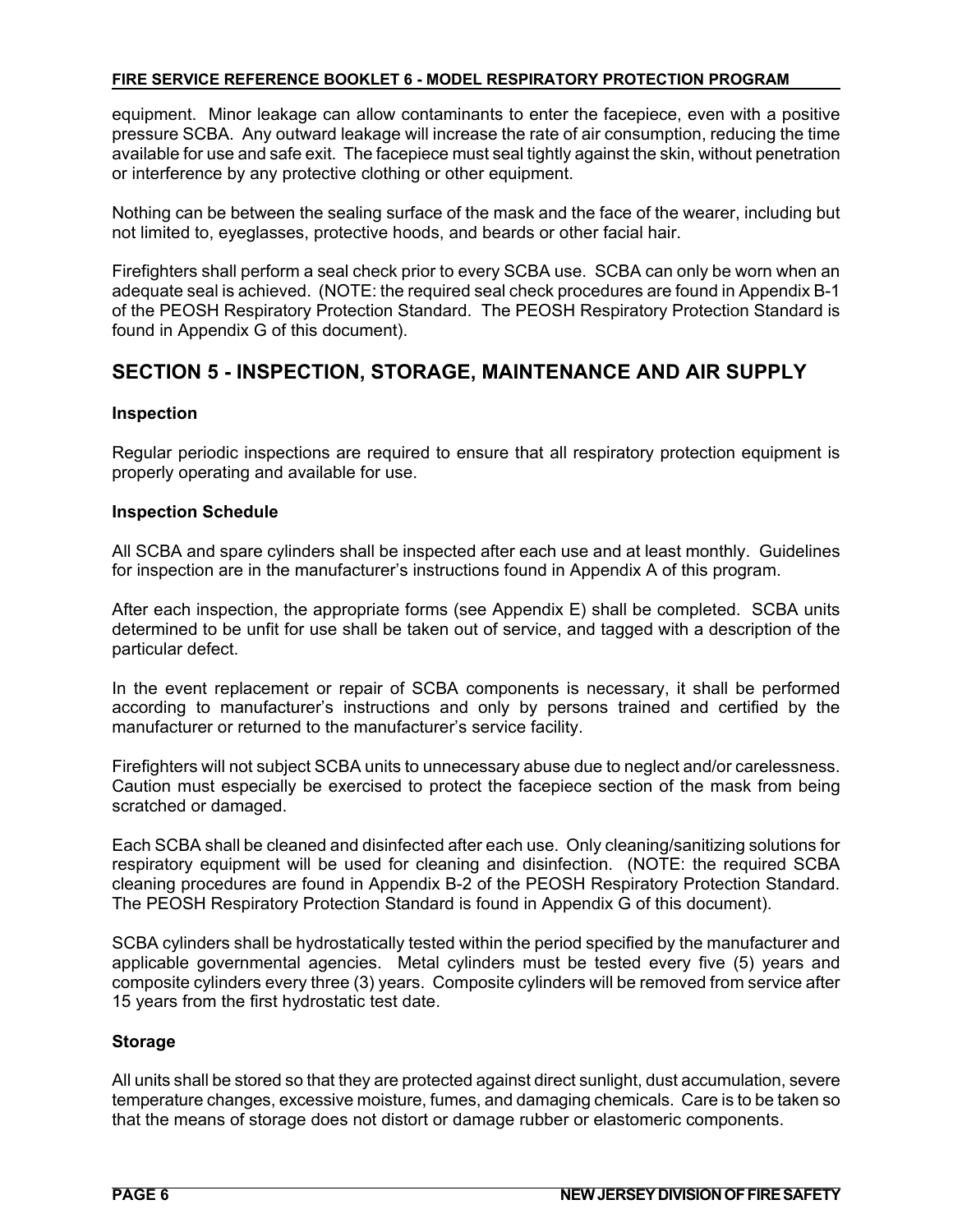#### **Air Supply**

Breathing air in the SCBA cylinder shall meet the requirements of the Compressed Gas Association G-7.1-1989, COMMODITY SPECIFICATION FOR AIR, with a minimum air quality of Grade D. The Fire Department shall ensure that private vendors supplying compressed breathing air provide a copy of the most recent inspection and certification.

The purity of the air from the Fire Department's air compressor shall be checked by a competent laboratory at least annually.

The Fire Department shall assure that sufficient quantities of compressed air are available to refill SCBA for all emergencies. This shall be accomplished through mutual aid with (or this shall be accomplished with the use of a mobile air compressor).

Air cylinders for SCBA shall be filled only by personnel who have completed fill station training.

Compressed oxygen shall not be used in open-circuit SCBA.

# **SECTION 6 - MEDICAL EVALUATION**

A medical evaluation to determine the firefighter's ability to wear a SCBA will be provided. Only firefighters that are medically able to wear SCBA will be allowed to do so. Appendix F contains the medical evaluation protocol.

# **SECTION 7 – RECORD KEEPING**

\_\_\_\_\_\_\_\_\_\_\_\_\_\_\_\_\_\_\_\_\_\_\_\_\_\_\_\_\_\_.

Completed SCBA inspection forms will be maintained by \_\_\_\_\_\_\_\_\_\_\_\_\_\_\_\_\_\_\_\_\_\_\_\_\_\_\_

Records/results of air quality tests will be maintained by \_\_\_\_\_\_\_\_\_\_\_\_\_\_\_\_\_\_\_\_\_\_\_\_\_\_\_\_\_\_\_\_.

Completed fit test records will be maintained by \_\_\_\_\_\_\_\_\_\_\_\_\_\_\_\_\_\_\_\_\_\_\_\_\_\_\_\_. Each firefighter will receive a copy of his/her fit test record.

Records for both recruit training as well as on going SCBA training records will be maintained by

Certificates of completion for Fire Fighter I courses will be maintained by \_\_\_\_\_\_\_\_\_\_\_\_\_\_\_\_.

Fill station training records will be maintained by **EXACUTE 10** and the station of the station of the station of the station of the station of the station of the station of the station of the station of the station of the

Medical Evaluation Results Forms will be maintained by **William Company and Company** and Company of the state of the state of the state of the state of the state of the state of the state of the state of the state of the s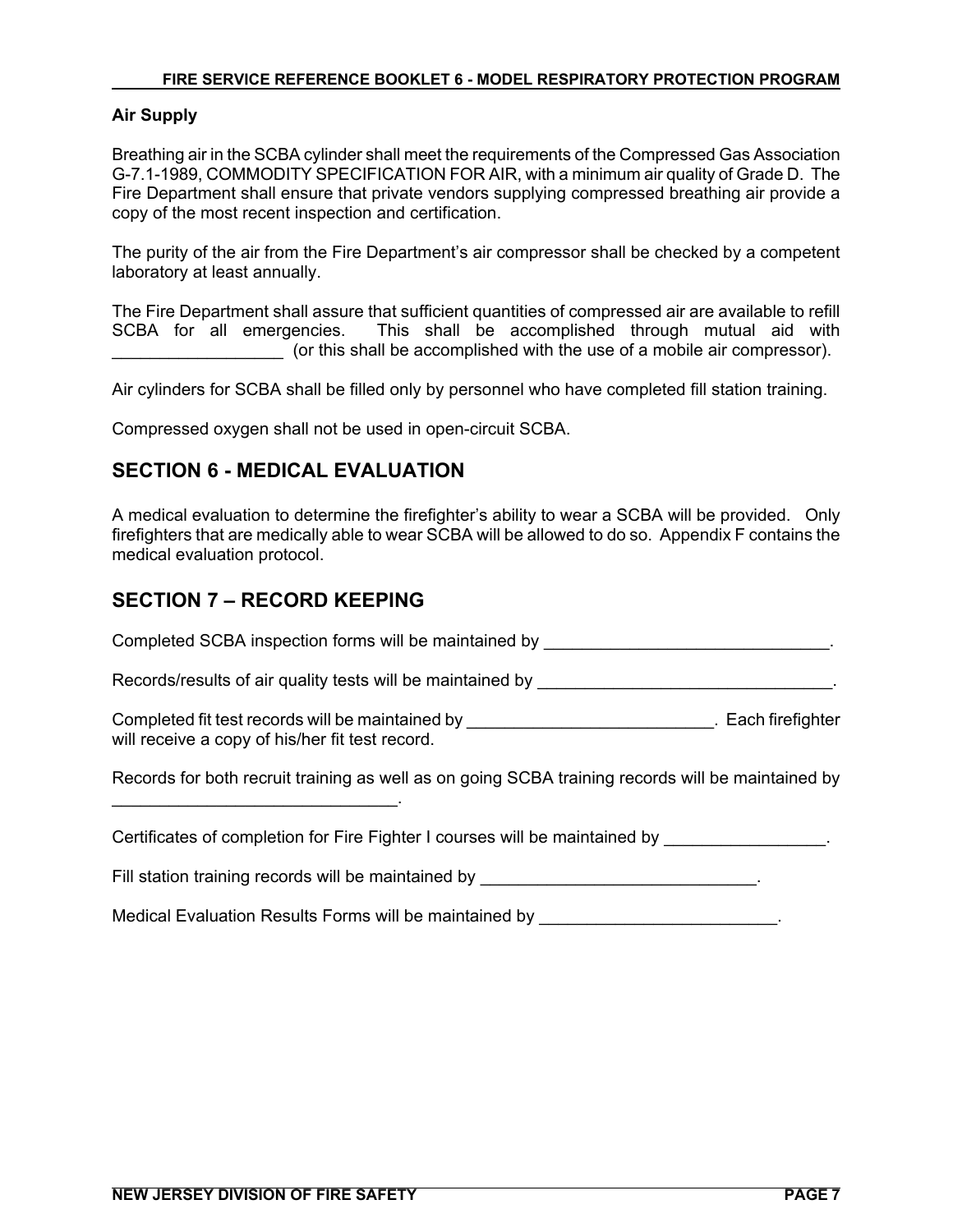# *SUMMARY OF RESPIRATORY PROTECTION PROGRAM RECORDS*

| <b>Type of Record</b>                                        | <b>Keep Records For</b>                    |
|--------------------------------------------------------------|--------------------------------------------|
| <b>SCBA Inspection Records</b>                               |                                            |
| <b>After Use</b>                                             | until replaced                             |
| Monthly                                                      | one month                                  |
| <b>SCBA Maintenance/Repair</b><br>Records                    | life of equipment                          |
| <b>Air Quality Tests</b>                                     | 1 Year                                     |
| <b>Fit Test</b>                                              | 1 Year                                     |
| <b>Medical Evaluation</b>                                    | length of employment, plus thirty<br>years |
| Training                                                     | 5 Years                                    |
| Records Documenting Training for<br>Those Who Fill Cylinders | 1 Year                                     |

# **SECTION 8 - PROGRAM EVALUATION**

#### **Evaluation Requirements**

The effectiveness of the SCBA program shall be evaluated and corrective actions taken to ensure the respiratory protection program is properly implemented. The fire department will regularly consult with firefighters to assess their views on the effectiveness of the program and to identify any problems.

The evaluation will be conducted by \_\_\_\_\_\_\_\_\_\_\_\_\_\_\_\_\_\_\_\_\_\_\_\_. The evaluation will ensure:

- **PEDECISE FOR A PROCEDURE:** procedures for purchasing of approved equipment are in place;
- all firefighters are being properly fitted with respiratory protection;
- all firefighters are properly trained;
- the proper equipment, cleaning, inspection, and maintenance procedures are implemented;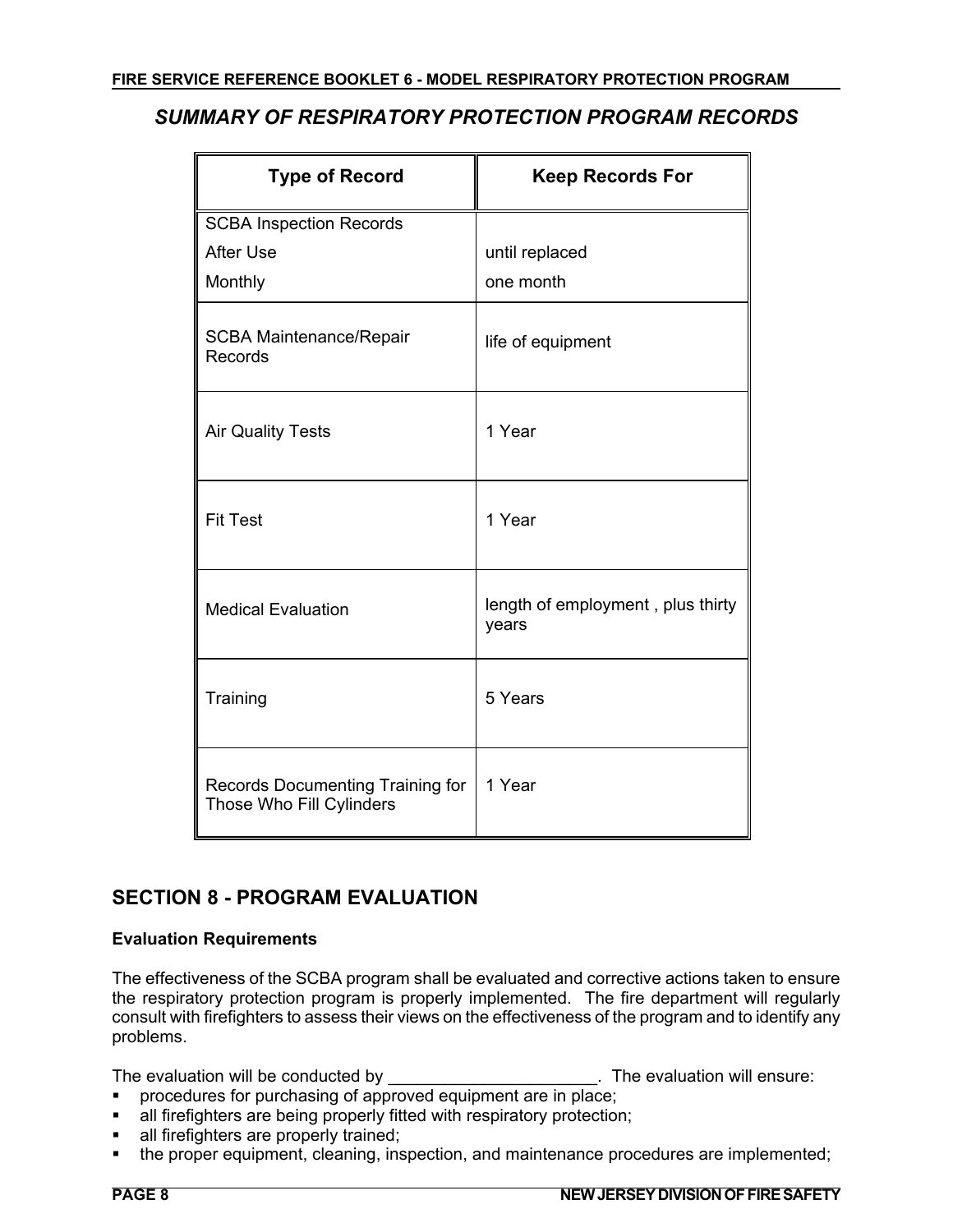- the required records are being kept; and
- changes are implemented to correct deficiencies.

#### **Program Monitoring**

Periodic monitoring of the respiratory protection program is necessary to ensure that all firefighters are adequately protected. Random inspections shall be made by the \_\_\_\_\_\_\_\_\_\_\_\_ to ensure that the provisions of the program are being properly implemented.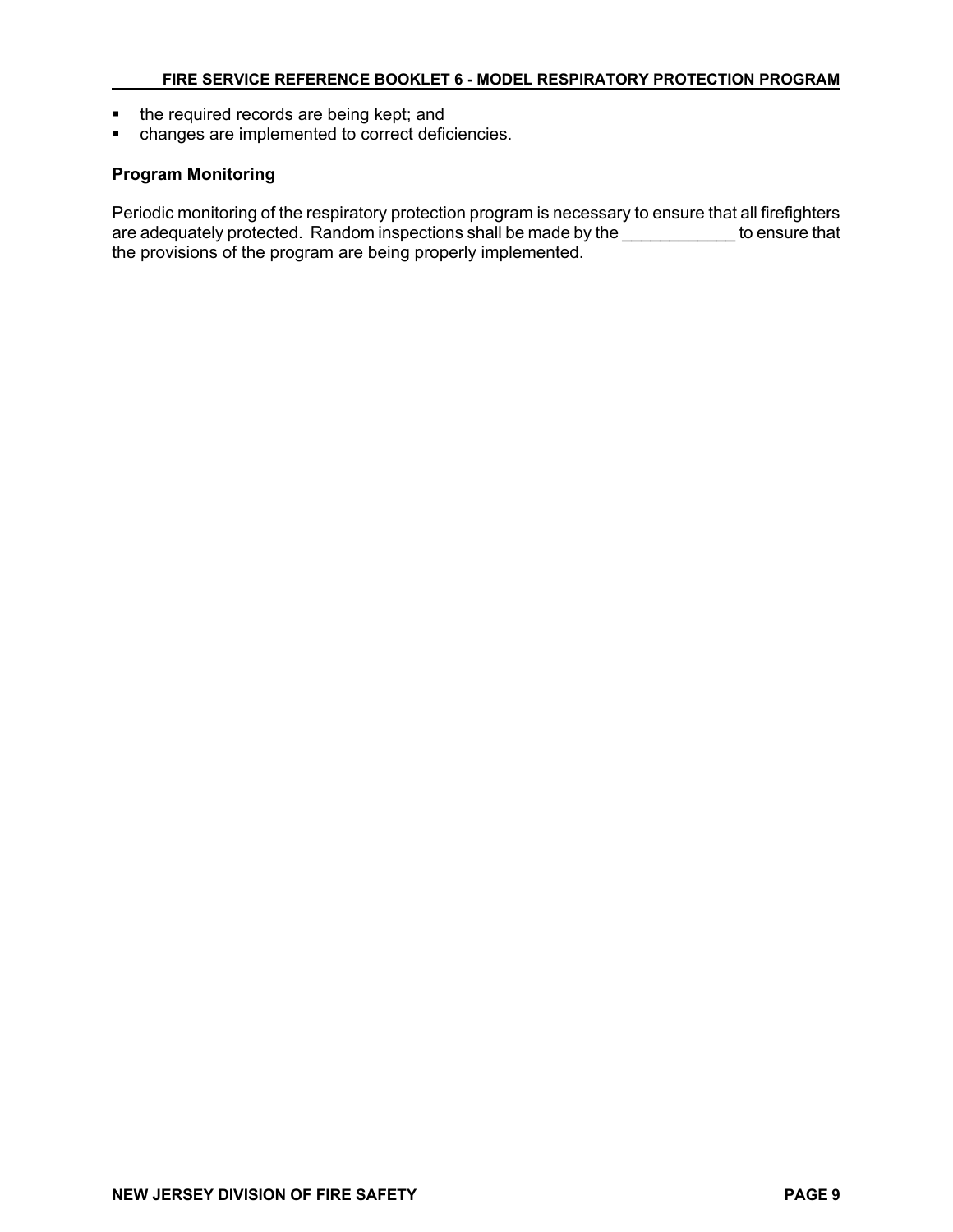# **Appendix A – Manufacturer's Instructions**

*NOTE:* A copy of the manufacturer's instructions for the SCBA can be included here or a statement where the instructions are kept and how someone could obtain or borrow a copy.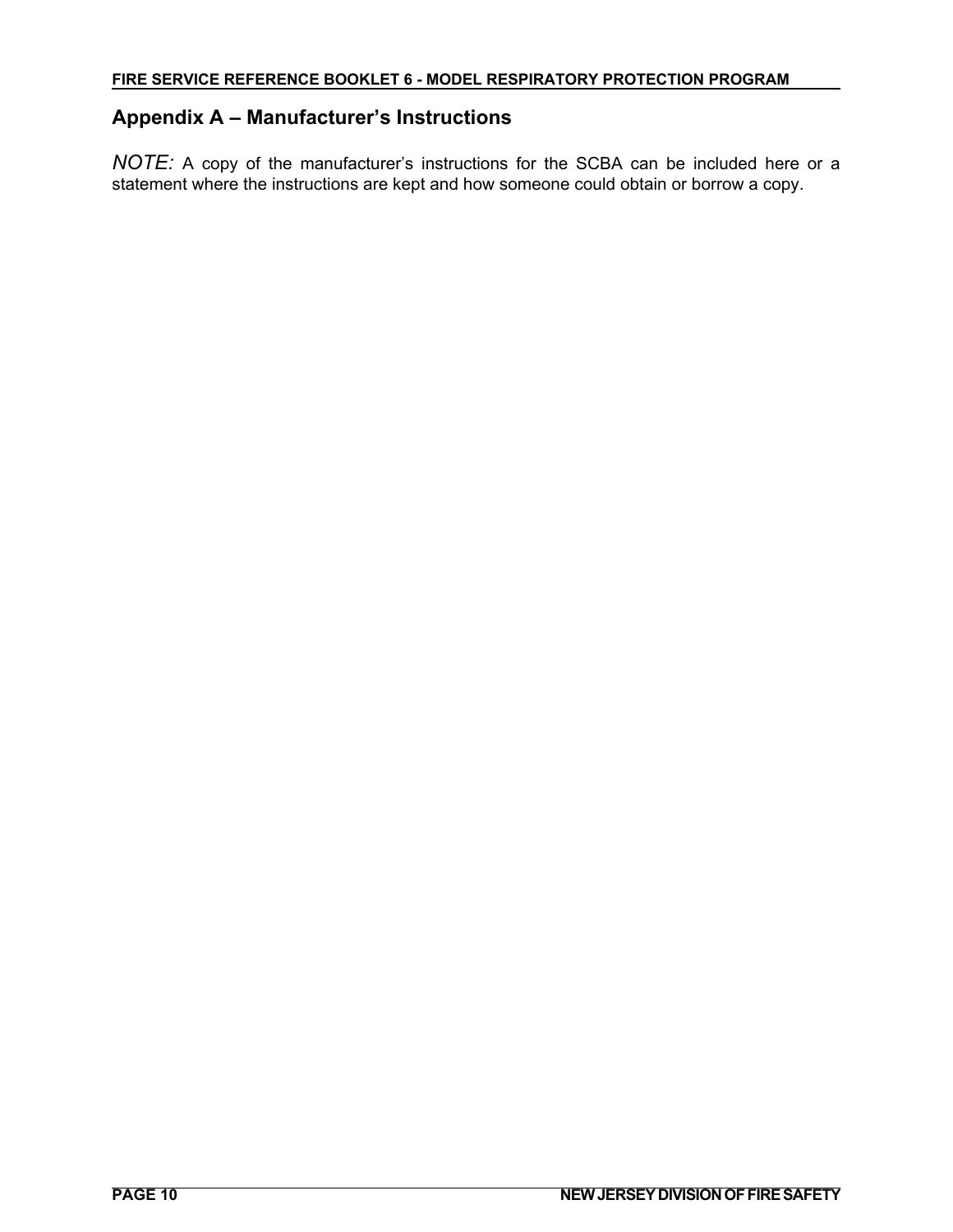| <b>Appendix B - Respirator Fit Test Record</b>                  |  |  |  |  |  |  |  |
|-----------------------------------------------------------------|--|--|--|--|--|--|--|
|                                                                 |  |  |  |  |  |  |  |
|                                                                 |  |  |  |  |  |  |  |
|                                                                 |  |  |  |  |  |  |  |
|                                                                 |  |  |  |  |  |  |  |
|                                                                 |  |  |  |  |  |  |  |
| <b>Facepiece Size</b>                                           |  |  |  |  |  |  |  |
| Medium____________<br>Small____________<br>$Large \_\_\_\_\_\_$ |  |  |  |  |  |  |  |
| Conditions which could affect respirator fit:                   |  |  |  |  |  |  |  |
| Clean Shaven 9 Facial Scar<br>9 Dentures Absent<br>9            |  |  |  |  |  |  |  |
| 9 2+ Day Growth<br>1-2 Day Beard Growth<br>9                    |  |  |  |  |  |  |  |
| Moustache 9 Glasses<br>9                                        |  |  |  |  |  |  |  |
|                                                                 |  |  |  |  |  |  |  |
|                                                                 |  |  |  |  |  |  |  |
| 9 Pass<br>9 Fail                                                |  |  |  |  |  |  |  |
|                                                                 |  |  |  |  |  |  |  |
|                                                                 |  |  |  |  |  |  |  |
| <b>Employee Acknowledgment of Test Results:</b>                 |  |  |  |  |  |  |  |
|                                                                 |  |  |  |  |  |  |  |
|                                                                 |  |  |  |  |  |  |  |
|                                                                 |  |  |  |  |  |  |  |
|                                                                 |  |  |  |  |  |  |  |

*NOTE:* Appendix A of the PEOSH Respiratory Protection Standard contains all the mandatory fit test protocols. Appendix G of this document contains the PEOSH Respiratory Protection Standard. One of those protocols must be used.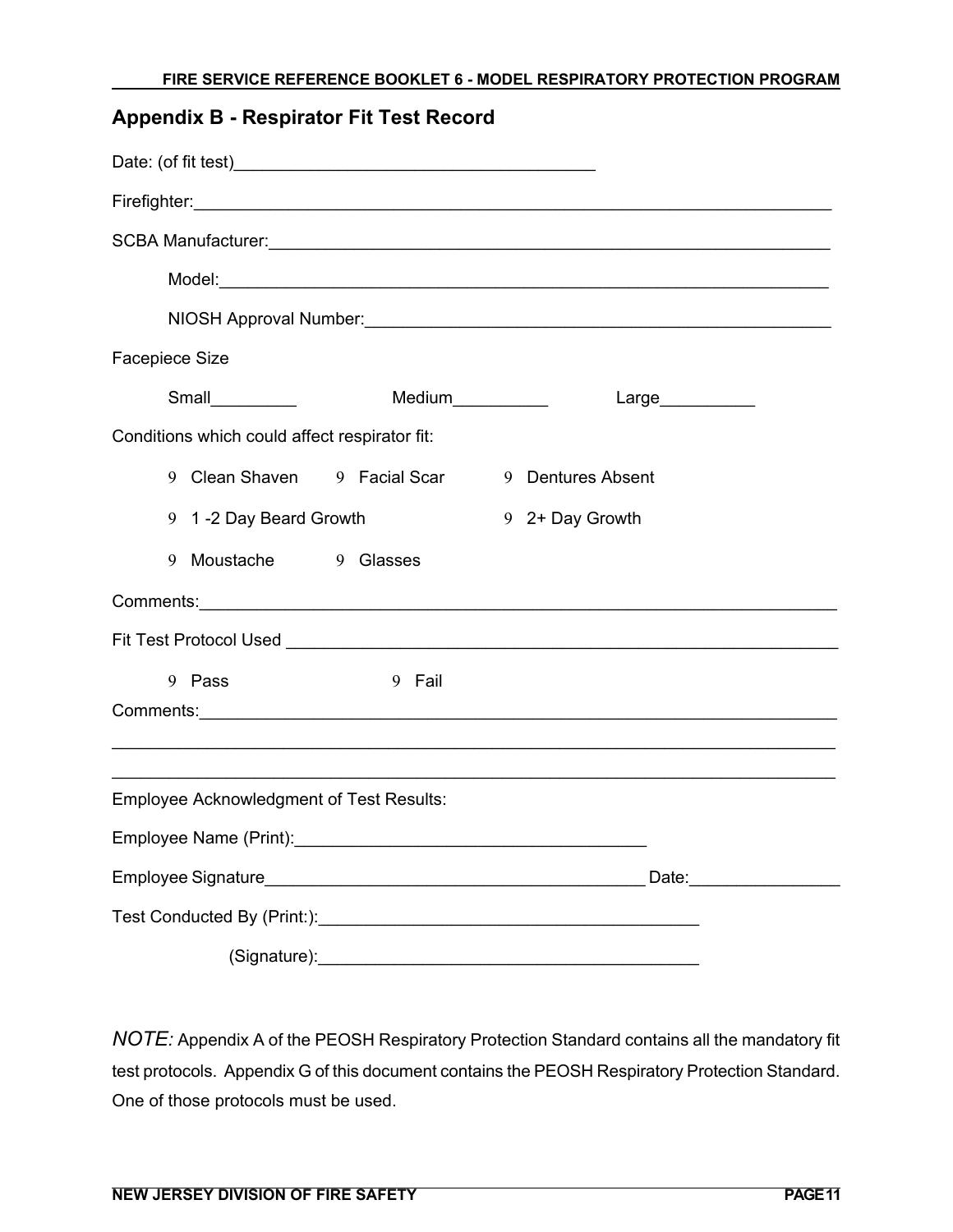# **Appendix C - SCBA Training Outline**

At a minimum, the following topics are to be covered in the SCBA training.

- 1. Why the SCBA is necessary and how improper fit, usage, or maintenance can compromise the protective effect of the respirator.
- 2. What the limitations and capabilities of the SCBA are.
- 3. How to use the SCBA effectively in emergency situations, including situations were the SCBA malfunctions.
- 4. Instruction on recognizing medical signs and symptoms that may limit or prevent the effective use of the SCBA.
- 5. How to inspect, put on and remove, use, and check the seals of the SCBA.
- 6. What the procedures are for maintenance, and storage of the SCBA.
- 7. The general requirements of the PEOSH Respiratory Protection Standard.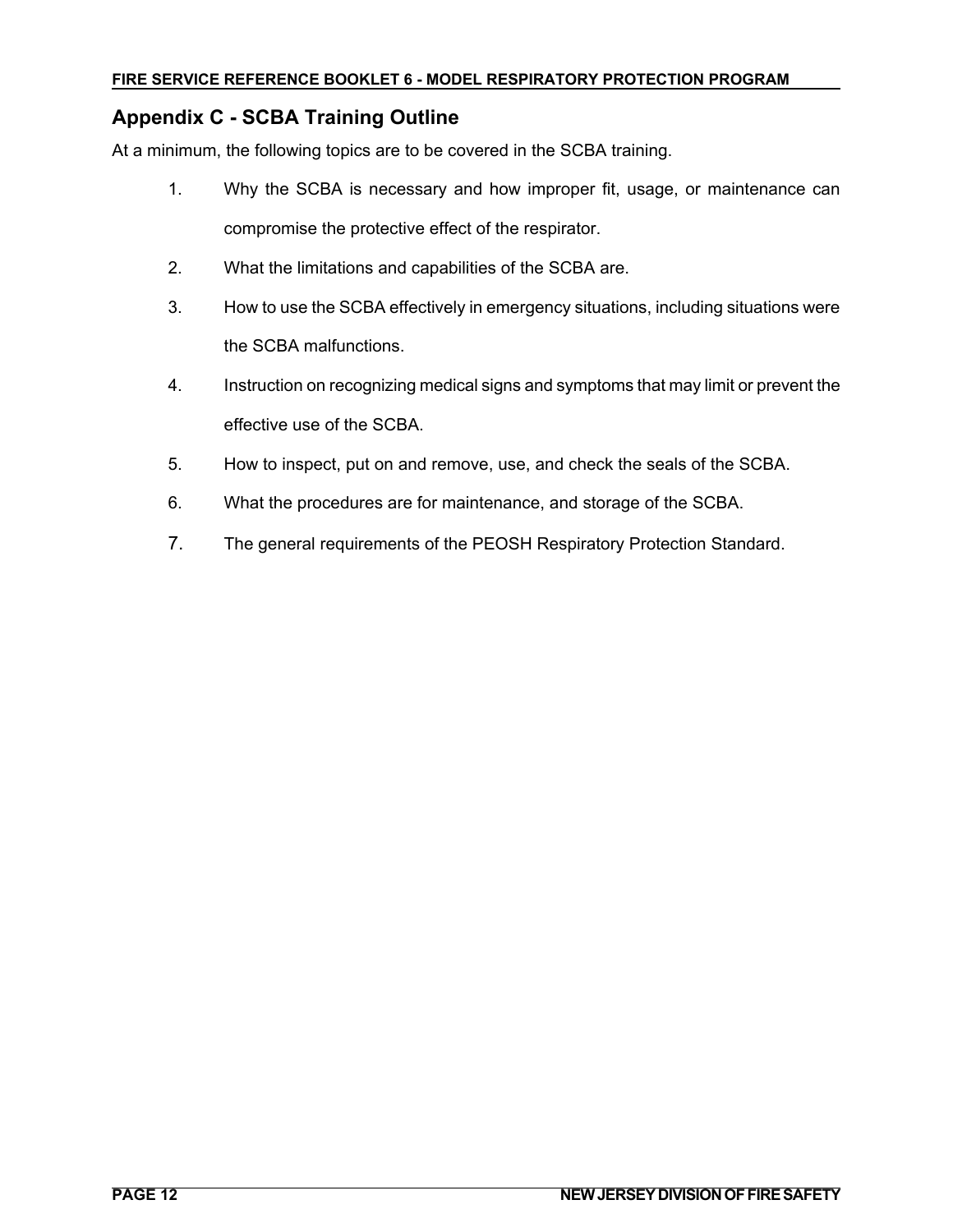# **APPENDIX D - FILL STATION TRAINING OUTLINE**

At a minimum the following topics are to be covered in the fill station training:

- 1. Procedures for inspecting the SCBA cylinder for damage.
- 2. Information to ensure that the cylinder has the proper hydrostatic test date.
- 3. Information to ensure that composite cylinders older than 15 years are not refilled and are removed from service.
- 4. Procedures for safely operating the fill station.
- 5. Information on the importance of using at least grade D air.
- 6. Information on the consequences of cylinder failure.
- 7. The manufacturer's instructions for the fill station.
- 8. Record keeping requirements.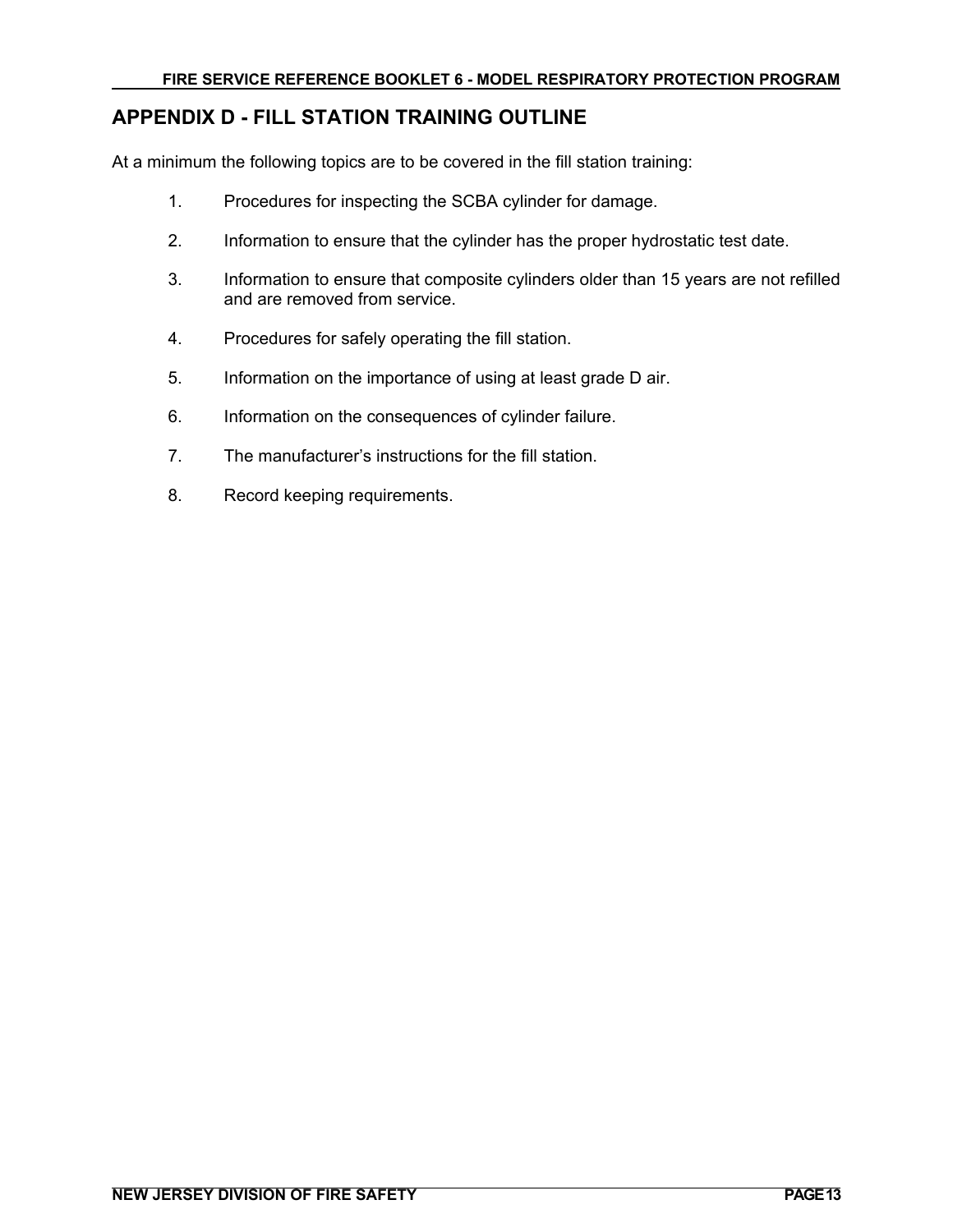# **APPENDIX E - AFTER USE/DAILY INSPECTION FORM**

#### **SCBA Inspection Checklist**

| Type of Check: | 9 Weekly | 9 Monthly | 9 After Use |  |
|----------------|----------|-----------|-------------|--|
|----------------|----------|-----------|-------------|--|

Checked by:\_\_\_\_\_\_\_\_\_\_\_\_\_\_\_\_\_\_\_\_\_\_\_\_\_\_\_\_\_\_\_\_\_\_\_\_\_\_\_\_\_\_\_\_\_\_\_\_\_\_\_\_\_\_\_

Date:\_\_\_\_\_\_\_\_\_\_\_\_\_\_\_\_\_\_\_\_\_\_\_\_\_\_\_\_\_\_\_\_\_

| Regulator No.                               | $R-1$     | $R-2$     | $R-3$                    | $R-4$                | $R-5$     | $R-6$     | $R-7$     | $R-8$     | $R-9$     |
|---------------------------------------------|-----------|-----------|--------------------------|----------------------|-----------|-----------|-----------|-----------|-----------|
| Bottle No.                                  | <b>B-</b> | <b>B-</b> | <b>B-</b>                | <b>B-</b>            | <b>B-</b> | <b>B-</b> | <b>B-</b> | <b>B-</b> | <b>B-</b> |
| Mask No.                                    | $M -$     | M-        | $M -$                    | M-                   | M-        | M-        | M-        | M-        | M-        |
|                                             |           |           |                          | <b>Harness Check</b> |           |           |           |           |           |
| Conditions of Straps,<br>Buckles, Backplate |           |           |                          |                      |           |           |           |           |           |
| O-Ring in Place                             |           |           |                          |                      |           |           |           |           |           |
| High Pressure Hose                          |           |           |                          |                      |           |           |           |           |           |
| Low Pressure Hose                           |           |           |                          |                      |           |           |           |           |           |
|                                             |           |           | <b>Operational Check</b> |                      |           |           |           |           |           |
| <b>Bottle Condition</b>                     |           |           |                          |                      |           |           |           |           |           |
| Cylinder Pressure (PSI)                     |           |           |                          |                      |           |           |           |           |           |
| Harness Gauge<br>Pressure                   |           |           |                          |                      |           |           |           |           |           |
| Pressure Function                           |           |           |                          |                      |           |           |           |           |           |
| <b>Bypass Function</b>                      |           |           |                          |                      |           |           |           |           |           |
| Pack Alarm                                  |           |           |                          |                      |           |           |           |           |           |
| PASS Device                                 |           |           |                          |                      |           |           |           |           |           |
| <b>Mask Check</b>                           |           |           |                          |                      |           |           |           |           |           |
| Regulator                                   |           |           |                          |                      |           |           |           |           |           |
| <b>Exhalation Valve</b>                     |           |           |                          |                      |           |           |           |           |           |
| <b>General Condition</b>                    |           |           |                          |                      |           |           |           |           |           |
| Cleanliness                                 |           |           |                          |                      |           |           |           |           |           |

*SEE ADDITIONAL COMMENTS ON BACK OF CHECKLIST*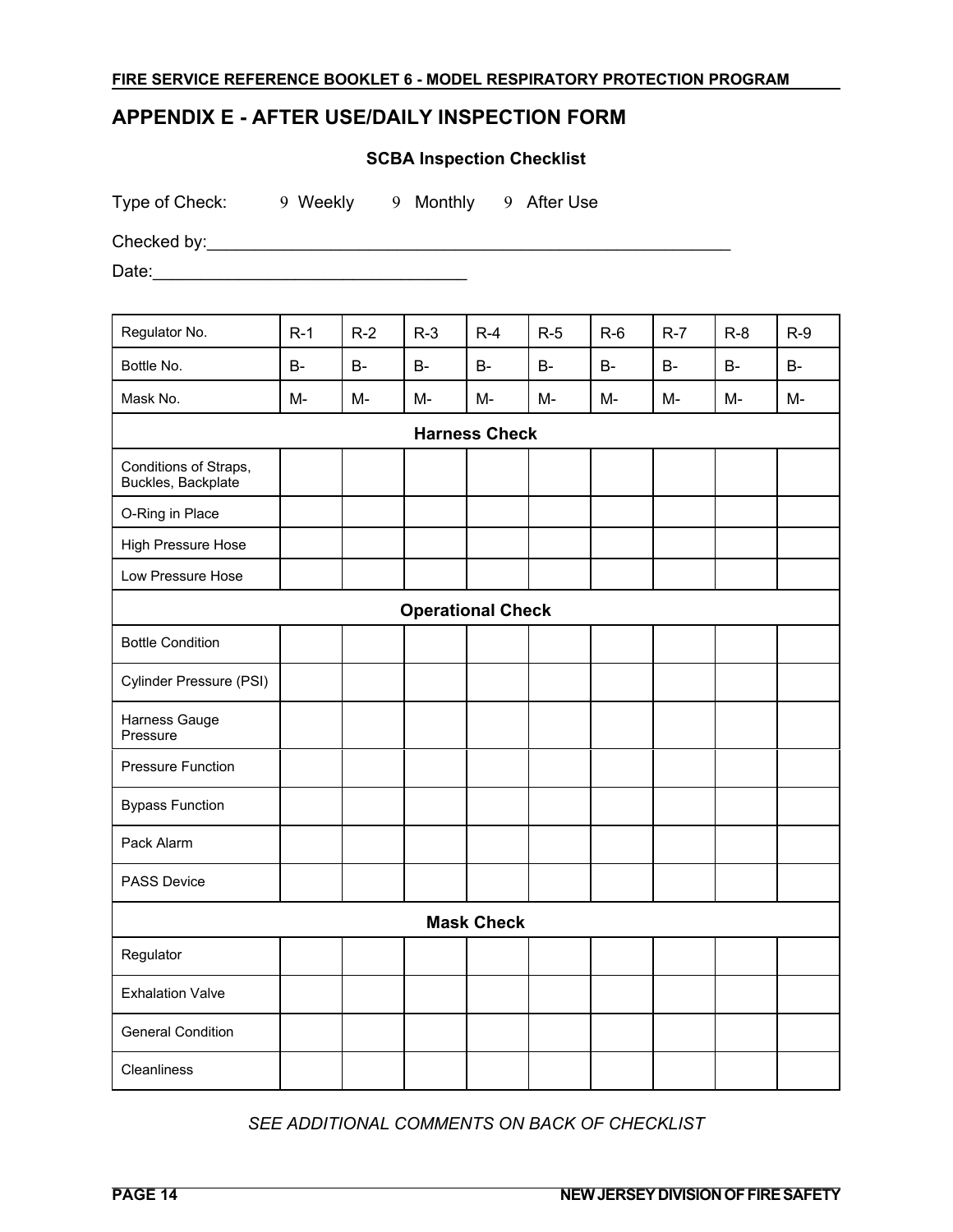# **COMMENTS**

| $3.$ $\overline{\phantom{a}}$ |
|-------------------------------|
|                               |
|                               |
| $6.$ $\overline{\phantom{a}}$ |
|                               |
|                               |
| 9.                            |
| 10.                           |

# **SPARE MASKS**

| <b>Number</b> | <b>Condition</b> |
|---------------|------------------|
| $M -$         |                  |
| $M -$         |                  |
| $M -$         |                  |
| $M -$         |                  |
| $M -$         |                  |

# **SPARE CYLINDERS**

| <b>Number</b> | <b>Condition</b> |
|---------------|------------------|
|               |                  |
|               |                  |
|               |                  |
|               |                  |
|               |                  |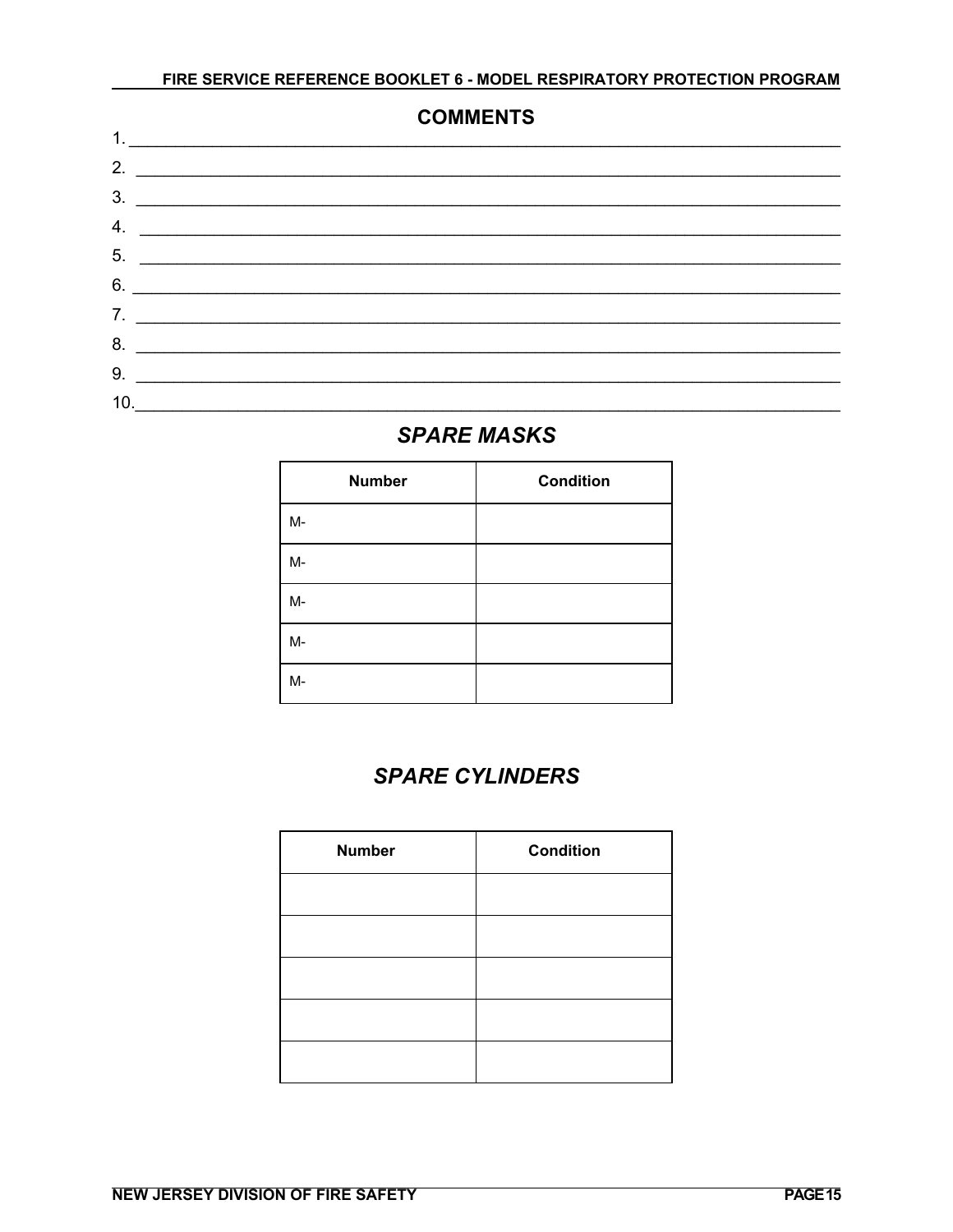# **APPENDIX F - MEDICAL EVALUATION PROTOCOL**

Medical evaluation will be provided to firefighters before they are fit tested for respirator use. The *ABC medical clinic* will provide medical evaluations. Medical evaluation procedures are as follows:

(*NOTE*: Chose *paragraph 1* if firefighters will receive an initial medical examination. Chose **paragraph 2** if firefighters will initially fill out the medical questionnaire.).

*paragraph 1* Medical examinations to determine the firefighters ability to wear an SCBA will be provided by the *ABC medical clinic*.

**paragraph 2** The medical evaluation will be conducted using the required PEOSH questionnaire. The questionnaire is provided in Appendix C of the PEOSH Respiratory Protection Standard (the respiratory protection standard is found in Appendix G of this document). The Program Administrator will provide a copy of this questionnaire to all firefighters requiring medical evaluations. All affected firefighters will be given a copy of the questionnaire to fill out, along with a stamped and addressed envelope for mailing the questionnaire to the *ABC medical clinic*. Firefighters will be permitted to fill out the questionnaire during work time.

Firefighters will receive follow-up medical evaluations as required by the PEOSH Respiratory Protection Standard, and/or as deemed necessary by the *ABC medical clinic*.

Upon request, the firefighter will have the opportunity to speak with the health care professional about their medical evaluation.

The Program Administrator has provided the *ABC medical clinic* with a copy of this program, a copy of the PEOSH Respiratory Protection Standard, information on the type of SCBA used by the fire department, information on the frequency and length of SCBA use, potential temperature and humidity extremes, and information on turn-out gear used for firefighting.

Additional medical evaluations will be provided to firefighters under the following circumstances:

- Χ The firefighter reports signs and/or symptoms related to their ability to wear to use an SCBA, such as shortness of breath, dizziness, chest pains, or wheezing;
- Χ The ABC medical clinic health care provider or supervisor informs the Program Administrator that the firefighter needs to be reevaluated;
- Χ Information from this program, including observations made during fit testing and program evaluation, indicates a need for reevaluation.

All examinations and questionnaires are to remain confidential between the firefighter and the health care provider. All medical records and completed questionnaires will not be kept by the fire department. The medical records and questionnaires will be under the control of the *ABC medical clinic.*

The *ABC medical clinic* will provide the Program Administrator and firefighter with a written recommendation regarding the firefighter's ability to wear a respirator. Only the following information will be provided:

- Χ a statement on the firefighter's ability to wear a respirator,
- Χ the need for follow-up medical evaluation if any are necessary, and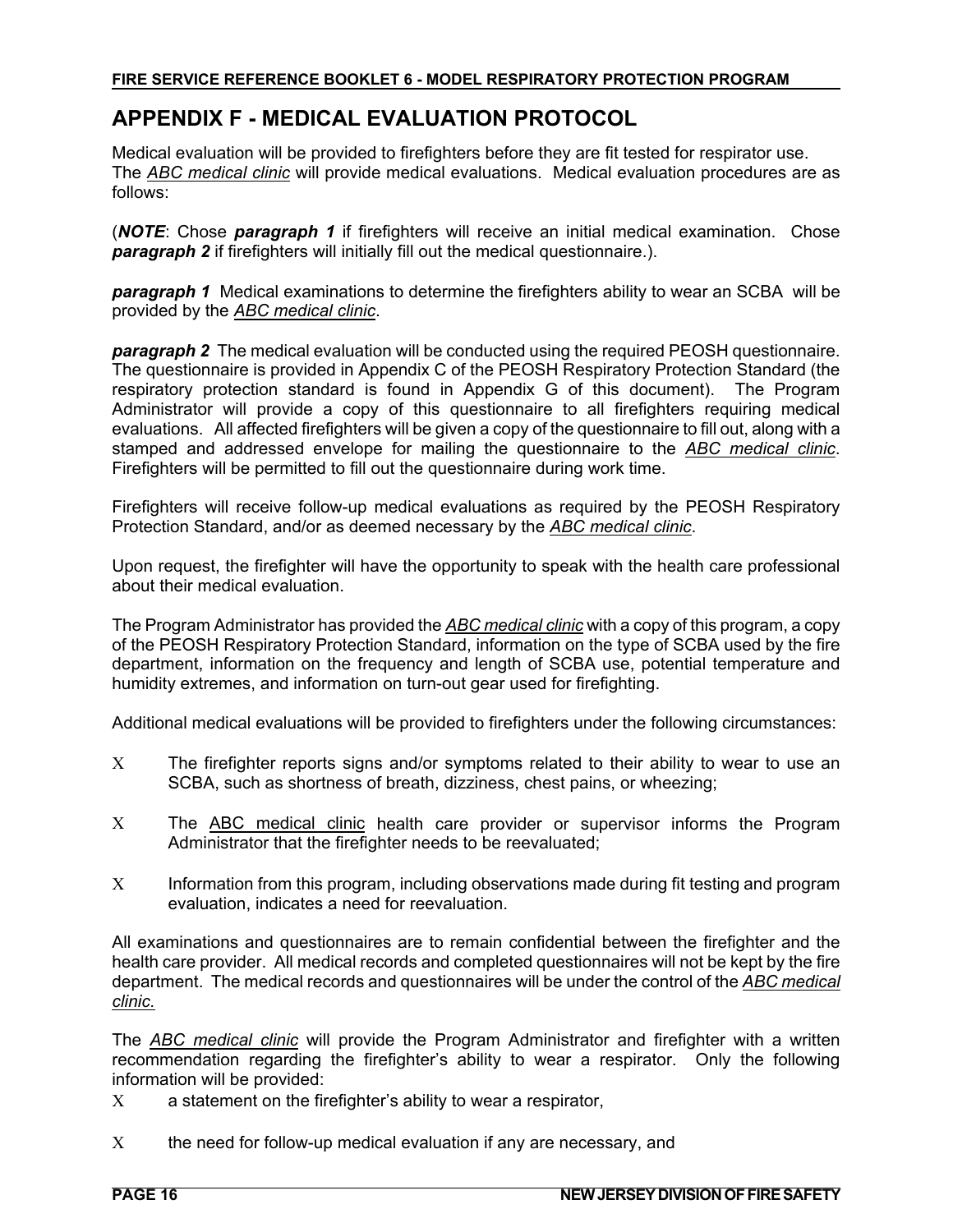Χ a statement that the medical provider has provided the firefighter with a copy of the recommendation.

Medical records will be maintained in compliance with the PEOSH Access to Employee Exposure and Medical Records (29CFR1910.1020).

The Fire Department will provide employees access to their medical records. Access means the right and opportunity to examine and copy records.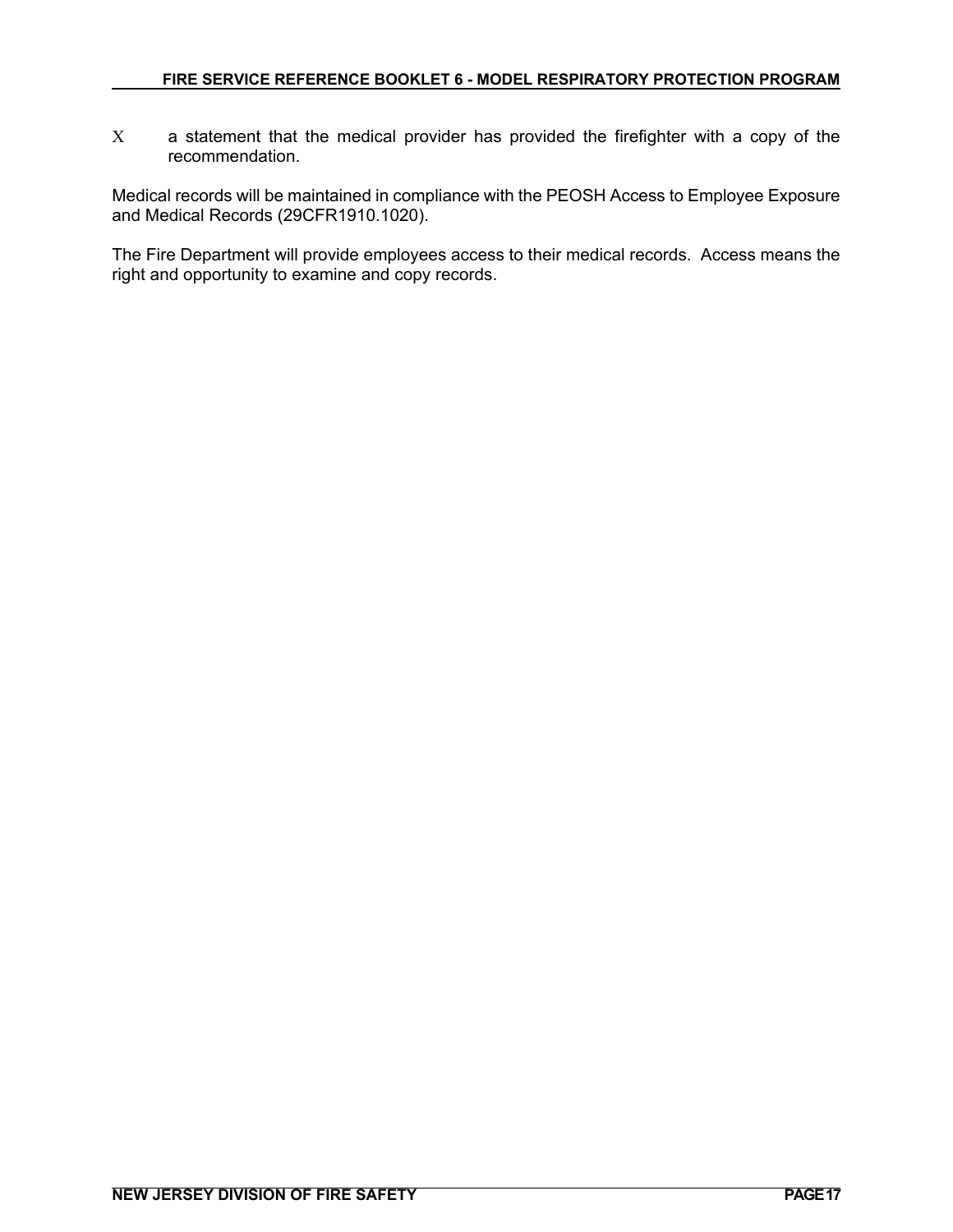# **APPENDIX G - PEOSH RESPIRATORY PROTECTION STANDARD -**

# **29CFR1910.134 (including appendices A through D)**

#### **(a)**

Permissible practice.

#### **(a)(1)**

In the control of those occupational diseases caused by breathing air contaminated with harmful dusts, fogs, fumes, mists, gases, smokes, sprays, or vapors, the primary objective shall be to prevent atmospheric contamination. This shall be accomplished as far as feasible by accepted engineering control measures (for example, enclosure or confinement of the operation, general and local ventilation, and substitution of less toxic materials). When effective engineering controls are not feasible, or while they are being instituted, appropriate respirators shall be used pursuant to this section.

#### **(a)(2)**

Respirators shall be provided by the employer when such equipment is necessary to protect the health of the employee. The employer shall provide the respirators which are applicable and suitable for the purpose intended. The employer shall be responsible for the establishment and maintenance of a respiratory protection program which shall include the requirements outlined in paragraph (c) of this section...1910.134(b).

#### **(b)**

Definitions. The following definitions are important terms used in the respiratory protection standard in this section. Air-purifying respirator means a respirator with an air-purifying filter, cartridge, or canister that removes specific air contaminants by passing ambient air through the air-purifying element.

Assigned protection factor (APF) [Reserved]

Atmosphere-supplying respirator means a respirator that supplies the respirator user with breathing air from a source independent of the ambient atmosphere, and includes supplied-air respirators (SARs) and self-contained breathing apparatus (SCBA) units.

Canister or cartridge means a container with a filter, sorbent, or catalyst, or combination of these items, which removes specific contaminants from the air passed through the container.

Demand respirator means an atmosphere-supplying respirator that admits breathing air to the facepiece only when a negative pressure is created inside the facepiece by inhalation.

Emergency situation means any occurrence such as, but not limited to, equipment failure, rupture of containers, or failure of control equipment that may or does result in an uncontrolled significant release of an airborne contaminant.

Employee exposure means exposure to a concentration of an airborne contaminant that would occur if the employee were not using respiratory protection.

End-of-service-life indicator (ESLI) means a system that warns the respirator user of the approach of the end of adequate respiratory protection, for example, that the sorbent is approaching saturation or is no longer effective.

Escape-only respirator means a respirator intended to be used only for emergency exit. Filter or air purifying element means a component used in respirators to remove solid or liquid aerosols from the inspired air.

Filtering facepiece (dust mask) means a negative pressure particulate respirator with a filter as an integral part of the facepiece or with the entire facepiece composed of the filtering medium.

Fit factor means a quantitative estimate of the fit of a particular respirator to a specific individual, and typically estimates the ratio of the concentration of a substance in ambient air to its concentration inside the respirator when worn.

Fit test means the use of a protocol to qualitatively or quantitatively evaluate the fit of a respirator on an individual. (See also Qualitative fit test QLFT and Quantitative fit test QNFT.)

Helmet means a rigid respiratory inlet covering that also provides head protection against impact and penetration.

High efficiency particulate air (HEPA) filter means a filter that is at least 99.97% efficient in removing monodisperse particles of 0.3 micrometers in diameter. The equivalent NIOSH 42 CFR 84 particulate filters are the N100, R100, and P100 filters.

Hood means a respiratory inlet covering that completely covers the head and neck and may also cover portions of the shoulders and torso.

Immediately dangerous to life or health (IDLH) means an atmosphere that poses an immediate threat to life, would cause irreversible adverse health effects, or would impair an individual's ability to escape from a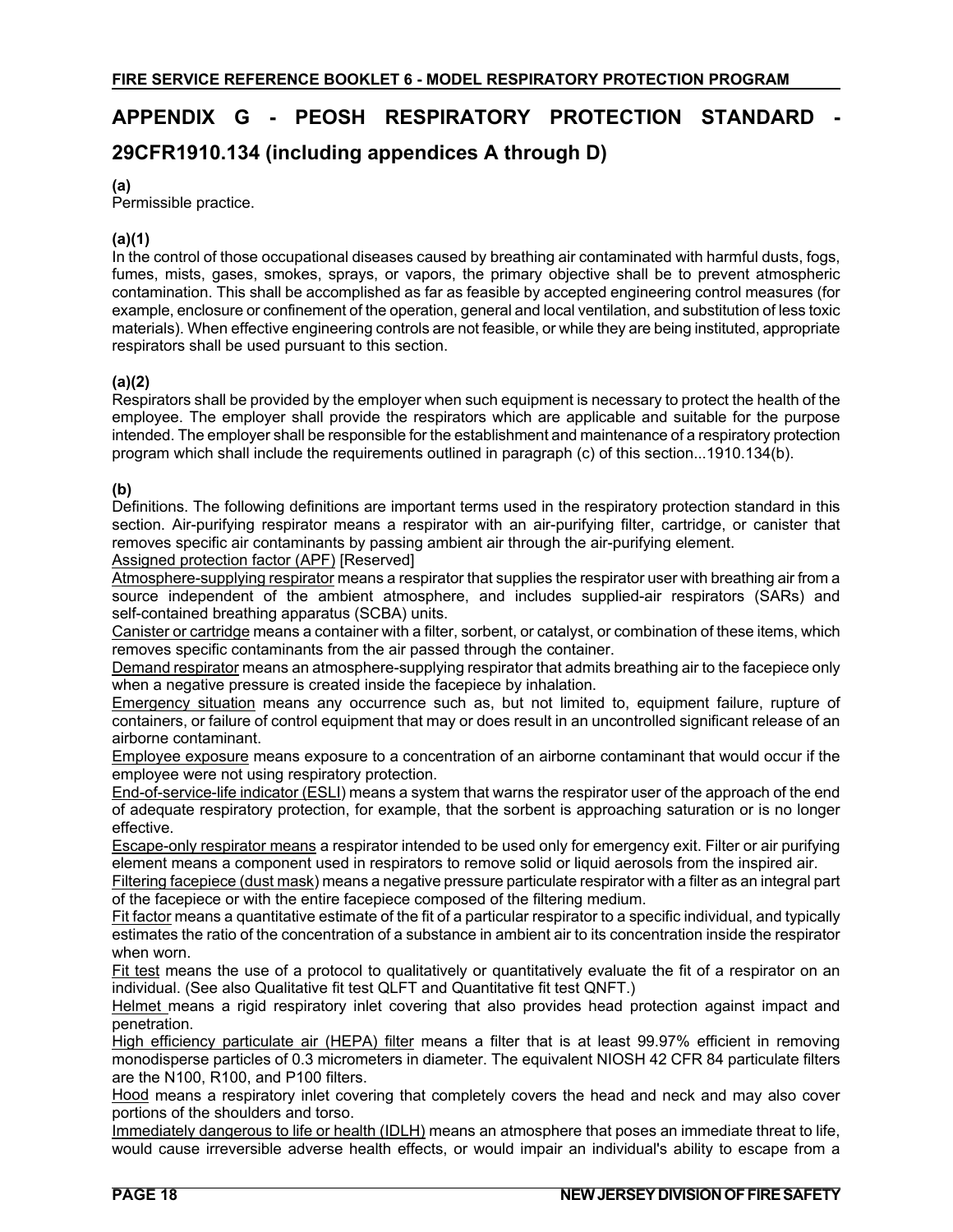dangerous atmosphere.

Interior structural firefighting means the physical activity of fire suppression, rescue or both, inside of buildings or enclosed structures which are involved in a fire situation beyond the incipient stage. (See N.J.A.C.12:100- 10)

Loose-fitting facepiece means a respiratory inlet covering that is designed to form a partial seal with the face. Maximum use concentration (MUC) [Reserved].

Negative pressure respirator (tight fitting) means a respirator in which the air pressure inside the facepiece is negative during inhalation with respect to the ambient air pressure outside the respirator.

Oxygen deficient atmosphere means an atmosphere with an oxygen content below 19.5% by volume.

Physician or other licensed health care professional (PLHCP) means an individual whose legally permitted scope of practice (i.e., license, registration, or certification) allows him or her to independently provide, or be delegated the responsibility to provide, some or all of the health care services required by paragraph (e) of this section.

Positive pressure respirator means a respirator in which the pressure inside the respiratory inlet covering exceeds the ambient air pressure outside the respirator.

Powered air-purifying respirator (PAPR) means an air-purifying respirator that uses a blower to force the ambient air through air-purifying elements to the inlet covering.

Pressure demand respirator means a positive pressure atmosphere-supplying respirator that admits breathing air to the facepiece when the positive pressure is reduced inside the facepiece by inhalation.

Qualitative fit test (QLFT) means a pass/fail fit test to assess the adequacy of respirator fit that relies on the individual's response to the test agent.

Quantitative fit test (QNFT) means an assessment of the adequacy of respirator fit by numerically measuring the amount of leakage into the respirator.

Respiratory inlet covering means that portion of a respirator that forms the protective barrier between the user's respiratory tract and an air-purifying device or breathing air source, or both. It may be a facepiece, helmet, hood, suit, or a mouthpiece respirator with nose clamp.

Self-contained breathing apparatus (SCBA) means an atmosphere-supplying respirator for which the breathing air source is designed to be carried by the user.

Service life means the period of time that a respirator, filter or sorbent, or other respiratory equipment provides adequate protection to the wearer.

Supplied-air respirator (SAR) or airline respirator means an atmosphere-supplying respirator for which the source of breathing air is not designed to be carried by the user. This section means this respiratory protection standard.

Tight-fitting facepiece means a respiratory inlet covering that forms a complete seal with the face.

User seal check means an action conducted by the respirator user to determine if the respirator is properly seated to the face.

#### **(c)**

Respiratory protection program. This paragraph requires the employer to develop and implement a written respiratory protection program with required worksite-specific procedures and elements for required respirator use. The program must be administered by a suitably trained program administrator. In addition, certain program elements may be required for voluntary use to prevent potential hazards associated with the use of the respirator. The Small Entity Compliance Guide contains criteria for the selection of a program administrator and a sample program that meets the requirements of this paragraph. Copies of the Small Entity Compliance Guide will be available on or about April 8, 1998 from the Occupational Safety and Health Administration's Office of Publications, Room N 3101, 200 Constitution Avenue, NW, Washington, DC, 20210 (202-219-4667).

#### **(c)(1)**

In any workplace where respirators are necessary to protect the health of the employee or whenever respirators are required by the employer, the employer shall establish and implement a written respiratory protection program with worksite-specific procedures. The program shall

be updated as necessary to reflect those changes in workplace conditions that affect respirator use. The employer shall include in the program the following provisions of this section, as applicable:

#### **(c)(1)(i)**

Procedures for selecting respirators for use in the workplace;

#### **(c)(1)(ii)**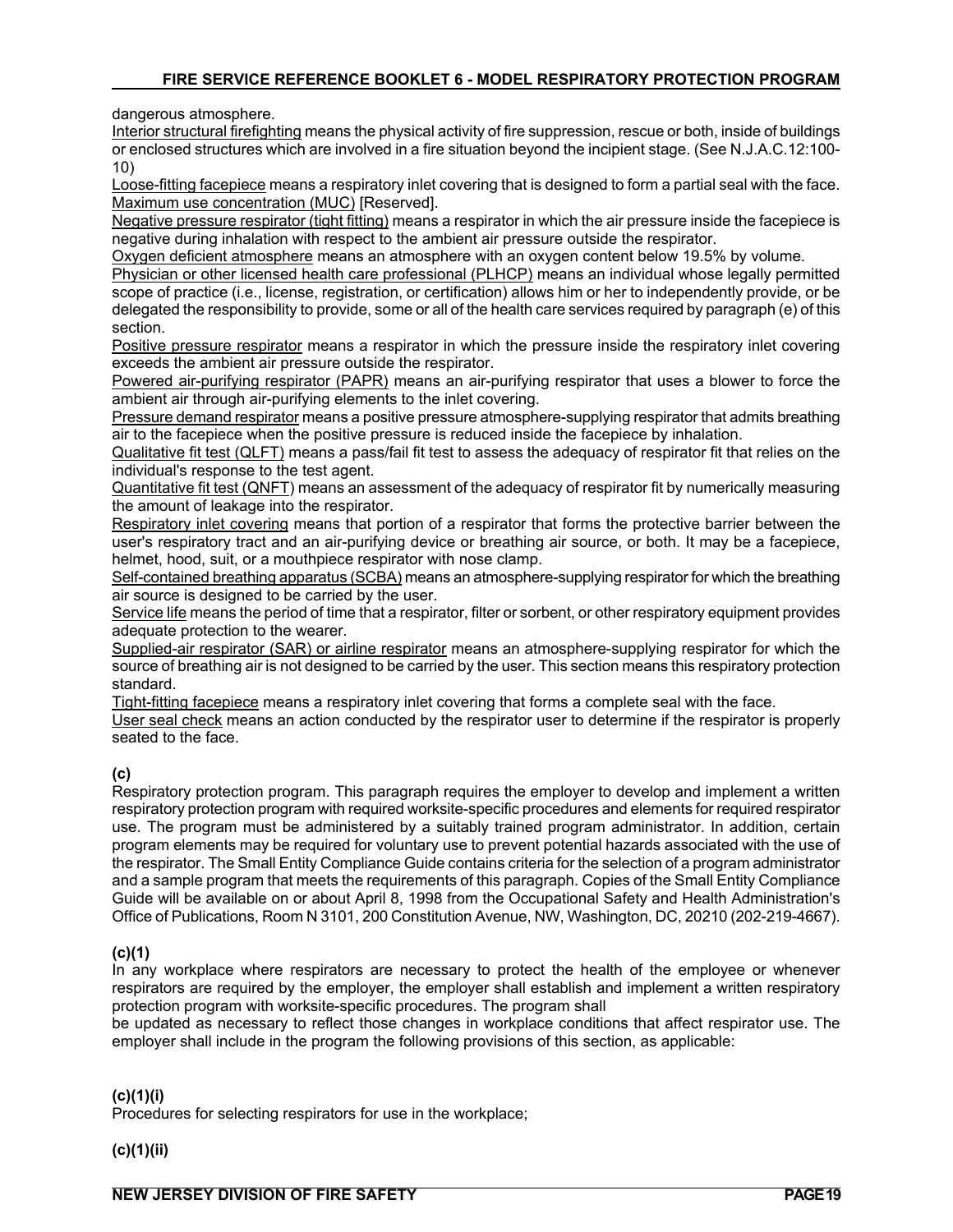Medical evaluations of employees required to use respirators;

#### **(c)(1)(iii)**

Fit testing procedures for tight-fitting respirators;

**(c)(1)(iv)**

Procedures for proper use of respirators in routine and reasonably foreseeable emergency situations;

#### **(c)(1)(v)**

Procedures and schedules for cleaning, disinfecting, storing, inspecting, repairing, discarding, and otherwise maintaining respirators;

#### **(c)(1)(vi)**

Procedures to ensure adequate air quality, quantity, and flow of breathing air for atmosphere-supplying respirators;

#### **(c)(1)(vii)**

Training of employees in the respiratory hazards to which they are potentially exposed during routine and emergency situations;

#### **(c)(1)(viii)**

Training of employees in the proper use of respirators, including putting on and removing them, any limitations on their use, and their maintenance; and

#### **(c)(1)(ix)**

Procedures for regularly evaluating the effectiveness of the program.

#### **(c)(2)**

Where respirator use is not required:

#### **(c)(2)(i)**

An employer may provide respirators at the request of employees or permit employees to use their own respirators, if the employer determines that such respirator use will not in itself create a hazard. If the employer determines that any voluntary respirator use is permissible, the employer shall provide the respirator users with the information contained in Appendix D to this section ("Information for Employees Using Respirators When Not Required Under the Standard"); and

#### **(c)(2)(ii)**

In addition, the employer must establish and implement those elements of a written respiratory protection program necessary to ensure that any employee using a respirator voluntarily is medically able to use that respirator, and that the respirator is cleaned, stored, and maintained so that its use does not present a health hazard to the user. Exception: Employers are not required to include in a written respiratory protection program those employees whose only use of respirators involves the voluntary use of filtering facepieces (dust masks).

#### **(c)(3)**

The employer shall designate a program administrator who is qualified by appropriate training or experience that is commensurate with the complexity of the program to administer or oversee the respiratory protection program and conduct the required evaluations of program effectiveness.

#### **(c)(4)**

The employer shall provide respirators, training, and medical evaluations at no cost to the employee.

#### **(d)**

Selection of respirators. This paragraph requires the employer to evaluate respiratory hazard(s) in the workplace, identify relevant workplace and user factors, and base respirator selection on these factors. The paragraph also specifies appropriately protective respirators for use in IDLH atmospheres, and limits the selection and use of air-purifying respirators.

**(d)(1)**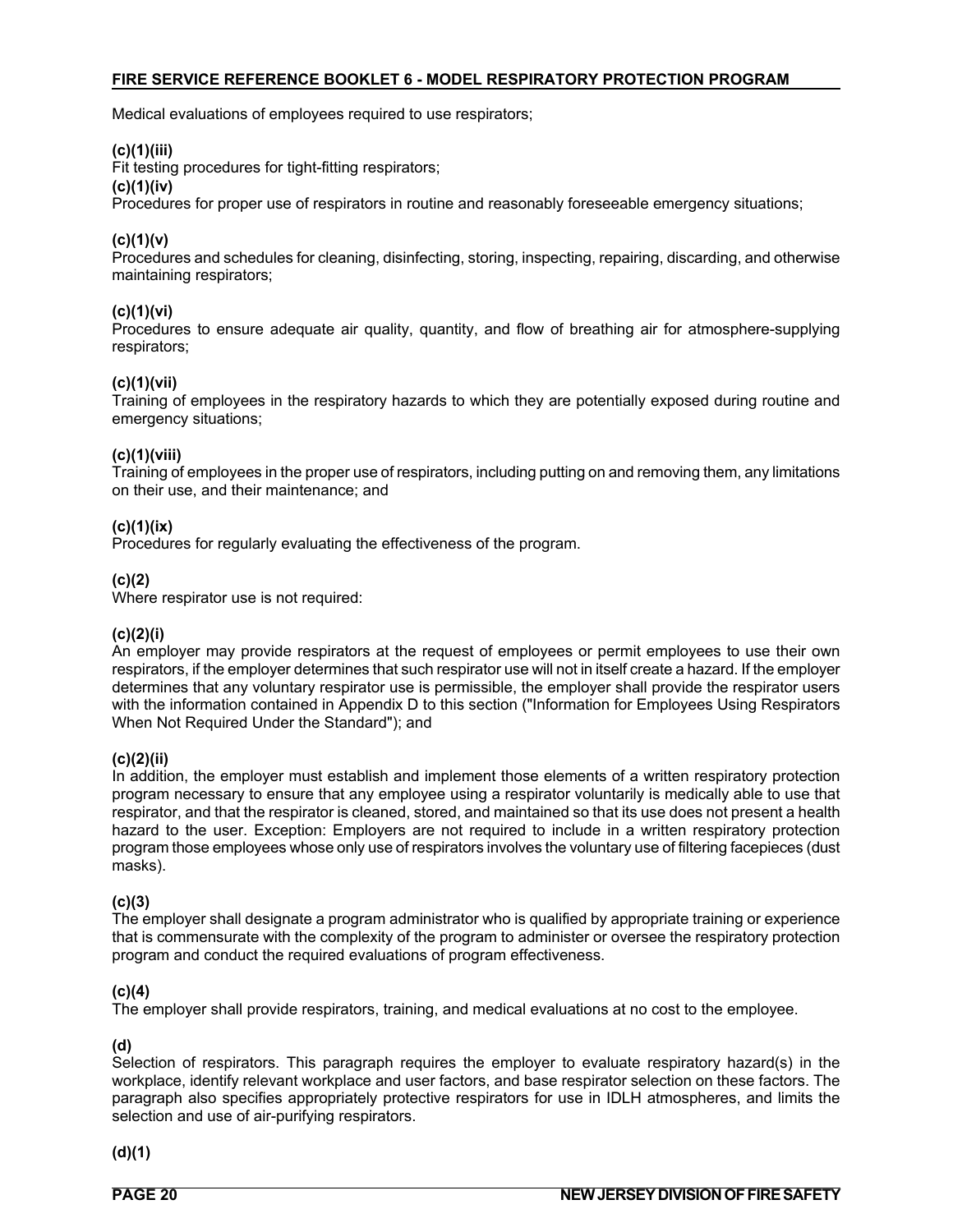#### General requirements.

#### **(d)(1)(i)**

The employer shall select and provide an appropriate respirator based on the respiratory hazard(s) to which the worker is exposed and workplace and user factors that affect respirator performance and reliability.

#### **(d)(1)(ii)**

The employer shall select a NIOSH-certified respirator. The respirator shall be used in compliance with the conditions of its certification.

#### **(d)(1)(iii)**

The employer shall identify and evaluate the respiratory hazard(s) in the workplace; this evaluation shall include a reasonable estimate of employee exposures to respiratory hazard(s) and an identification of the contaminant's chemical state and physical form. Where the employer cannot identify or reasonably estimate the employee exposure, the employer shall consider the atmosphere to be IDLH.

#### **(d)(1)(iv)**

The employer shall select respirators from a sufficient number of respirator models and sizes so that the respirator is acceptable to, and correctly fits, the user.

#### **(d)(2)**

Respirators for IDLH atmospheres.

#### **(d)(2)(i)**

The employer shall provide the following respirators for employee use in IDLH atmospheres:

#### **(d)(2)(i)(A)**

A full facepiece pressure demand SCBA certified by NIOSH for a minimum service life of thirty minutes, or

#### **(d)(2)(i)(B)**

A combination full facepiece pressure demand supplied-air respirator (SAR) with auxiliary self-contained air supply.

#### **(d)(2)(ii)**

Respirators provided only for escape from IDLH atmospheres shall be NIOSH-certified for escape from the atmosphere in which they will be used.

#### **(d)(2)(iii)**

All oxygen-deficient atmospheres shall be considered IDLH. Exception: If the employer demonstrates that, under all foreseeable conditions, the oxygen concentration can be maintained within the ranges specified in Table II of this section (i.e., for the altitudes set out in the table), then any atmosphere-supplying respirator may be used.

#### **(d)(3)**

Respirators for atmospheres that are not IDLH.

#### **(d)(3)(i)**

The employer shall provide a respirator that is adequate to protect the health of the employee and ensure compliance with all other OSHA statutory and regulatory requirements, under routine and reasonably foreseeable emergency situations.

**(d)(3)(i)(A)**  Assigned Protection Factors (APFs) [Reserved]

**(d)(3)(i)(B)**  Maximum Use Concentration (MUC) [Reserved]

**(d)(3)(ii)**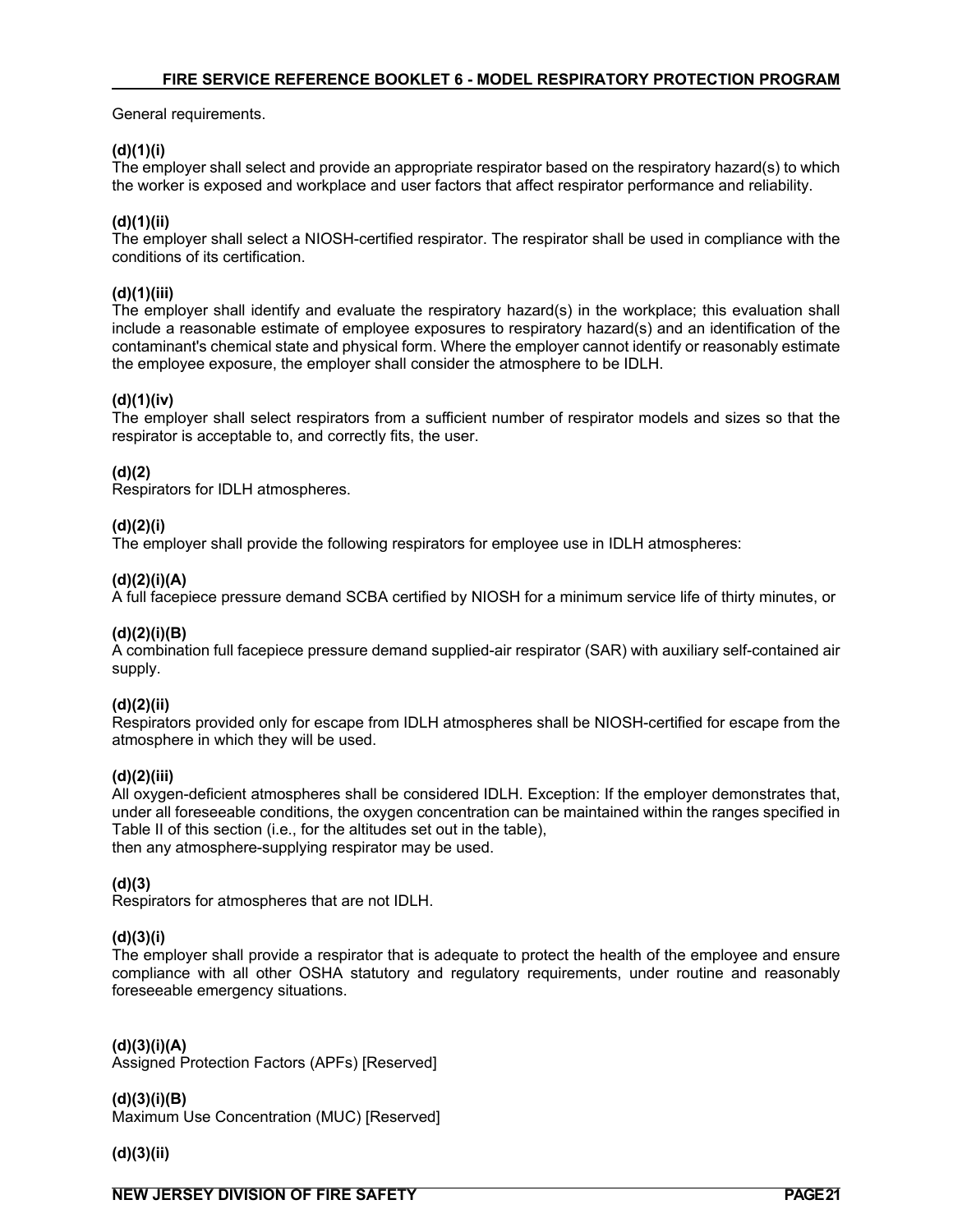The respirator selected shall be appropriate for the chemical state and physical form of the contaminant.

#### **(d)(3)(iii)**

For protection against gases and vapors, the employer shall provide:

#### **(d)(3)(iii)(A)**

An atmosphere-supplying respirator, or

#### **(d)(3)(iii)(B)**

An air-purifying respirator, provided that:

#### **(d)(3)(iii)(B)(1)**

The respirator is equipped with an end-of-service-life indicator (ESLI) certified by NIOSH for the contaminant; or;

#### **(d)(3)(iii)(B)(2)**

If there is no ESLI appropriate for conditions in the employer's workplace, the employer implements a change schedule for canisters and cartridges that is based on objective information or data that will ensure that canisters and cartridges are changed before the end of their service life. The employer shall describe in the respirator program the information and data relied upon and the basis for the canister and cartridge change schedule and the basis for reliance on the data.

#### **(d)(3)(iv)**

For protection against particulates, the employer shall provide:

#### **(d)(3)(iv)(A)**

An atmosphere-supplying respirator; or

#### **(d)(3)(iv)(B)**

An air-purifying respirator equipped with a filter certified by NIOSH under 30 CFR part 11 as a high efficiency particulate air (HEPA) filter, or an air-purifying respirator equipped with a filter certified for particulates by NIOSH under 42 CFR part 84; or

#### **(d)(3)(iv)(C)**

For contaminants consisting primarily of particles with mass median aerodynamic diameters (MMAD) of at least 2 micrometers, an air-purifying respirator equipped with any filter certified for particulates by NIOSH.

#### **TABLE I. -- Assigned Protection Factors [Reserved]**

| . תשבים                    |                                                                                                                 |  |  |  |
|----------------------------|-----------------------------------------------------------------------------------------------------------------|--|--|--|
| Altitude (ft.)             | Oxygen deficient atmospheres $(\%O2)$ for<br>which the employer may rely on<br>atmosphere-supplying respirators |  |  |  |
| Less than 3001             | $16.0 - 19.5$                                                                                                   |  |  |  |
| $3001 - 4000$              | $16.4 - 19.5$                                                                                                   |  |  |  |
| 4001 - 5000                | $17.1 - 19.5$                                                                                                   |  |  |  |
| $5001 - 6000$              | $17.8 - 19.5$                                                                                                   |  |  |  |
| 6001 - 7000                | $18.5 - 19.5$                                                                                                   |  |  |  |
| $7001 - 8000$ <sup>1</sup> | $19.3 - 19.5$                                                                                                   |  |  |  |

#### **TABLE II**

1Above 8000 feet the exception does not apply. Oxygen- enriched breathing air must be supplied above 14000 feet.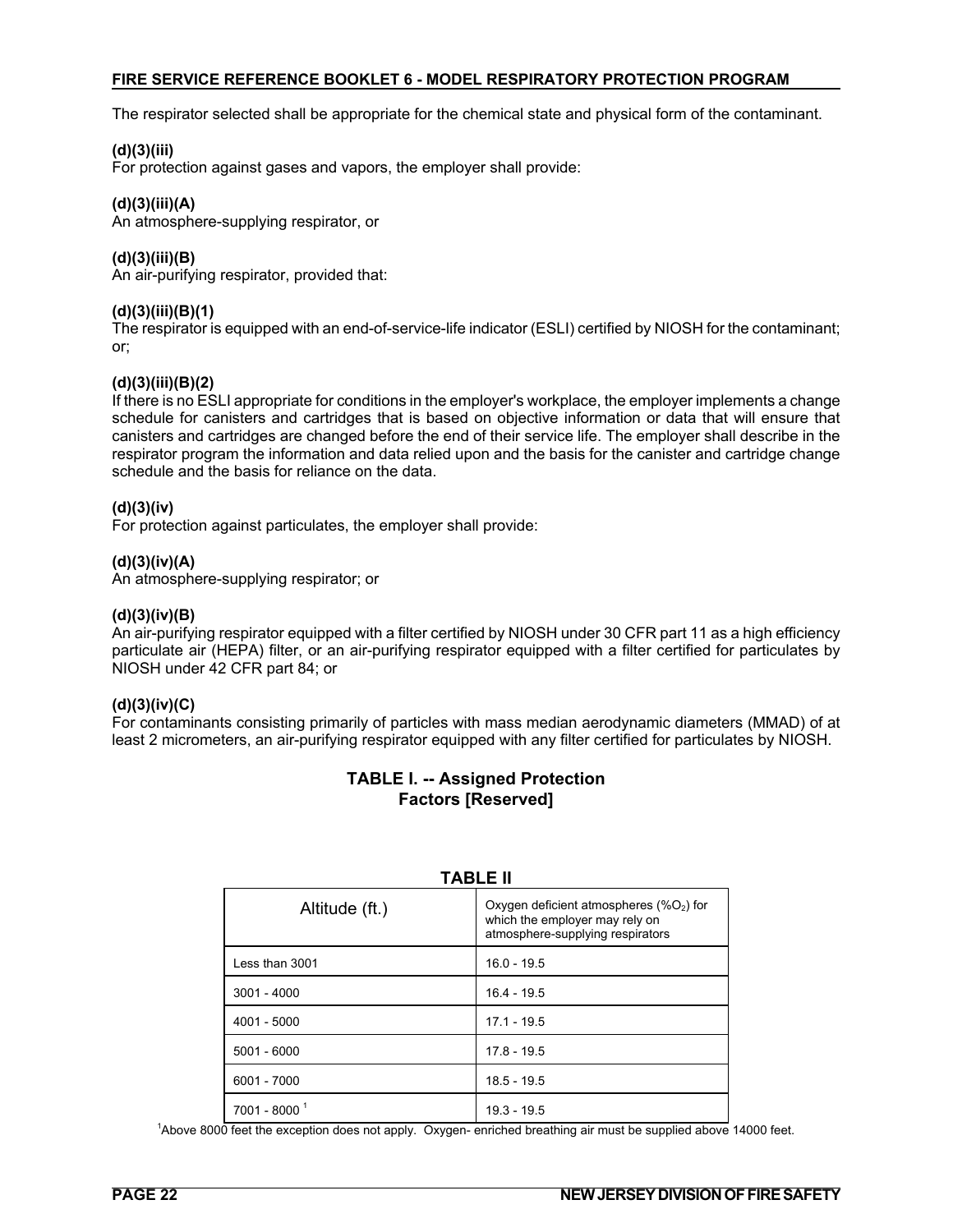#### **(e)**

Medical evaluation. Using a respirator may place a physiological burden on employees that varies with the type of respirator worn, the job and workplace conditions in which the respirator is used, and the medical status of the employee. Accordingly, this paragraph specifies the minimum requirements for medical evaluation that employers must implement to determine the employee's ability to use a respirator.

#### **(e)(1)**

General. The employer shall provide a medical evaluation to determine the employee's ability to use a respirator, before the employee is fit tested or required to use the respirator in the workplace. The employer may discontinue an employee's medical evaluations when the employee is no longer required to use a respirator.

#### **(e)(2)**

Medical evaluation procedures.

#### **(e)(2)(i)**

The employer shall identify a physician or other licensed health care professional (PLHCP) to perform medical evaluations using a medical questionnaire or an initial medical examination that obtains the same information as the medical questionnaire.

#### **(e)(2)(ii)**

The medical evaluation shall obtain the information requested by the questionnaire in Sections 1 and 2, Part A of Appendix C of this section.

#### **(e)(3)**

Follow-up medical examination.

#### **(e)(3)(i)**

The employer shall ensure that a follow-up medical examination is provided for an employee who gives a positive response to any question among questions 1 through 8 in Section 2, Part A of Appendix C or whose initial medical examination demonstrates the need for a follow-up medical examination.

#### **(e)(3)(ii)**

The follow-up medical examination shall include any medical tests, consultations, or diagnostic procedures that the PLHCP deems necessary to make a final determination.

#### **(e)(4)**

Administration of the medical questionnaire and examinations.

#### **(e)(4)(i)**

The medical questionnaire and examinations shall be administered confidentially during the employee's normal working hours or at a time and place convenient to the employee. The medical questionnaire shall be administered in a manner that ensures that the employee understands its content.

#### **(e)(4)(ii)**

The employer shall provide the employee with an opportunity to discuss the questionnaire and examination results with the PLHCP.

#### **(e)(5)**

Supplemental information for the PLHCP.

#### **(e)(5)(i)**

The following information must be provided to the PLHCP before the PLHCP makes a recommendation concerning an employee's ability to use a respirator:

#### **(e)(5)(i)(A)**

The type and weight of the respirator to be used by the employee;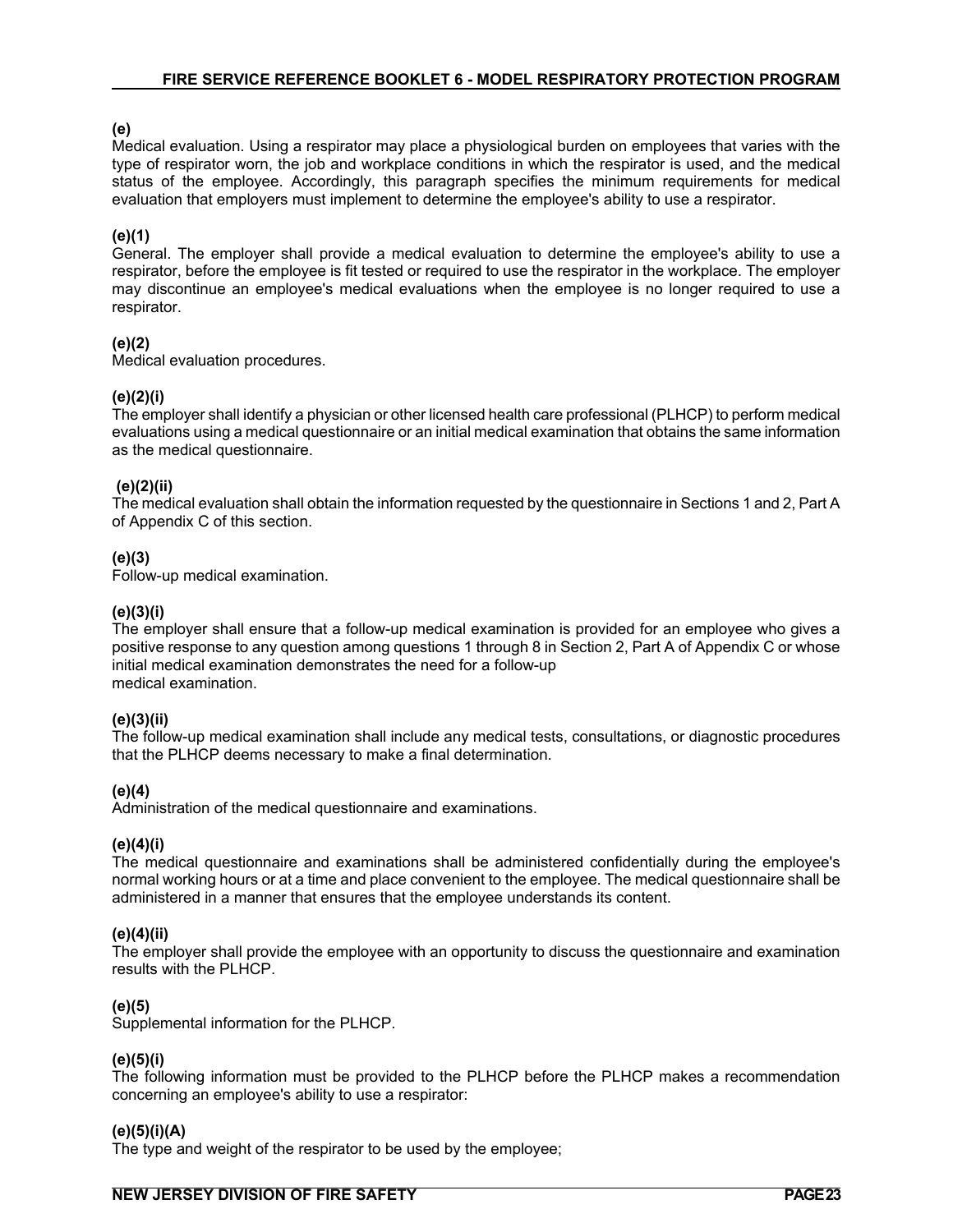#### **(e)(5)(i)(B)**

The duration and frequency of respirator use (including use for rescue and escape);

#### **(e)(5)(i)(C)**

The expected physical work effort;

#### **(e)(5)(i)(D)**

Additional protective clothing and equipment to be worn; and

#### **(e)(5)(i)(E)**

Temperature and humidity extremes that may be encountered.

#### **(e)(5)(ii)**

Any supplemental information provided previously to the PLHCP regarding an employee need not be provided for a subsequent medical evaluation if the information and the PLHCP remain the same.

#### **(e)(5)(iii)**

The employer shall provide the PLHCP with a copy of the written respiratory protection program and a copy of this section.

(Note to Paragraph (e)(5)(iii): When the employer replaces a PLHCP, the employer must ensure that the new PLHCP obtains this information, either by providing the documents directly to the PLHCP or having the documents transferred from the former PLHCP to the new PLHCP. However, OSHA does not expect employers to have employees medically reevaluated solely because a new PLHCP has been selected.)

#### **(e)(6)**

Medical determination. In determining the employee's ability to use a respirator, the employer shall:

#### **(e)(6)(i)**

Obtain a written recommendation regarding the employee's ability to use the respirator from the PLHCP. The recommendation shall provide only the following information:

#### **(e)(6)(i)(A)**

Any limitations on respirator use related to the medical condition of the employee, or relating to the workplace conditions in which the respirator will be used, including whether or not the employee is medically able to use the respirator;

#### **(e)(6)(i)(B)**

The need, if any, for follow-up medical evaluations; and

#### **(e)(6)(i)(C)**

A statement that the PLHCP has provided the employee with a copy of the PLHCP's written recommendation.

#### **(e)(6)(ii)**

If the respirator is a negative pressure respirator and the PLHCP finds a medical condition that may place the employee's health at increased risk if the respirator is used, the employer shall provide a PAPR if the PLHCP's medical evaluation finds that the employee can use such a respirator; if a subsequent medical evaluation finds that the employee is medically able to use a negative pressure respirator, then the employer is no longer required to provide a PAPR.

#### **(e)(7)**

Additional medical evaluations. At a minimum, the employer shall provide additional medical evaluations that comply with the requirements of this section if:

#### **(e)(7)(i)**

An employee reports medical signs or symptoms that are related to ability to use a respirator;

**(e)(7)(ii)**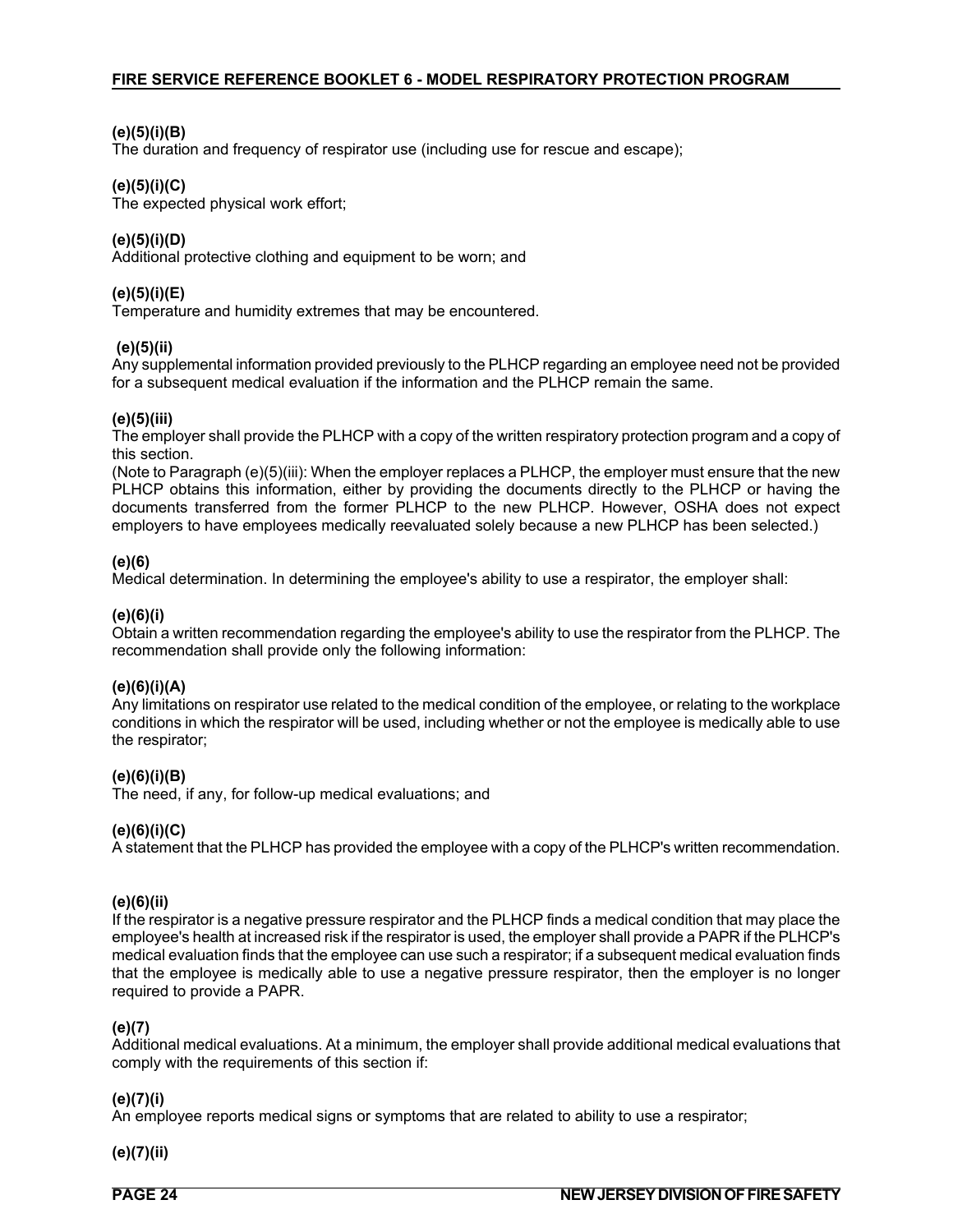A PLHCP, supervisor, or the respirator program administrator informs the employer that an employee needs to be reevaluated;

#### **(e)(7)(iii)**

Information from the respiratory protection program, including observations made during fit testing and program evaluation, indicates a need for employee reevaluation; or

#### **(e)(7)(iv)**

A change occurs in workplace conditions (e.g., physical work effort, protective clothing, temperature) that may result in a substantial increase in the physiological burden placed on an employee.

#### **(f)**

Fit testing. This paragraph requires that, before an employee may be required to use any respirator with a negative or positive pressure tight-fitting facepiece, the employee must be fit tested with the same make, model, style, and size of respirator that will be used. This paragraph specifies the kinds of fit tests allowed, the procedures for conducting them, and how the results of the fit tests must be used.

#### **(f)(1)**

The employer shall ensure that employees using a tight-fitting facepiece respirator pass an appropriate qualitative fit test (QLFT) or quantitative fit test (QNFT) as stated in this paragraph.

#### **(f)(2)**

The employer shall ensure that an employee using a tight-fitting facepiece respirator is fit tested prior to initial use of the respirator, whenever a different respirator facepiece (size, style, model or make) is used, and at least annually thereafter.

#### **(f)(3)**

The employer shall conduct an additional fit test whenever the employee reports, or the employer, PLHCP, supervisor, or program administrator makes visual observations of, changes in the employee's physical condition that could affect respirator fit. Such conditions include, but are not limited to, facial scarring, dental changes, cosmetic surgery, or an obvious change in body weight.

#### **(f)(4)**

If after passing a QLFT or QNFT, the employee subsequently notifies the employer, program administrator, supervisor, or PLHCP that the fit of the respirator is unacceptable, the employee shall be given a reasonable opportunity to select a different respirator facepiece and to be retested.

#### **(f)(5)**

The fit test shall be administered using an OSHA-accepted QLFT or QNFT protocol. The OSHA-accepted QLFT and QNFT protocols and procedures are contained in Appendix A of this section.

#### **(f)(6)**

QLFT may only be used to fit test negative pressure air-purifying respirators that must achieve a fit factor of 100 or less.

#### **(f)(7)**

If the fit factor, as determined through an OSHA-accepted QNFT protocol, is equal to or greater than 100 for tight-fitting half facepieces, or equal to or greater than 500 for tight-fitting full facepieces, the QNFT has been passed with that respirator.

#### **(f)(8)**

Fit testing of tight-fitting atmosphere-supplying respirators and tight-fitting powered air-purifying respirators shall be accomplished by performing quantitative or qualitative fit testing in the negative pressure mode, regardless of the mode of operation (negative or positive pressure) that is used for respiratory protection.

#### **(f)(1)(8)(i)**

Qualitative fit testing of these respirators shall be accomplished by temporarily converting the respirator user's actual facepiece into a negative pressure respirator with appropriate filters, or by using an identical negative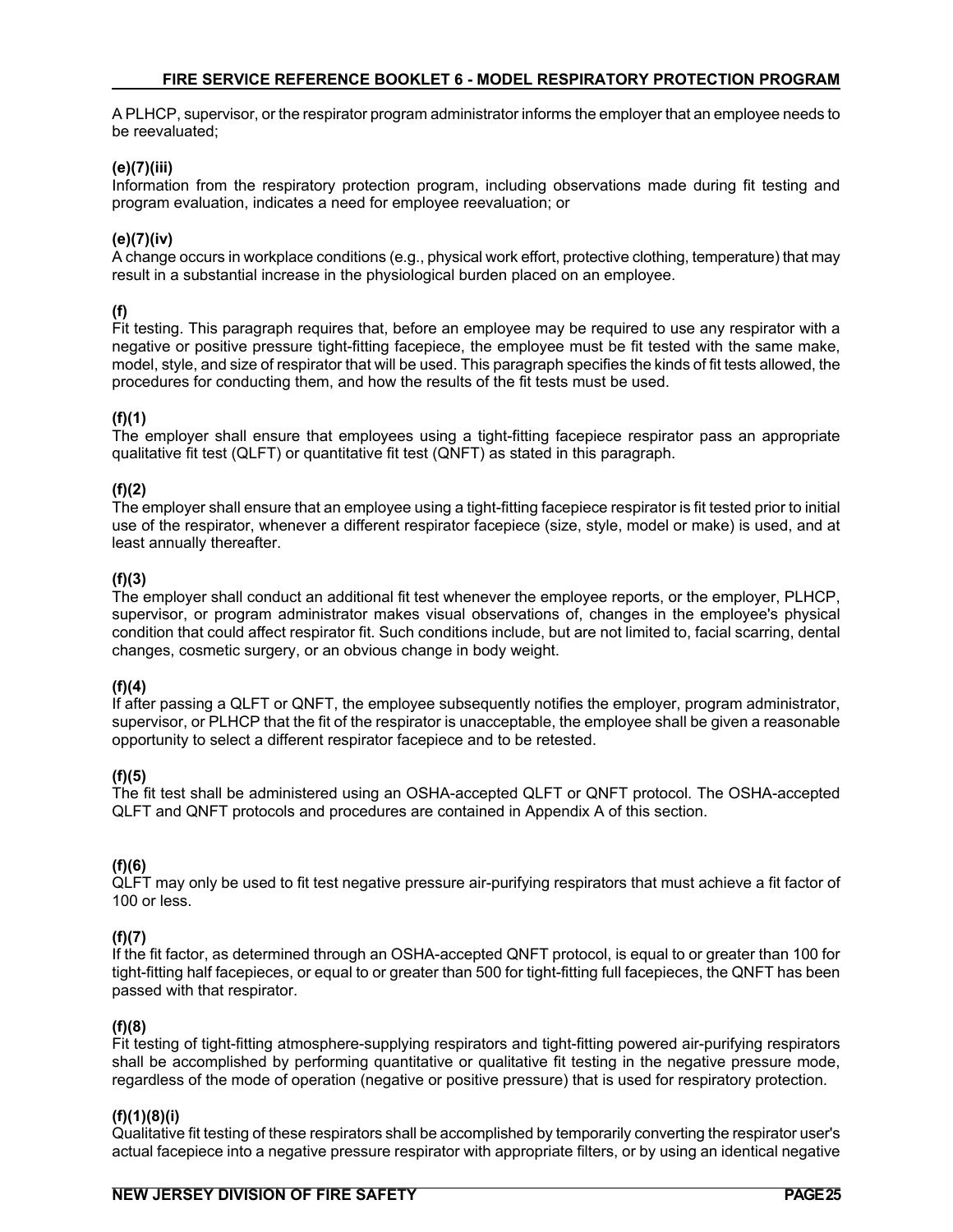pressure air-purifying respirator facepiece with the same sealing surfaces as a surrogate for the atmosphere-supplying or powered air-purifying respirator facepiece.

#### **(f)(1)(8)(ii)**

Quantitative fit testing of these respirators shall be accomplished by modifying the facepiece to allow sampling inside the facepiece in the breathing zone of the user, midway between the nose and mouth. This requirement shall be accomplished by installing a permanent sampling probe onto a surrogate facepiece, or by using a sampling adapter designed to temporarily provide a means of sampling air from inside the facepiece.

#### **(f)(1)(8)(iii)**

Any modifications to the respirator facepiece for fit testing shall be completely removed, and the facepiece restored to NIOSH-approved configuration, before that facepiece can be used in the workplace.

#### **(g)**

Use of respirators. This paragraph requires employers to establish and implement procedures for the proper use of respirators. These requirements include prohibiting conditions that may result in facepiece seal leakage, preventing employees from removing respirators in hazardous environments, taking actions to ensure continued effective respirator operation throughout the work shift, and establishing procedures for the use of respirators in IDLH atmospheres or in interior structural firefighting situations.

#### **(g)(1)**

Facepiece seal protection.

#### **(g)(1)(i)**

The employer shall not permit respirators with tight-fitting facepieces to be worn by employees who have:

#### **(g)(1)(i)(A)**

Facial hair that comes between the sealing surface of the facepiece and the face or that interferes with valve function; or

#### **(g)(1)(i)(B)**

Any condition that interferes with the face-to-facepiece seal or valve function.

#### **(g)(1)(ii)**

If an employee wears corrective glasses or goggles or other personal protective equipment, the employer shall ensure that such equipment is worn in a manner that does not interfere with the seal of the facepiece to the face of the user.

#### **(g)(1)(iii)**

For all tight-fitting respirators, the employer shall ensure that employees perform a user seal check each time they put on the respirator using the procedures in Appendix B-1 or procedures recommended by the respirator manufacturer that the employer demonstrates are as effective as those in Appendix B-1 of this section.

#### **(g)(2)**

Continuing respirator effectiveness.

#### **(g)(2)(i)**

Appropriate surveillance shall be maintained of work area conditions and degree of employee exposure or stress. When there is a change in work area conditions or degree of employee exposure or stress that may affect respirator effectiveness, the employer shall reevaluate the continued effectiveness of the respirator.

#### **(g)(2)(ii)**

The employer shall ensure that employees leave the respirator use area:

#### **(g)(2)(ii)(A)**

To wash their faces and respirator facepieces as necessary to prevent eye or skin irritation associated with respirator use; or

#### **(g)(2)(ii)(B)**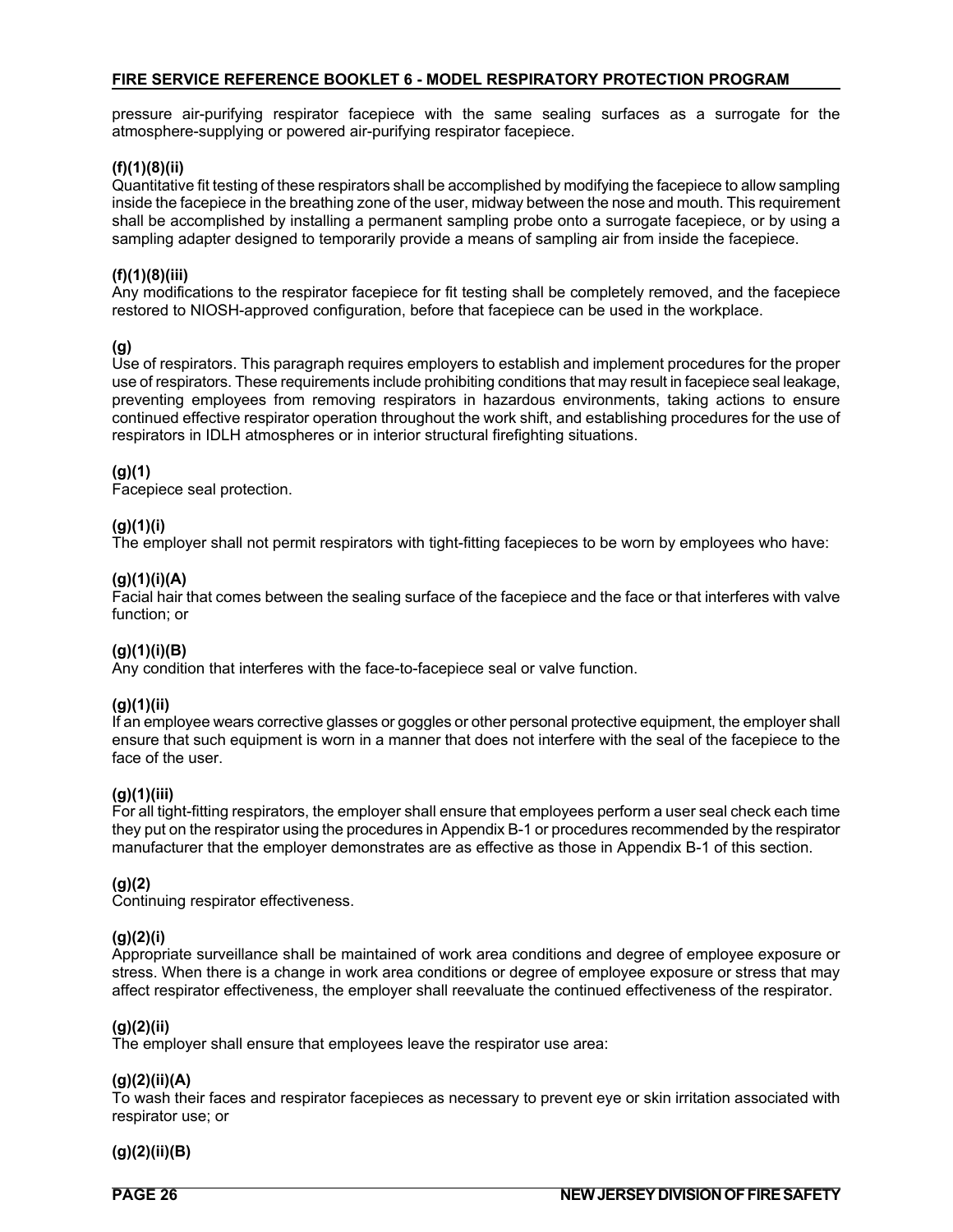If they detect vapor or gas breakthrough, changes in breathing resistance, or leakage of the facepiece; or

#### **(g)(2)(ii)(C)**

To replace the respirator or the filter, cartridge, or canister elements.

#### **(g)(2)(iii)**

If the employee detects vapor or gas breakthrough, changes in breathing resistance, or leakage of the facepiece, the employer must replace or repair the respirator before allowing the employee to return to the work area.

#### **(g)(3)**

Procedures for IDLH atmospheres. For all IDLH atmospheres, the employer shall ensure that:

#### **(g)(3)(i)**

One employee or, when needed, more than one employee is located outside the IDLH atmosphere;

#### **(g)(3)(ii)**

Visual, voice, or signal line communication is maintained between the employee(s) in the IDLH atmosphere and the employee(s) located outside the IDLH atmosphere;

#### **(g)(3)(iii)**

The employee(s) located outside the IDLH atmosphere are trained and equipped to provide effective emergency rescue;

#### **(g)(3)(iv)**

The employer or designee is notified before the employee(s) located outside the IDLH atmosphere enter the IDLH atmosphere to provide emergency rescue;

#### **(g)(3)(v)**

The employer or designee authorized to do so by the employer, once notified, provides necessary assistance appropriate to the situation;

#### **(g)(3)(vi)**

Employee(s) located outside the IDLH atmospheres are equipped with:

#### **(g)(3)(vi)(A)**

Pressure demand or other positive pressure SCBAs, or a pressure demand or other positive pressure supplied-air respirator with auxiliary SCBA; and either

#### **(g)(3)(vi)(B)**

Appropriate retrieval equipment for removing the employee(s) who enter(s) these hazardous atmospheres where retrieval equipment would contribute to the rescue of the employee(s) and would not increase the overall risk resulting from entry; or

#### **(g)(3)(vi)(C)**

Equivalent means for rescue where retrieval equipment is not required under paragraph  $(q)(3)(vi)(B)$ .

#### **(g)(4)**

Procedures for interior structural firefighting. In addition to the requirements set forth under paragraph (g)(3), in interior structural fires, the employer shall ensure that:

#### **(g)(4)(i)**

At least two employees enter the IDLH atmosphere and remain in visual or voice contact with one another at all times;

#### **(g)(4)(ii)**

At least two employees are located outside the IDLH atmosphere; and

#### **(g)(4)(iii)**

All employees engaged in interior structural firefighting use SCBAs.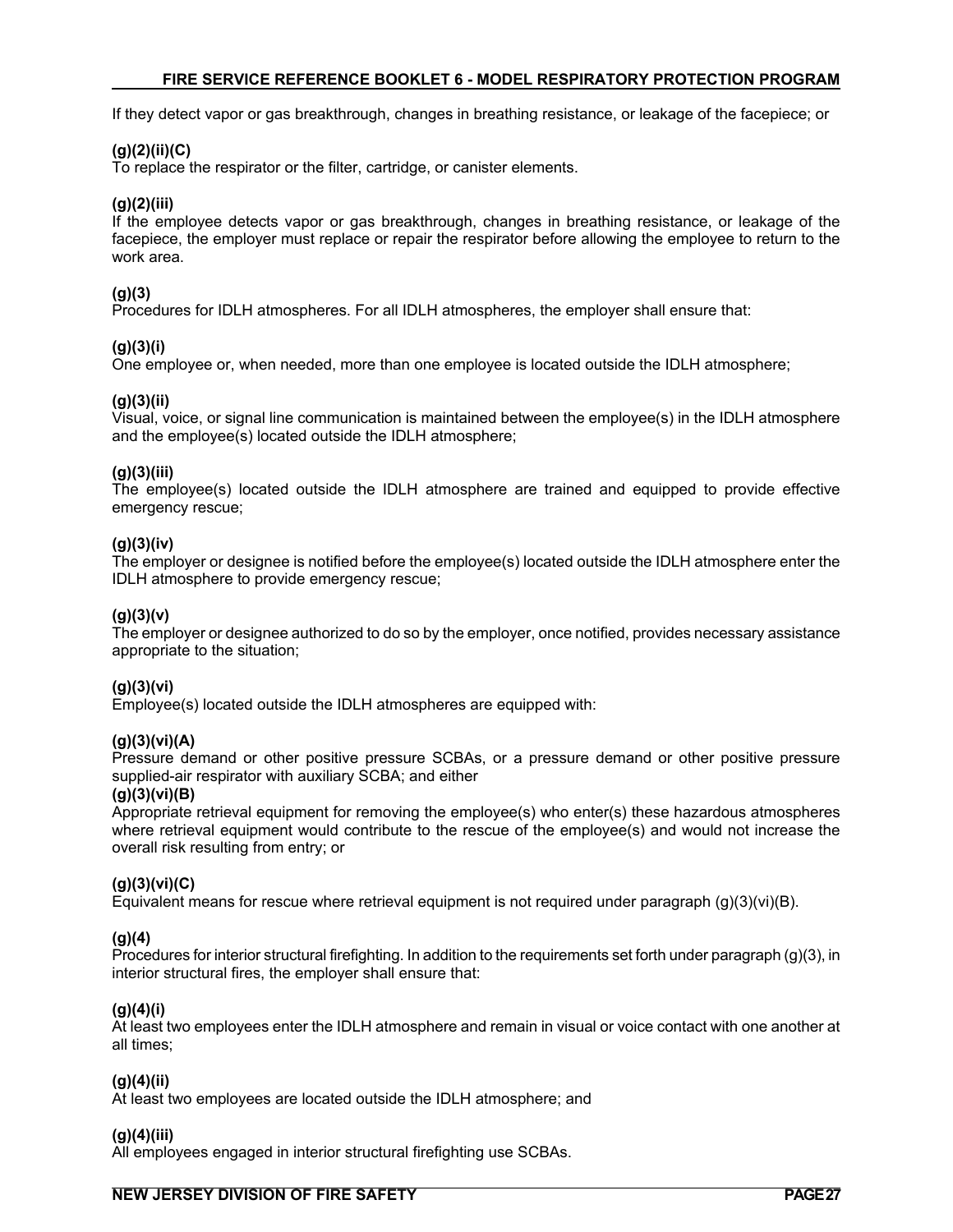**Note 1 to paragraph (g):** One of the two individuals located outside the IDLH atmosphere may be assigned to an additional role, such as incident commander in charge of the emergency or safety officer, so long as this individual is able to perform assistance or rescue activities without jeopardizing the safety or health of any firefighter working at the incident.

**Note 2 to paragraph (g):** Nothing in this section is meant to preclude firefighters from performing emergency rescue activities before an entire team has assembled.

#### **(h)**

Maintenance and care of respirators. This paragraph requires the employer to provide for the cleaning and disinfecting, storage, inspection, and repair of respirators used by employees.

#### **(h)(1)**

Cleaning and disinfecting. The employer shall provide each respirator user with a respirator that is clean, sanitary, and in good working order. The employer shall ensure that respirators are cleaned and disinfected using the procedures in Appendix B-2 of this section, or procedures recommended by the respirator manufacturer, provided that such procedures are of equivalent effectiveness. The respirators shall be cleaned and disinfected at the following intervals:

#### **(h)(1)(i)**

Respirators issued for the exclusive use of an employee shall be cleaned and disinfected as often as necessary to be maintained in a sanitary condition;

#### **(h)(1)(ii)**

Respirators issued to more than one employee shall be cleaned and disinfected before being worn by different individuals;

#### **(h)(1)(iii)**

Respirators maintained for emergency use shall be cleaned and disinfected after each use; and

#### **(h)(1)(iv)**

Respirators used in fit testing and training shall be cleaned and disinfected after each use.

#### **(h)(2)**

Storage. The employer shall ensure that respirators are stored as follows:

#### **(h)(2)(i)**

All respirators shall be stored to protect them from damage, contamination, dust, sunlight, extreme temperatures, excessive moisture, and damaging chemicals, and they shall be packed or stored to prevent deformation of the facepiece and exhalation valve.

#### **(h)(2)(ii)**

In addition to the requirements of paragraph  $(h)(2)(i)$  of this section, emergency respirators shall be:

#### **(h)(2)(ii)(A)**

Kept accessible to the work area;

#### **(h)(2)(ii)(B)**

Stored in compartments or in covers that are clearly marked as containing emergency respirators; and

#### **(h)(2)(ii)(C)**

Stored in accordance with any applicable manufacturer instructions.

#### **(h)(3)**

Inspection.

#### **(h)(3)(i)**

The employer shall ensure that respirators are inspected as follows: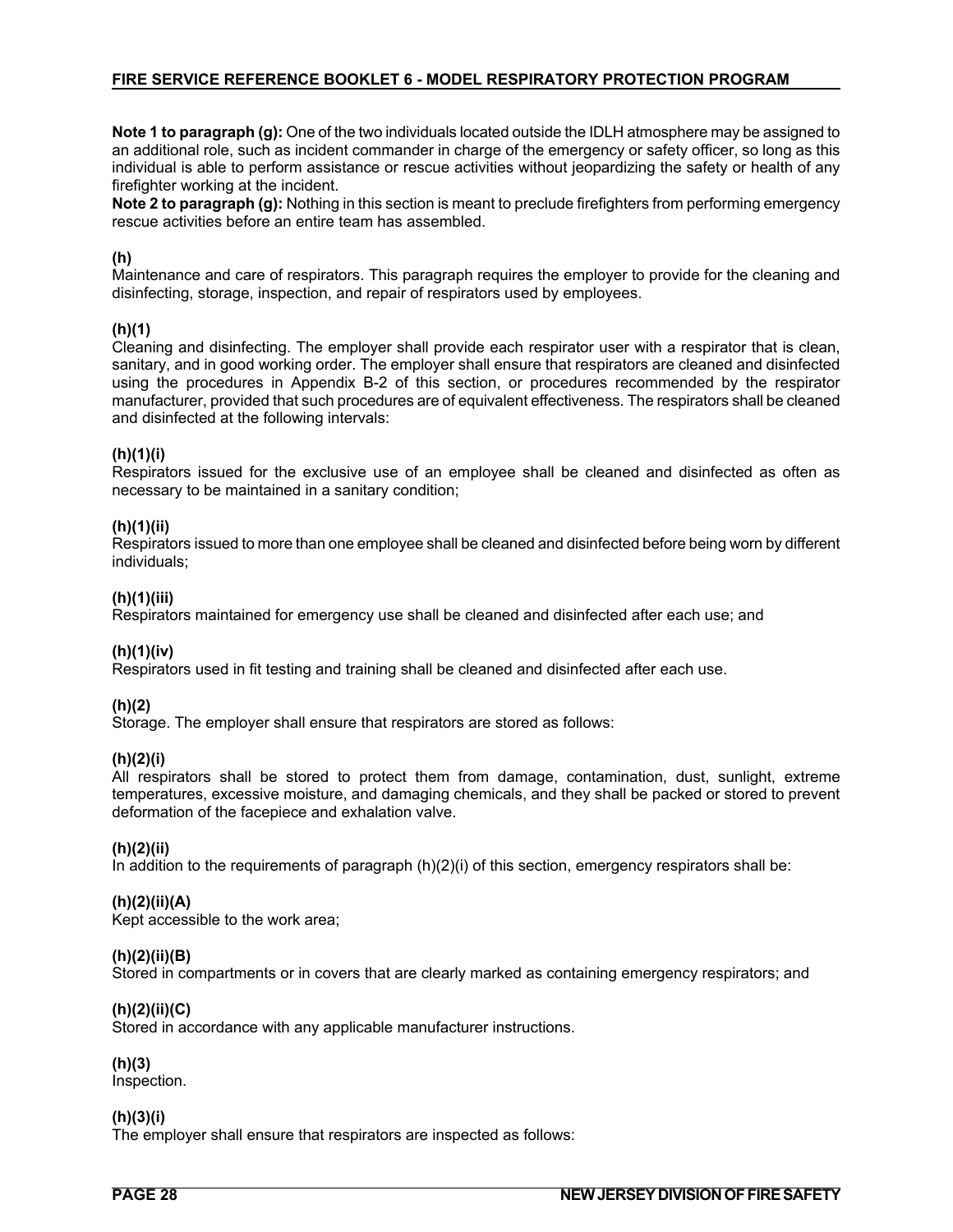#### **(h)(3)(i)(A)**

All respirators used in routine situations shall be inspected before each use and during cleaning;

#### **(h)(3)(i)(B)**

All respirators maintained for use in emergency situations shall be inspected at least monthly and in accordance with the manufacturer's recommendations, and shall be checked for proper function before and after each use; and

#### **(h)(3)(i)(C)**

Emergency escape-only respirators shall be inspected before being carried into the workplace for use.

#### **(h)(3)(ii)**

The employer shall ensure that respirator inspections include the following:

#### **(h)(3)(ii)(A)**

A check of respirator function, tightness of connections, and the condition of the various parts including, but not limited to, the facepiece, head straps, valves, connecting tube, and cartridges, canisters or filters; and

#### **(h)(3)(ii)(B)**

A check of elastomeric parts for pliability and signs of deterioration.

#### **(h)(3)(iii)**

In addition to the requirements of paragraphs  $(h)(3)(i)$  and (ii) of this section, self-contained breathing apparatus shall be inspected monthly. Air and oxygen cylinders shall be maintained in a fully charged state and shall be recharged when the pressure falls to 90% of the manufacturer's recommended pressure level. The employer shall determine that the regulator and warning devices function properly.

#### **(h)(3)(iv)**

For respirators maintained for emergency use, the employer shall:

#### **(h)(3)(iv)(A)**

Certify the respirator by documenting the date the inspection was performed, the name (or signature) of the person who made the inspection, the findings, required remedial action, and a serial number or other means of identifying the inspected respirator; and (B) Provide this information on a tag or label that is attached to the storage compartment for the respirator, is kept with the respirator, or is included in inspection reports stored as paper or electronic files. This information shall be maintained until replaced following a subsequent certification.

#### **(h)(4)**

Repairs. The employer shall ensure that respirators that fail an inspection or are otherwise found to be defective are removed from service, and are discarded or repaired or adjusted in accordance with the following procedures:

#### **(h)(4)(i)**

Repairs or adjustments to respirators are to be made only by persons appropriately trained to perform such operations and shall use only the respirator manufacturer's NIOSH-approved parts designed for the respirator;

#### **(h)(4)(ii)**

Repairs shall be made according to the manufacturer's recommendations and specifications for the type and extent of repairs to be performed; and

#### **(h)(4)(iii)**

Reducing and admission valves, regulators, and alarms shall be adjusted or repaired only by the manufacturer or a technician trained by the manufacturer.

#### **(i)**

Breathing air quality and use. This paragraph requires the employer to provide employees using atmosphere-supplying respirators (supplied-air and SCBA) with breathing gases of high purity.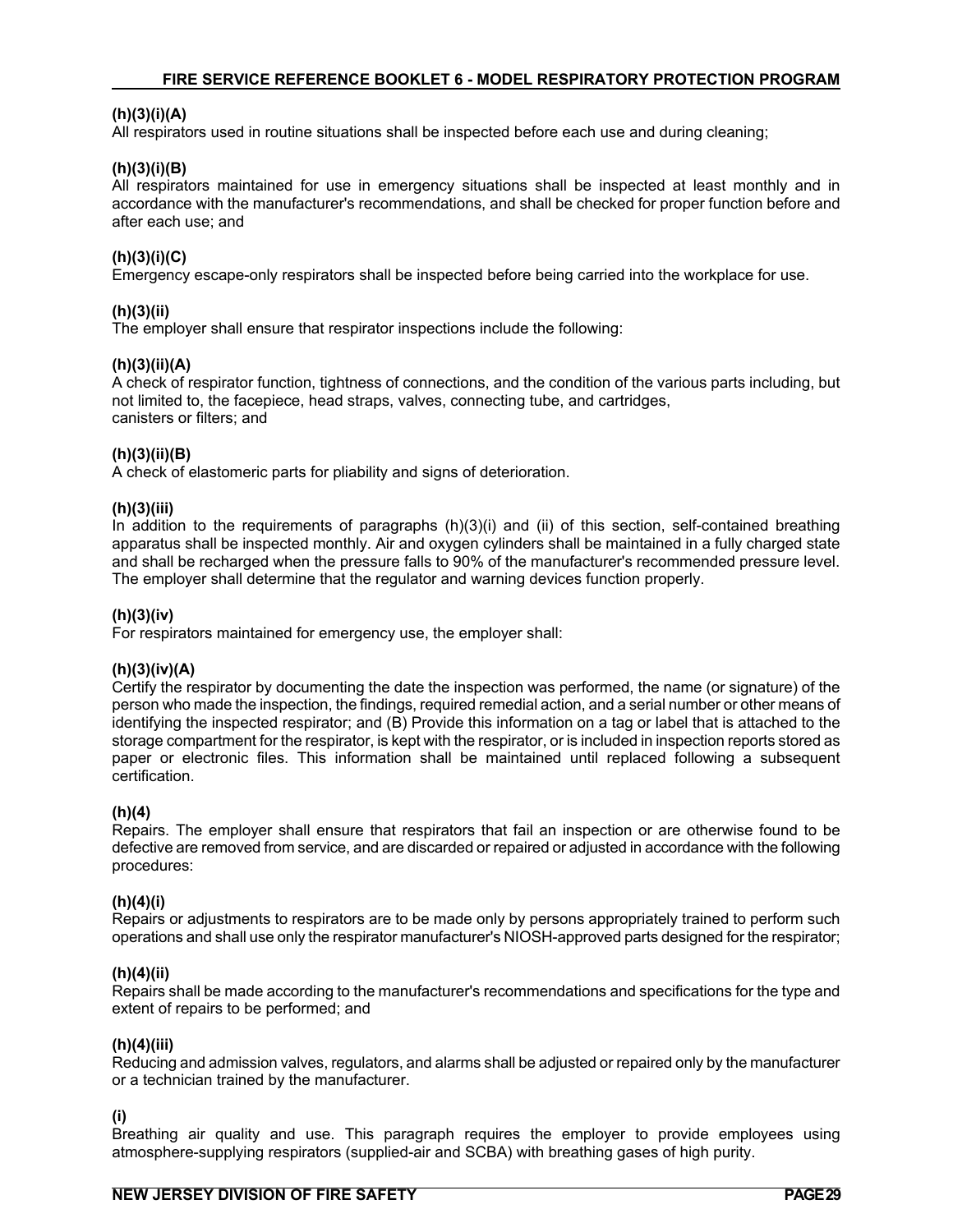#### **(i)(1)**

The employer shall ensure that compressed air, compressed oxygen, liquid air, and liquid oxygen used for respiration accords with the following specifications:

#### **(i)(1)(i)**

Compressed and liquid oxygen shall meet the United States Pharmacopoeia requirements for medical or breathing oxygen; and 1910.134(i)(1)(ii)

#### **(i)(1)(ii)**

Compressed breathing air shall meet at least the requirements for Grade D breathing air described in ANSI/Compressed Gas Association Commodity Specification for Air, G-7.1-1989, to include:

#### **(i)(1)(ii)(A)**

Oxygen content (v/v) of 19.5-23.5%;

#### **(i)(1)(ii)(B)**

Hydrocarbon (condensed) content of 5 milligrams per cubic meter of air or less;

#### **(i)(1)(ii)(C)**

Carbon monoxide (CO) content of 10 ppm or less;

#### **(i)(1)(ii)(D)**

Carbon dioxide content of 1,000 ppm or less; and

#### **(i)(1)(ii)(E)**

Lack of noticeable odor.

#### **(i)(2)**

The employer shall ensure that compressed oxygen is not used in atmosphere-supplying respirators that have previously used compressed air.

#### **(i)(3)**

The employer shall ensure that oxygen concentrations greater than 23.5% are used only in equipment designed for oxygen service or distribution.

#### **(i)(4)**

The employer shall ensure that cylinders used to supply breathing air to respirators meet the following requirements:

#### **(i)(4)(i)**

Cylinders are tested and maintained as prescribed in the Shipping Container Specification Regulations of the Department of Transportation (49 CFR part 173 and part 178);

#### **(i)(4)(ii)**

Cylinders of purchased breathing air have a certificate of analysis from the supplier that the breathing air meets the requirements for Grade D breathing air; and

#### **(i)(4)(iii)**

The moisture content in the cylinder does not exceed a dew point of -50 deg.F (-45.6 deg.C) at 1 atmosphere pressure.

#### **(i)(5)**

The employer shall ensure that compressors used to supply breathing air to respirators are constructed and situated so as to:

#### **(i)(5)(i)**

Prevent entry of contaminated air into the air-supply system;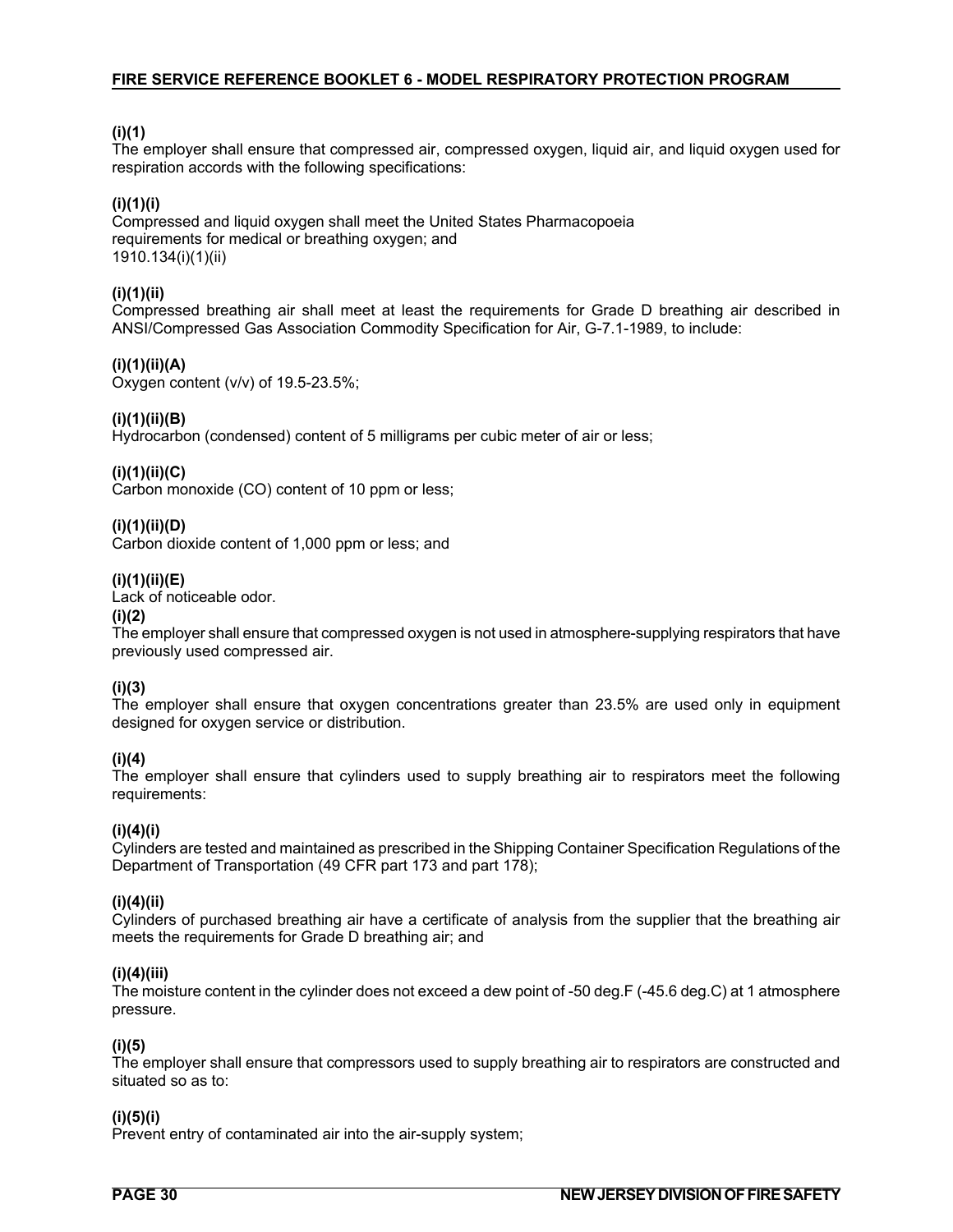#### **(i)(5)(ii)**

Minimize moisture content so that the dew point at 1 atmosphere pressure is 10 degrees F (5.56 deg.C) below the ambient temperature;

#### **(i)(5)(iii)**

Have suitable in-line air-purifying sorbent beds and filters to further ensure breathing air quality. Sorbent beds and filters shall be maintained and replaced or refurbished periodically following the manufacturer's instructions.

#### **(i)(5)(iv)**

Have a tag containing the most recent change date and the signature of the person authorized by the employer to perform the change. The tag shall be maintained at the compressor.

#### **(i)(6)**

For compressors that are not oil-lubricated, the employer shall ensure that carbon monoxide levels in the breathing air do not exceed 10 ppm.

#### **(i)(7)**

For oil-lubricated compressors, the employer shall use a high-temperature or carbon monoxide alarm, or both, to monitor carbon monoxide levels. If only high-temperature alarms are used, the air supply shall be monitored at intervals sufficient to prevent carbon monoxide in the breathing air from exceeding 10 ppm.

#### **(i)(8)**

The employer shall ensure that breathing air couplings are incompatible with outlets for nonrespirable worksite air or other gas systems. No asphyxiating substance shall be introduced into breathing air lines.

#### **(i)(9)**

The employer shall use breathing gas containers marked in accordance with the NIOSH respirator certification standard, 42 CFR part 84.

#### **(j)**

Identification of filters, cartridges, and canisters. The employer shall ensure that all filters, cartridges and canisters used in the workplace are labeled and color coded with the NIOSH approval label and that the label is not removed and remains legible.

#### **(k)**

Training and information. This paragraph requires the employer to provide effective training to employees who are required to use respirators. The training must be comprehensive, understandable, and recur annually, and more often if necessary. This paragraph also requires the employer to provide the basic information on respirators in Appendix D of this section to employees who wear respirators when not required by this section or by the employer to do so.

#### **(k)(1)**

The employer shall ensure that each employee can demonstrate knowledge of at least the following:

#### **(k)(1)(i)**

Why the respirator is necessary and how improper fit, usage, or maintenance can compromise the protective effect of the respirator;

#### **(k)(1)(ii)**

What the limitations and capabilities of the respirator are;

#### **(k)(1)(iii)**

How to use the respirator effectively in emergency situations, including situations in which the respirator malfunctions;

#### **(k)(1)(iv)**

How to inspect, put on and remove, use, and check the seals of the respirator;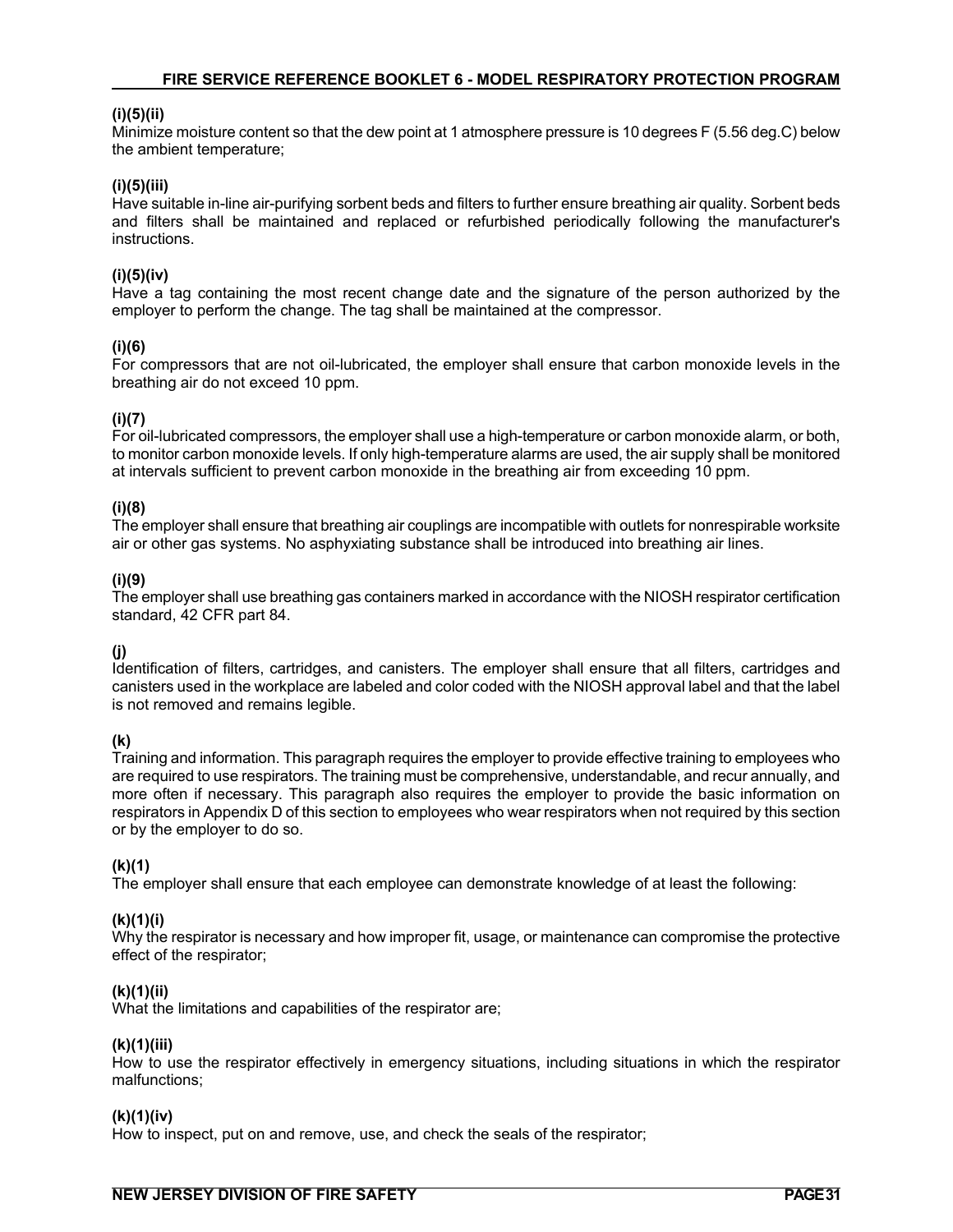#### **(k)(1)(v)**

What the procedures are for maintenance and storage of the respirator;

#### **(k)(1)(vi)**

How to recognize medical signs and symptoms that may limit or prevent the effective use of respirators; and

#### **(k)(1)(vii)**

The general requirements of this section.

#### **(k)(2)**

The training shall be conducted in a manner that is understandable to the employee.

#### **(k)(3)**

The employer shall provide the training prior to requiring the employee to use a respirator in the workplace.

#### **(k)(4)**

An employer who is able to demonstrate that a new employee has received training within the last 12 months that addresses the elements specified in paragraph (k)(1)(i) through (vii) is not required to repeat such training provided that, as required by paragraph  $(k)(1)$ , the employee

can demonstrate knowledge of those element(s). Previous training not repeated initially by the employer must be provided no later than 12 months from the date of the previous training.

#### **(k)(5)**

Retraining shall be administered annually, and when the following situations occur:

#### **(k)(5)(i)**

Changes in the workplace or the type of respirator render previous training obsolete;

#### **(k)(5)(ii)**

Inadequacies in the employee's knowledge or use of the respirator indicate that the employee has not retained the requisite understanding or skill; or

#### **(k)(5)(iii)**

Any other situation arises in which retraining appears necessary to ensure safe respirator use.

#### **(k)(6)**

The basic advisory information on respirators, as presented in Appendix D of this section, shall be provided by the employer in any written or oral format, to employees who wear respirators when such use is not required by this section or by the employer.

#### **(l)**

Program evaluation. This section requires the employer to conduct evaluations of the workplace to ensure that the written respiratory protection program is being properly implemented, and to consult employees to ensure that they are using the respirators properly.

#### **(l)(1)**

The employer shall conduct evaluations of the workplace as necessary to ensure that the provisions of the current written program are being effectively implemented and that it continues to be effective.

#### **(l)(2)**

The employer shall regularly consult employees required to use respirators to assess the employees' views on program effectiveness and to identify any problems. Any problems that are identified during this assessment shall be corrected. Factors to be assessed include, but are not limited to:

#### **(l)(2)(i)**

Respirator fit (including the ability to use the respirator without interfering with effective workplace performance);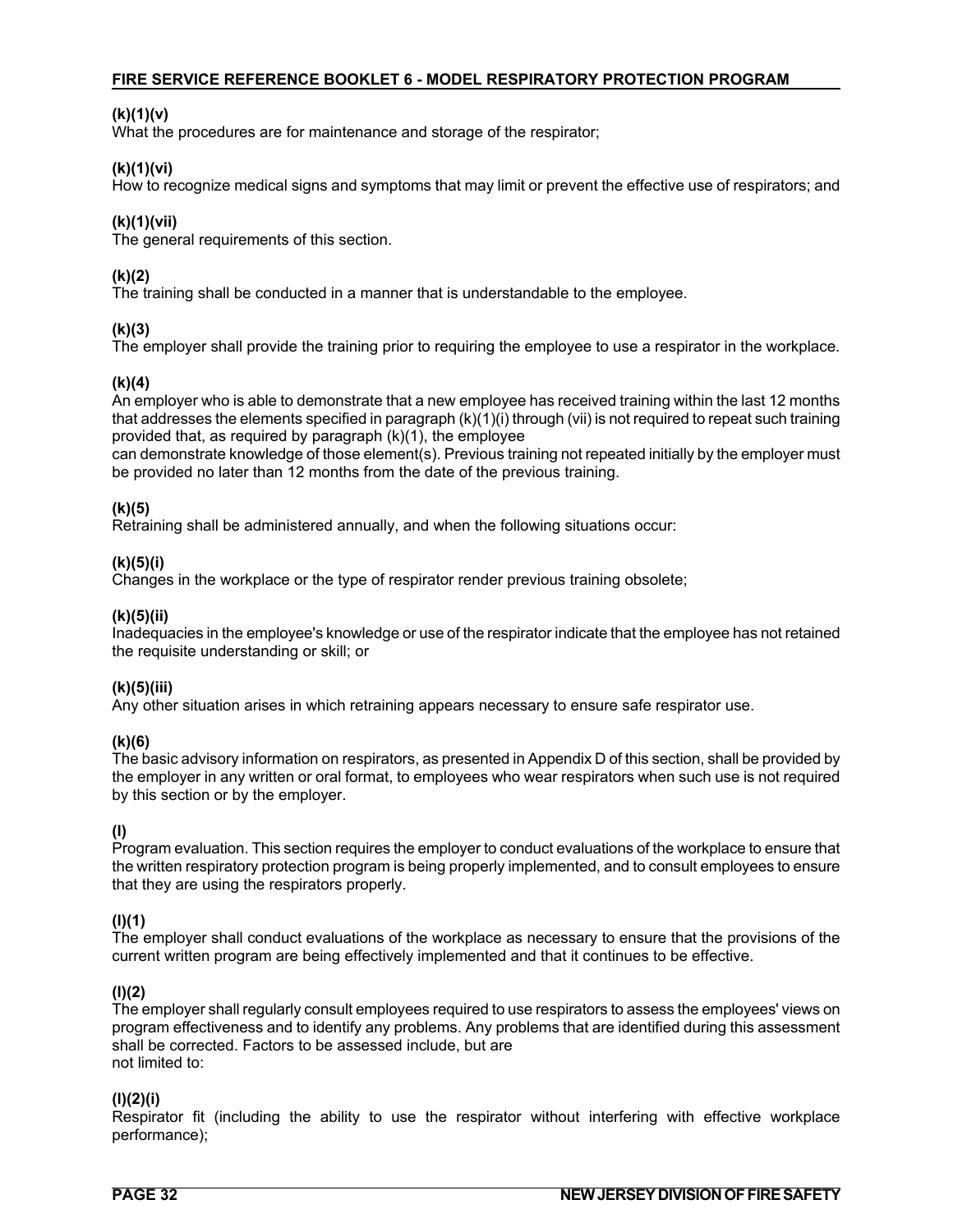#### **(l)(2)(ii)**

Appropriate respirator selection for the hazards to which the employee is exposed;

#### **(l)(2)(iii)**

Proper respirator use under the workplace conditions the employee encounters; and

#### **(l)(2)(iv)**

Proper respirator maintenance.

#### **(m)**

Recordkeeping. This section requires the employer to establish and retain written information regarding medical evaluations, fit testing, and the respirator program. This information will facilitate employee involvement in the respirator program, assist the employer in auditing the adequacy of the program, and provide a record for compliance determinations by OSHA..

#### **(m)(1)**

Medical evaluation. Records of medical evaluations required by this section must be retained and made available in accordance with 29 CFR 1910.1020.

#### **(m)(2)**

Fit testing.

#### **(m)(2)(i)**

The employer shall establish a record of the qualitative and quantitative fit tests administered to an employee including:

#### **(m)(2)(i)(A)**

The name or identification of the employee tested;

#### **(m)(2)(i)(B)**

Type of fit test performed;

#### **(m)(2)(i)(C)**

Specific make, model, style, and size of respirator tested;

#### **(m)(2)(i)(D)**

Date of test; and

#### **(m)(2)(i)(E)**

The pass/fail results for QLFTs or the fit factor and strip chart recording or other recording of the test results for QNFTs.

#### **(m)(2)(ii)**

Fit test records shall be retained for respirator users until the next fit test is administered.

#### **(m)(3)**

A written copy of the current respirator program shall be retained by the employer.

#### **(m)(4)**

Written materials required to be retained under this paragraph shall be made available upon request to affected employees and to the Assistant Secretary or designee for examination and copying.

**(n)** 

Dates.

#### **(n)(1)**

Effective date. This section is effective September 21, 1998.

**(n)(2)**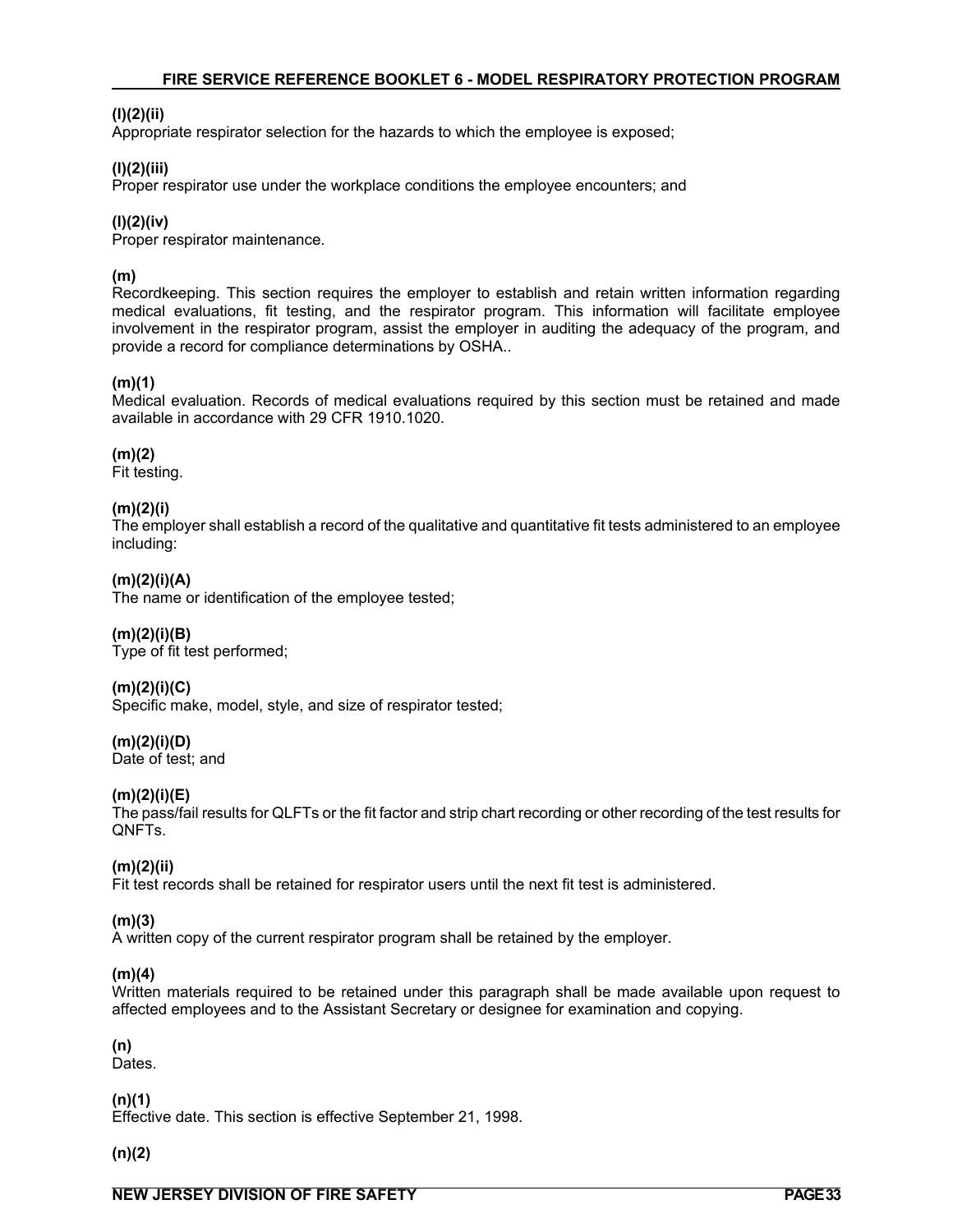Operative date. All obligations of this section commence on March 21, 1999.

#### **(n)(3)**

The provisions of 29 CFR 1910.134 and 29 CFR 1926.103, contained in the 29 CFR parts 1900 to 1910.99 and the 29 CFR part 1926 editions, revised as of July 1, 1997, are in effect and enforceable until March 21, 1999, or during any administrative or judicial stay of the provisions of this section.

#### **(n)(4)**

Existing Respiratory Protection Programs. If, in the 12 month period preceding September 21, 1998, the employer has conducted annual respirator training, fit testing, respirator program evaluation, or medical evaluations, the employer may use the results of those activities to comply with the corresponding provisions of this section, providing that these activities were conducted in a manner that meets the requirements of this section.

**(o)** 

Appendices.

#### **(o)(1)**

Compliance with Appendix A, Appendix B-1, Appendix B-2, and Appendix C of this section is mandatory.

#### **(o)(2)**

Appendix D of this section is non-mandatory and is not intended to create any additional obligations not otherwise imposed or to detract from any existing obligations.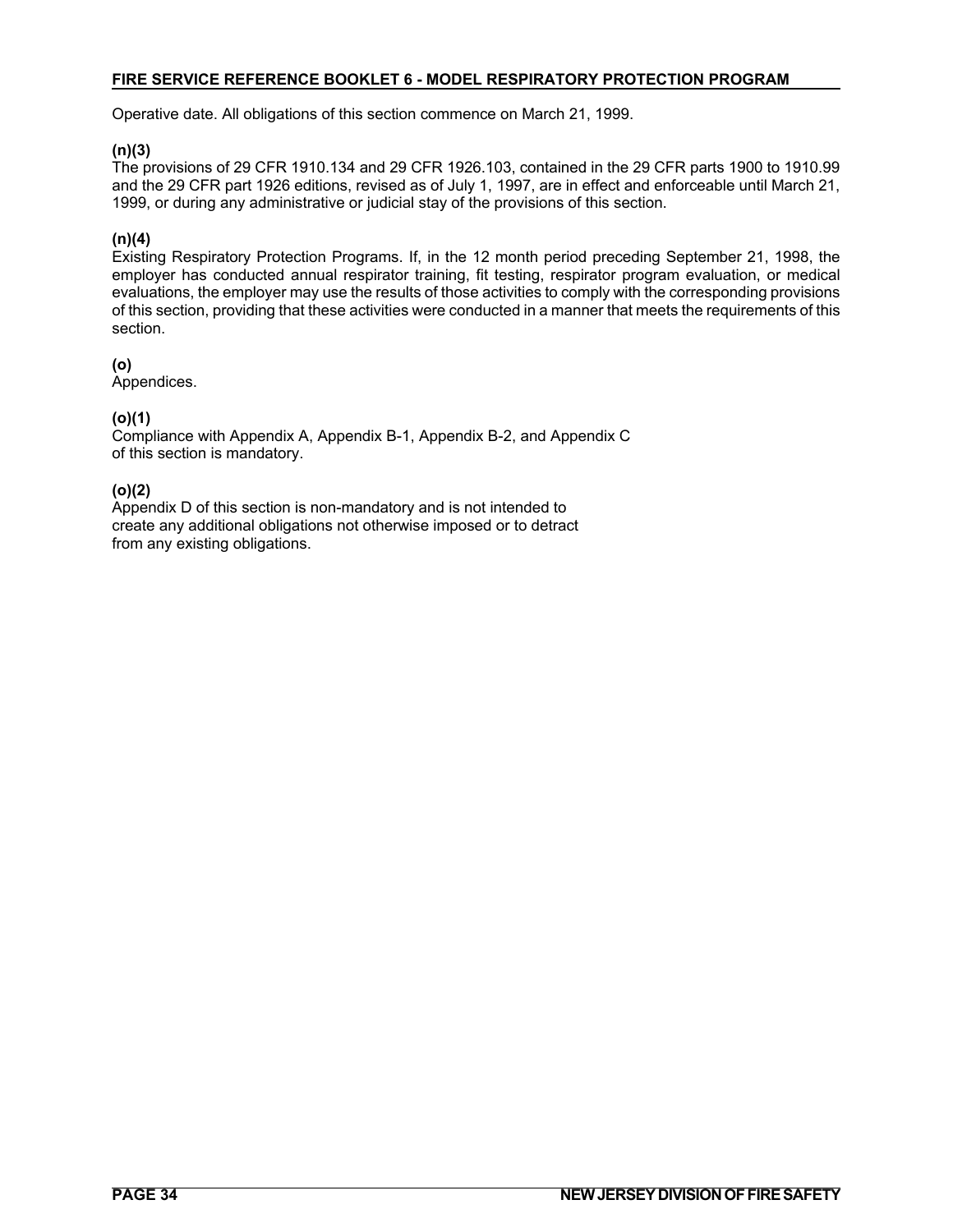#### **Appendix A of 29CFR1910.134: Fit Testing Procedures (Mandatory)**

#### **Part I. OSHA-Accepted Fit Test Protocols**

#### **A. Fit Testing Procedures -- General Requirements**

The employer shall conduct fit testing using the following procedures. The requirements in this appendix apply to all OSHA-accepted fit test methods, both QLFT and QNFT.

1. The test subject shall be allowed to pick the most acceptable respirator from a sufficient number of respirator models and sizes so that the respirator is acceptable to, and correctly fits, the user.

2. Prior to the selection process, the test subject shall be shown how to put on a respirator, how it should be positioned on the face, how to set strap tension and how to determine an acceptable fit. A mirror shall be available to assist the subject in evaluating the fit and positioning of the respirator. This instruction may not constitute the subject's formal training on respirator use, because it is only a review.

3. The test subject shall be informed that he/she is being asked to select the respirator that provides the most acceptable fit. Each respirator represents a different size and shape, and if fitted and used properly, will provide adequate protection.

4. The test subject shall be instructed to hold each chosen facepiece up to the face and eliminate those that obviously do not give an acceptable fit.

5. The more acceptable facepieces are noted in case the one selected proves unacceptable; the most comfortable mask is donned and worn at least five minutes to assess comfort. Assistance in assessing comfort can be given by discussing the points in the following item A.6. If the test subject is not familiar with using a particular respirator, the test subject shall be directed to don the mask several times and to adjust the straps each time to become adept at setting proper tension on the straps.

6. Assessment of comfort shall include a review of the following points with the test subject and allowing the test subject adequate time to determine the comfort of the respirator:

(a) Position of the mask on the nose

- (b) Room for eye protection
- (c) Room to talk
- (d) Position of mask on face and cheeks

7. The following criteria shall be used to help determine the adequacy of the respirator fit:

- (a) Chin properly placed;
- (b) Adequate strap tension, not overly tightened;
- (c) Fit across nose bridge;
- (d) Respirator of proper size to span distance from nose to chin;
- (e) Tendency of respirator to slip;
- (f) Self-observation in mirror to evaluate fit and respirator position.

8. The test subject shall conduct a user seal check, either the negative and positive pressure seal checks described in Appendix B-1 of this section or those recommended by the respirator manufacturer which provide equivalent protection to the procedures in Appendix B-1. Before conducting the negative and positive pressure checks, the subject shall be told to seat the mask on the face by moving the head from side-to-side and up and down slowly while taking in a few slow deep breaths. Another facepiece shall be selected and retested if the test subject fails the user seal check tests.

9. The test shall not be conducted if there is any hair growth between the skin and the facepiece sealing surface, such as stubble beard growth, beard, mustache or sideburns which cross the respirator sealing surface. Any type of apparel which interferes with a satisfactory fit shall be altered or removed. 10. If a test subject exhibits difficulty in breathing during the tests, she or he shall be referred to a physician or other licensed health care professional, as appropriate, to determine whether the test subject can wear a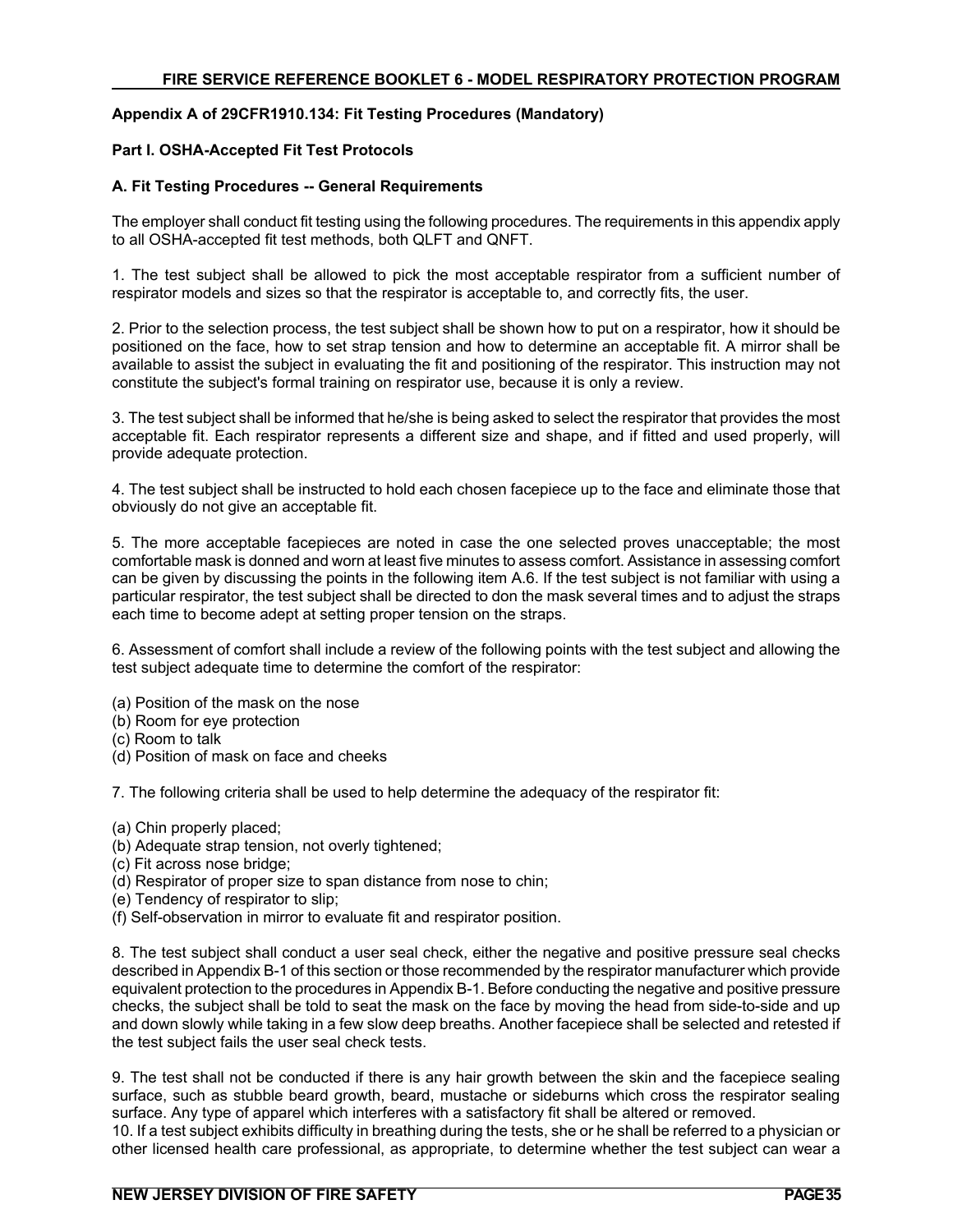respirator while performing her or his duties.

11. If the employee finds the fit of the respirator unacceptable, the test subject shall be given the opportunity to select a different respirator and to be retested.

12. Exercise regimen. Prior to the commencement of the fit test, the test subject shall be given a description of the fit test and the test subject's responsibilities during the test procedure. The description of the process shall include a description of the test exercises that the subject will be performing. The respirator to be tested shall be worn for at least 5 minutes before the start of the fit test.

13. The fit test shall be performed while the test subject is wearing any applicable safety equipment that may be worn during actual respirator use which could interfere with respirator fit.

14. Test Exercises. (a) The following test exercises are to be performed for all fit testing methods prescribed in this appendix, except for the CNP method. A separate fit testing exercise regimen is contained in the CNP protocol. The test subject shall perform exercises, in the test environment, in the following manner:

(1) Normal breathing. In a normal standing position, without talking, the subject shall breathe normally.

(2) Deep breathing. In a normal standing position, the subject shall breathe slowly and deeply, taking caution so as not to hyperventilate.

(3) Turning head side to side. Standing in place, the subject shall slowly turn his/her head from side to side between the extreme positions on each side. The head shall be held at each extreme momentarily so the subject can inhale at each side.

(4) Moving head up and down. Standing in place, the subject shall slowly move his/her head up and down. The subject shall be instructed to inhale in the up position (i.e., when looking toward the ceiling).

(5) Talking. The subject shall talk out loud slowly and loud enough so as to be heard clearly by the test conductor. The subject can read from a prepared text such as the Rainbow Passage, count backward from 100, or recite a memorized poem or song.

#### Rainbow Passage

When the sunlight strikes raindrops in the air, they act like a prism and form a rainbow. The rainbow is a division of white light into many beautiful colors. These take the shape of a long round arch, with its path high above, and its two ends apparently beyond the horizon. There is, according to legend, a boiling pot of gold at one end. People look, but no one ever finds it. When a man looks for something beyond reach, his friends say he is looking for the pot of gold at the end of the rainbow.

(6) Grimace. The test subject shall grimace by smiling or frowning. (This applies only to QNFT testing; it is not performed for QLFT)

(7) Bending over. The test subject shall bend at the waist as if he/she were to touch his/her toes. Jogging in place shall be substituted for this exercise in those test environments such as shroud type QNFT or QLFT units that do not permit bending over at the waist.

(8) Normal breathing. Same as exercise (1).

(b) Each test exercise shall be performed for one minute except for the grimace exercise which shall be performed for 15 seconds. The test subject shall be questioned by the test conductor regarding the comfort of the respirator upon completion of the protocol. If it has become unacceptable, another model of respirator shall be tried. The respirator shall not be adjusted once the fit test exercises begin. Any adjustment voids the test, and the fit test must be repeated.

#### **B. Qualitative Fit Test (QLFT) Protocols**

#### 1. General

(a) The employer shall ensure that persons administering QLFT are able to prepare test solutions, calibrate equipment and perform tests properly, recognize invalid tests, and ensure that test equipment is in proper working order.

(b) The employer shall ensure that QLFT equipment is kept clean and well maintained so as to operate within the parameters for which it was designed.

2. Isoamyl Acetate Protocol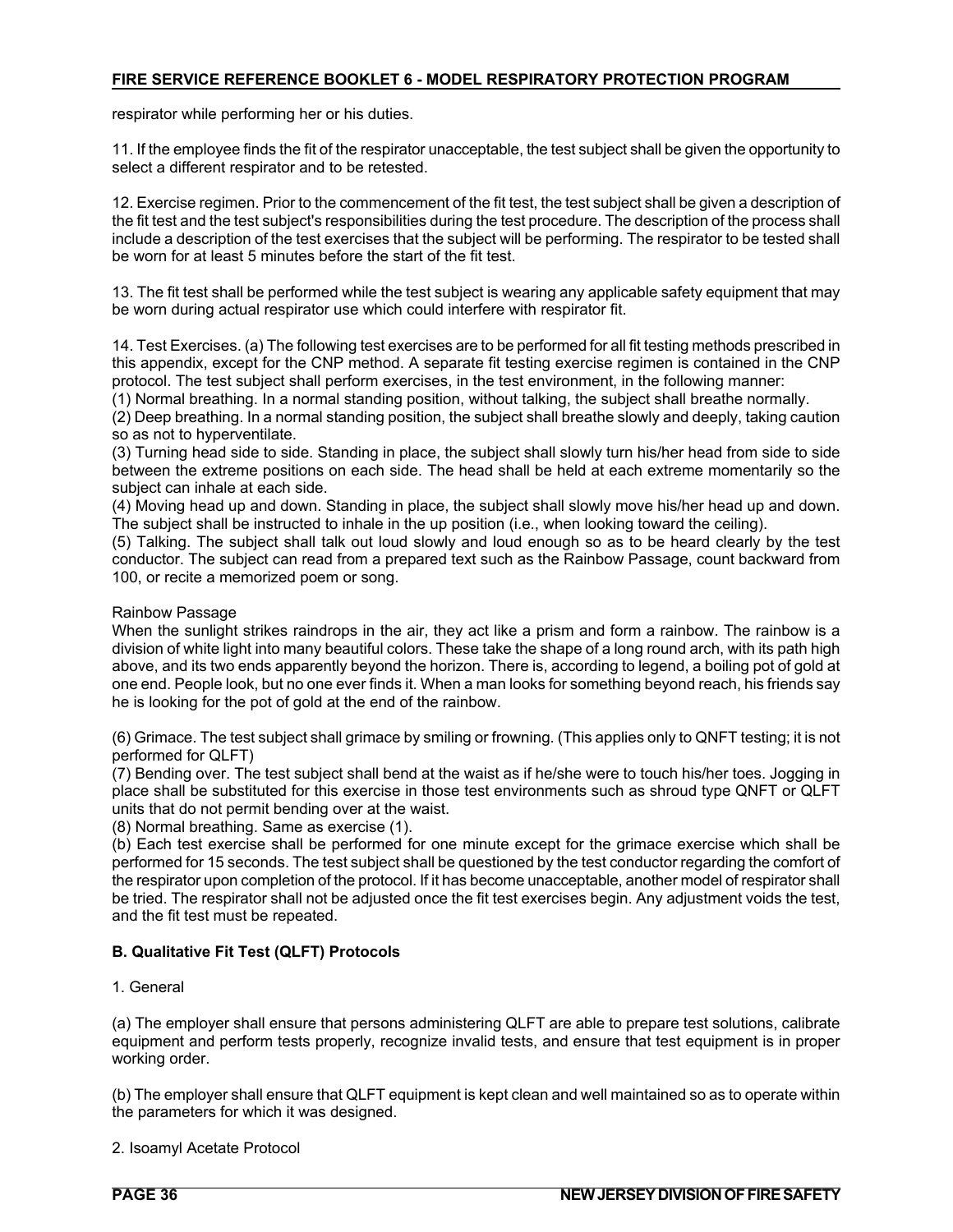Note: This protocol is not appropriate to use for the fit testing of particulate respirators. If used to fit test particulate respirators, the respirator must be equipped with an organic vapor filter.

(a) Odor Threshold Screening

Odor threshold screening, performed without wearing a respirator, is intended to determine if the individual tested can detect the odor of isoamyl acetate at low levels.

(1) Three 1 liter glass jars with metal lids are required.

(2) Odor-free water (e.g., distilled or spring water) at approximately 25 deg. C (77 deg. F) shall be used for the solutions.

(3) The isoamyl acetate (IAA) (also known at isopentyl acetate) stock solution is prepared by adding 1 ml of pure IAA to 800 ml of odor-free water in a 1 liter jar, closing the lid and shaking for 30 seconds. A new solution shall be prepared at least weekly.

(4) The screening test shall be conducted in a room separate from the room used for actual fit testing. The two rooms shall be well-ventilated to prevent the odor of IAA from becoming evident in the general room air where testing takes place.

(5) The odor test solution is prepared in a second jar by placing 0.4 ml of the stock solution into 500 ml of odor-free water using a clean dropper or pipette. The solution shall be shaken for 30 seconds and allowed to stand for two to three minutes so that the IAA concentration above the liquid may reach equilibrium. This solution shall be used for only one day.

(6) A test blank shall be prepared in a third jar by adding 500 cc of odor-free water.

(7) The odor test and test blank jar lids shall be labeled (e.g., 1 and 2) for jar identification. Labels shall be placed on the lids so that they can be peeled off periodically and switched to maintain the integrity of the test. (8) The following instruction shall be typed on a card and placed on the table in front of the two test jars (i.e., 1 and 2): "The purpose of this test is to determine if you can smell banana oil at a low concentration. The two bottles in front of you contain water. One of these bottles also contains a small amount of banana oil. Be sure the covers are on tight, then shake each bottle for two seconds. Unscrew the lid of each bottle, one at a time, and sniff at the mouth of the bottle. Indicate to the test conductor which bottle contains banana oil." (9) The mixtures used in the IAA odor detection test shall be prepared in an area separate from where the test is performed, in order to prevent olfactory fatigue in the subject. (10) If the test subject is unable to correctly identify the jar containing the odor test solution, the IAA qualitative fit test shall not be performed.

(11) If the test subject correctly identifies the jar containing the odor test solution, the test subject may proceed to respirator selection and fit testing.

(b) Isoamyl Acetate Fit Test

(1) The fit test chamber shall be a clear 55-gallon drum liner suspended inverted over a 2-foot diameter frame so that the top of the chamber is about 6 inches above the test subject's head. If no drum liner is available, a similar chamber shall be constructed using plastic sheeting. The inside top center of the chamber shall have a small hook attached.

(2) Each respirator used for the fitting and fit testing shall be equipped with organic vapor cartridges or offer protection against organic vapors.

(3) After selecting, donning, and properly adjusting a respirator, the test subject shall wear it to the fit testing room. This room shall be separate from the room used for odor threshold screening and respirator selection, and shall be well-ventilated, as by an exhaust fan or lab hood, to prevent general room contamination.

(4) A copy of the test exercises and any prepared text from which the subject is to read shall be taped to the inside of the test chamber.

(5) Upon entering the test chamber, the test subject shall be given a 6-inch by 5-inch piece of paper towel, or other porous, absorbent, single-ply material, folded in half and wetted with 0.75 ml of pure IAA. The test subject shall hang the wet towel on the hook at the top of the chamber. An IAA test swab or ampule may be substituted for the IAA wetted paper towel provided it has been demonstrated that the alternative IAA source will generate an IAA test atmosphere with a concentration equivalent to that generated by the paper towel method.

(6) Allow two minutes for the IAA test concentration to stabilize before starting the fit test exercises. This would be an appropriate time to talk with the test subject; to explain the fit test, the importance of his/her cooperation, and the purpose for the test exercises; or to demonstrate some of the exercises.

(7) If at any time during the test, the subject detects the banana-like odor of IAA, the test is failed. The subject shall quickly exit from the test chamber and leave the test area to avoid olfactory fatigue.

(8) If the test is failed, the subject shall return to the selection room and remove the respirator. The test subject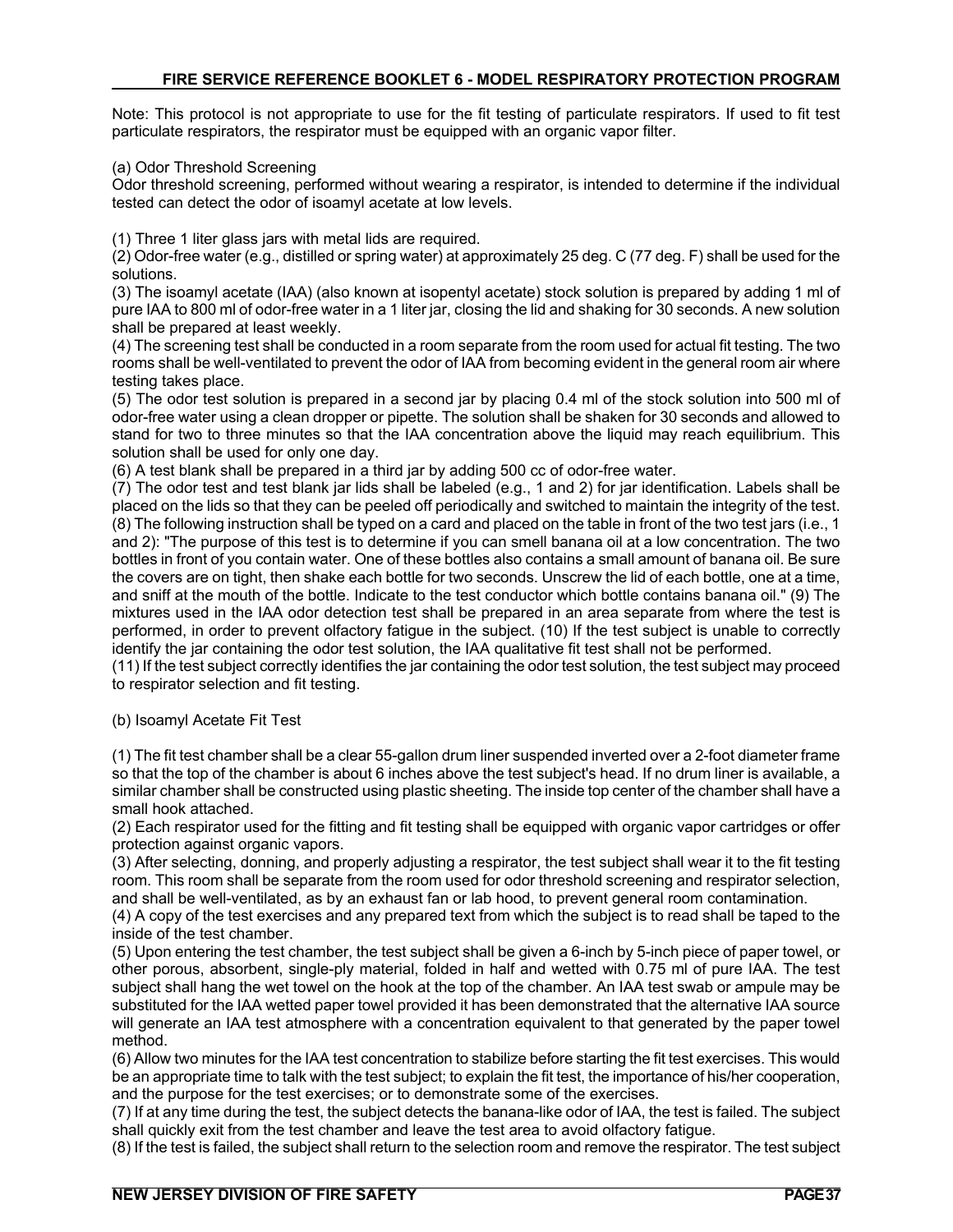shall repeat the odor sensitivity test, select and put on another respirator, return to the test area and again begin the fit test procedure described in (b) (1) through (7) above. The process continues until a respirator that fits well has been found. Should the odor sensitivity test be failed, the subject shall wait at least 5 minutes before retesting. Odor sensitivity will usually have returned by this time.

(9) If the subject passes the test, the efficiency of the test procedure shall be demonstrated by having the subject break the respirator face seal and take a breath before exiting the chamber.

(10) When the test subject leaves the chamber, the subject shall remove the saturated towel and return it to the person conducting the test, so that there is no significant IAA concentration buildup in the chamber during subsequent tests. The used towels shall be kept in a self-sealing plastic bag to keep the test area from being contaminated.

#### 3. Saccharin Solution Aerosol Protocol

The entire screening and testing procedure shall be explained to the test subject prior to the conduct of the screening test.

(a) Taste threshold screening. The saccharin taste threshold screening, performed without wearing a respirator, is intended to determine whether the individual being tested can detect the taste of saccharin.

(1) During threshold screening as well as during fit testing, subjects shall wear an enclosure about the head and shoulders that is approximately 12 inches in diameter by 14 inches tall with at least the front portion clear and that allows free movements of the head when a respirator is worn. An enclosure substantially similar to the 3M hood assembly, parts # FT 14 and # FT 15 combined, is adequate.

(2) The test enclosure shall have a 3/4-inch (1.9 cm) hole in front of the test subject's nose and mouth area to accommodate the nebulizer nozzle.

(3) The test subject shall don the test enclosure. Throughout the threshold screening test, the test subject shall breathe through his/her slightly open mouth with tongue extended. The subject is instructed to report when he/she detects a sweet taste.

(4) Using a DeVilbiss Model 40 Inhalation Medication Nebulizer or equivalent, the test conductor shall spray the threshold check solution into the enclosure. The nozzle is directed away from the nose and mouth of the person. This nebulizer shall be clearly marked to distinguish it from the fit test solution nebulizer.

(5) The threshold check solution is prepared by dissolving 0.83 gram of sodium saccharin USP in 100 ml of warm water. It can be prepared by putting 1 ml of the fit test solution (see (b)(5) below) in 100 ml of distilled water.

(6) To produce the aerosol, the nebulizer bulb is firmly squeezed so that it collapses completely, then released and allowed to fully expand. (7) Ten squeezes are repeated rapidly and then the test subject is asked whether the saccharin can be tasted. If the test subject reports tasting the sweet taste during the ten squeezes, the screening test is completed. The taste threshold is noted as ten regardless of the number of squeezes actually completed.

(8) If the first response is negative, ten more squeezes are repeated rapidly and the test subject is again asked whether the saccharin is tasted. If the test subject reports tasting the sweet taste during the second ten squeezes, the screening test is completed. The taste threshold is noted as twenty regardless of the number of squeezes actually completed.

(9) If the second response is negative, ten more squeezes are repeated rapidly and the test subject is again asked whether the saccharin is tasted. If the test subject reports tasting the sweet taste during the third set of ten squeezes, the screening test is completed. The taste threshold is noted as thirty regardless of the number of squeezes actually completed.

(10) The test conductor will take note of the number of squeezes required to solicit a taste response.

(11) If the saccharin is not tasted after 30 squeezes (step 10), the test subject is unable to taste saccharin and may not perform the saccharin fit test.

Note to paragraph 3. (a): If the test subject eats or drinks something sweet before the screening test, he/she may be unable to taste the weak saccharin solution.

(12) If a taste response is elicited, the test subject shall be asked to take note of the taste for reference in the fit test.

(13) Correct use of the nebulizer means that approximately 1 ml of liquid is used at a time in the nebulizer body.

(14) The nebulizer shall be thoroughly rinsed in water, shaken dry, and refilled at least each morning and afternoon or at least every four hours.

(b) Saccharin solution aerosol fit test procedure.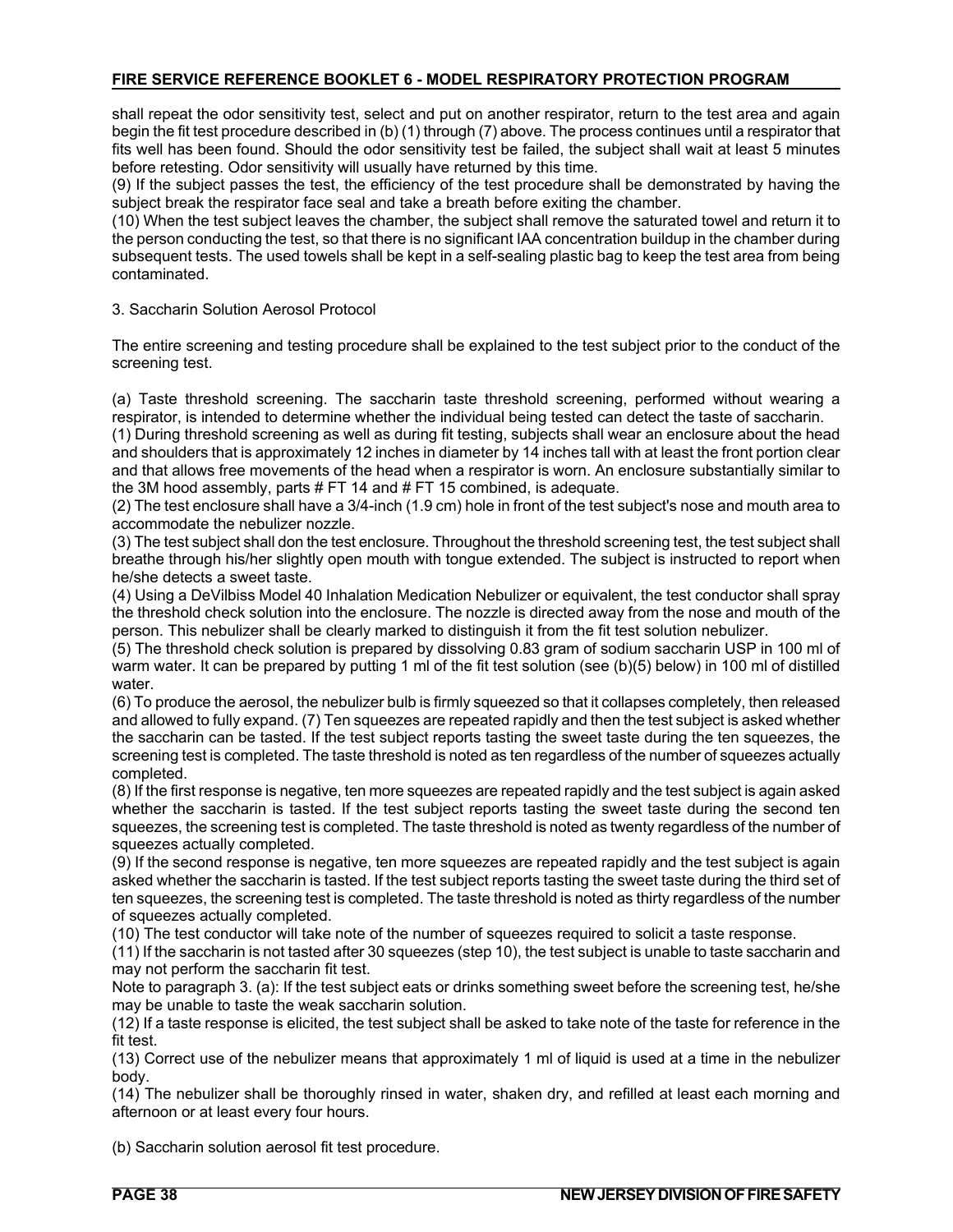(1) The test subject may not eat, drink (except plain water), smoke, or chew gum for 15 minutes before the test.

(2) The fit test uses the same enclosure described in 3. (a) above.

(3) The test subject shall don the enclosure while wearing the respirator selected in section I. A. of this appendix. The respirator shall be properly adjusted and equipped with a particulate filter(s).

(4) A second DeVilbiss Model 40 Inhalation Medication Nebulizer or equivalent is used to spray the fit test solution into the enclosure. This nebulizer shall be clearly marked to distinguish it from the screening test solution nebulizer.

(5) The fit test solution is prepared by adding 83 grams of sodium saccharin to 100 ml of warm water.

(6) As before, the test subject shall breathe through the slightly open mouth with tongue extended, and report if he/she tastes the sweet taste of saccharin.

(7) The nebulizer is inserted into the hole in the front of the enclosure and an initial concentration of saccharin fit test solution is sprayed into the enclosure using the same number of squeezes (either 10, 20 or 30 squeezes) based on the number of squeezes required to elicit a taste response as noted during the screening test. A minimum of 10 squeezes is required.

(8) After generating the aerosol, the test subject shall be instructed to perform the exercises in section I. A. 14. of this appendix.

(9) Every 30 seconds the aerosol concentration shall be replenished using one half the original number of squeezes used initially (e.g., 5, 10 or 15).

(10) The test subject shall indicate to the test conductor if at any time during the fit test the taste of saccharin is detected. If the test subject does not report tasting the saccharin, the test is passed.

(11) If the taste of saccharin is detected, the fit is deemed unsatisfactory and the test is failed. A different respirator shall be tried and the entire test procedure is repeated (taste threshold screening and fit testing). (12) Since the nebulizer has a tendency to clog during use, the test operator must make periodic checks of the nebulizer to ensure that it is not clogged. If clogging is found at the end of the test session, the test is invalid.

4. BitrexTM (Denatonium Benzoate) Solution Aerosol Qualitative Fit Test Protocol

The BitrexTM (Denatonium benzoate) solution aerosol QLFT protocol uses the published saccharin test protocol because that protocol is widely accepted. Bitrex is routinely used as a taste aversion agent in household liquids which children should not be drinking and is endorsed by the American Medical Association, the National Safety Council, and the American Association of Poison Control Centers. The entire screening and testing procedure shall be explained to the test subject prior to the conduct of the screening test.

(a) Taste Threshold Screening.

The Bitrex taste threshold screening, performed without wearing a respirator, is intended to determine whether the individual being tested can detect the taste of Bitrex.

(1) During threshold screening as well as during fit testing, subjects shall wear an enclosure about the head and shoulders that is approximately 12 inches (30.5 cm) in diameter by 14 inches (35.6 cm) tall. The front portion of the enclosure shall be clear from the respirator and allow free movement of the head when a respirator is worn. An enclosure substantially similar to the 3M hood assembly, parts # FT 14 and # FT 15 combined, is adequate.

(2) The test enclosure shall have a \3/4\ inch (1.9 cm) hole in front of the test subject's nose and mouth area to accommodate the nebulizer nozzle. (3) The test subject shall don the test enclosure. Throughout the threshold screening test, the test subject shall breathe through his or her slightly open mouth with tongue extended. The subject is instructed to report when he/she detects a bitter taste.

(4) Using a DeVilbiss Model 40 Inhalation Medication Nebulizer or equivalent, the test conductor shall spray the Threshold Check Solution into the enclosure. This Nebulizer shall be clearly marked to distinguish it from the fit test solution nebulizer.

(5) The Threshold Check Solution is prepared by adding 13.5 milligrams of Bitrex to 100 ml of 5% salt (NaCl) solution in distilled water.

(6) To produce the aerosol, the nebulizer bulb is firmly squeezed so that the bulb collapses completely, and is then released and allowed to fully expand.

(7) An initial ten squeezes are repeated rapidly and then the test subject is asked whether the Bitrex can be tasted. If the test subject reports tasting the bitter taste during the ten squeezes, the screening test is completed. The taste threshold is noted as ten regardless of the number of squeezes actually completed. (8) If the first response is negative, ten more squeezes are repeated rapidly and the test subject is again asked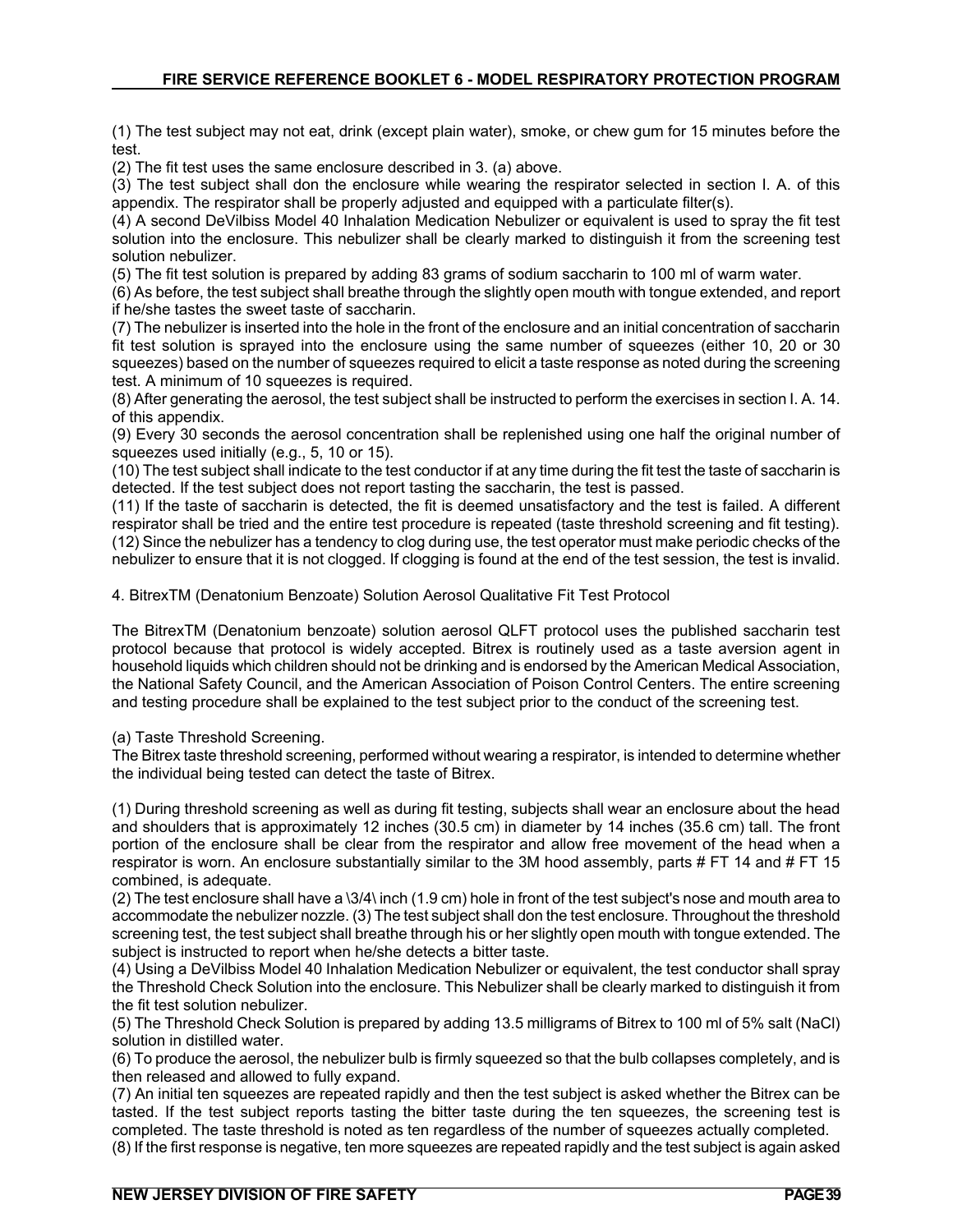whether the Bitrex is tasted. If the test subject reports tasting the bitter taste during the second ten squeezes, the screening test is completed. The taste threshold is noted as twenty regardless of the number of squeezes actually completed.

(9) If the second response is negative, ten more squeezes are repeated rapidly and the test subject is again asked whether the Bitrex is tasted. If the test subject reports tasting the bitter taste during the third set of ten squeezes, the screening test is completed. The taste threshold is noted as thirty regardless of the number of squeezes actually completed.

(10) The test conductor will take note of the number of squeezes required to solicit a taste response.

(11) If the Bitrex is not tasted after 30 squeezes (step 10), the test subject is unable to taste Bitrex and may not perform the Bitrex fit test.

(12) If a taste response is elicited, the test subject shall be asked to take note of the taste for reference in the fit test.

(13) Correct use of the nebulizer means that approximately 1 ml of liquid is used at a time in the nebulizer body.

(14) The nebulizer shall be thoroughly rinsed in water, shaken to dry, and refilled at least each morning and afternoon or at least every four hours.

(b) Bitrex Solution Aerosol Fit Test Procedure.

(1) The test subject may not eat, drink (except plain water), smoke, or chew gum for 15 minutes before the test.

(2) The fit test uses the same enclosure as that described in 4. (a) above.

(3) The test subject shall don the enclosure while wearing the respirator selected according to section I. A. of this appendix. The respirator shall be properly adjusted and equipped with any type particulate filter(s).

(4) A second DeVilbiss Model 40 Inhalation Medication Nebulizer or equivalent is used to spray the fit test solution into the enclosure. This nebulizer shall be clearly marked to distinguish it from the screening test solution nebulizer.

(5) The fit test solution is prepared by adding 337.5 mg of Bitrex to 200 ml of a 5% salt (NaCl) solution in warm water.

(6) As before, the test subject shall breathe through his or her slightly open mouth with tongue extended, and be instructed to report if he/she tastes the bitter taste of Bitrex.

(7) The nebulizer is inserted into the hole in the front of the enclosure and an initial concentration of the fit test solution is sprayed into the enclosure using the same number of squeezes (either 10,

20 or 30 squeezes) based on the number of squeezes required to elicit a taste response as noted during the screening test.

(8) After generating the aerosol, the test subject shall be instructed to perform the exercises in section I. A. 14. of this appendix.

(9) Every 30 seconds the aerosol concentration shall be replenished using one half the number of squeezes used initially (e.g., 5, 10 or 15).

(10) The test subject shall indicate to the test conductor if at any time during the fit test the taste of Bitrex is detected. If the test subject does not report tasting the Bitrex, the test is passed.

(11) If the taste of Bitrex is detected, the fit is deemed unsatisfactory and the test is failed. A different respirator shall be tried and the entire test procedure is repeated (taste threshold screening and fit testing).

5. Irritant Smoke (Stannic Chloride) Protocol

This qualitative fit test uses a person's response to the irritating chemicals released in the "smoke" produced by a stannic chloride ventilation smoke tube to detect leakage into the respirator.

(a) General Requirements and Precautions

(1) The respirator to be tested shall be equipped with high efficiency particulate air (HEPA) or P100 series filter(s).

(2) Only stannic chloride smoke tubes shall be used for this protocol.

(3) No form of test enclosure or hood for the test subject shall be used.

(4) The smoke can be irritating to the eyes, lungs, and nasal passages. The test conductor shall take precautions to minimize the test subject's exposure to irritant smoke. Sensitivity varies, and certain individuals may respond to a greater degree to irritant smoke. Care shall be taken when performing the sensitivity screening checks that determine whether the test subject can detect irritant smoke to use only the minimum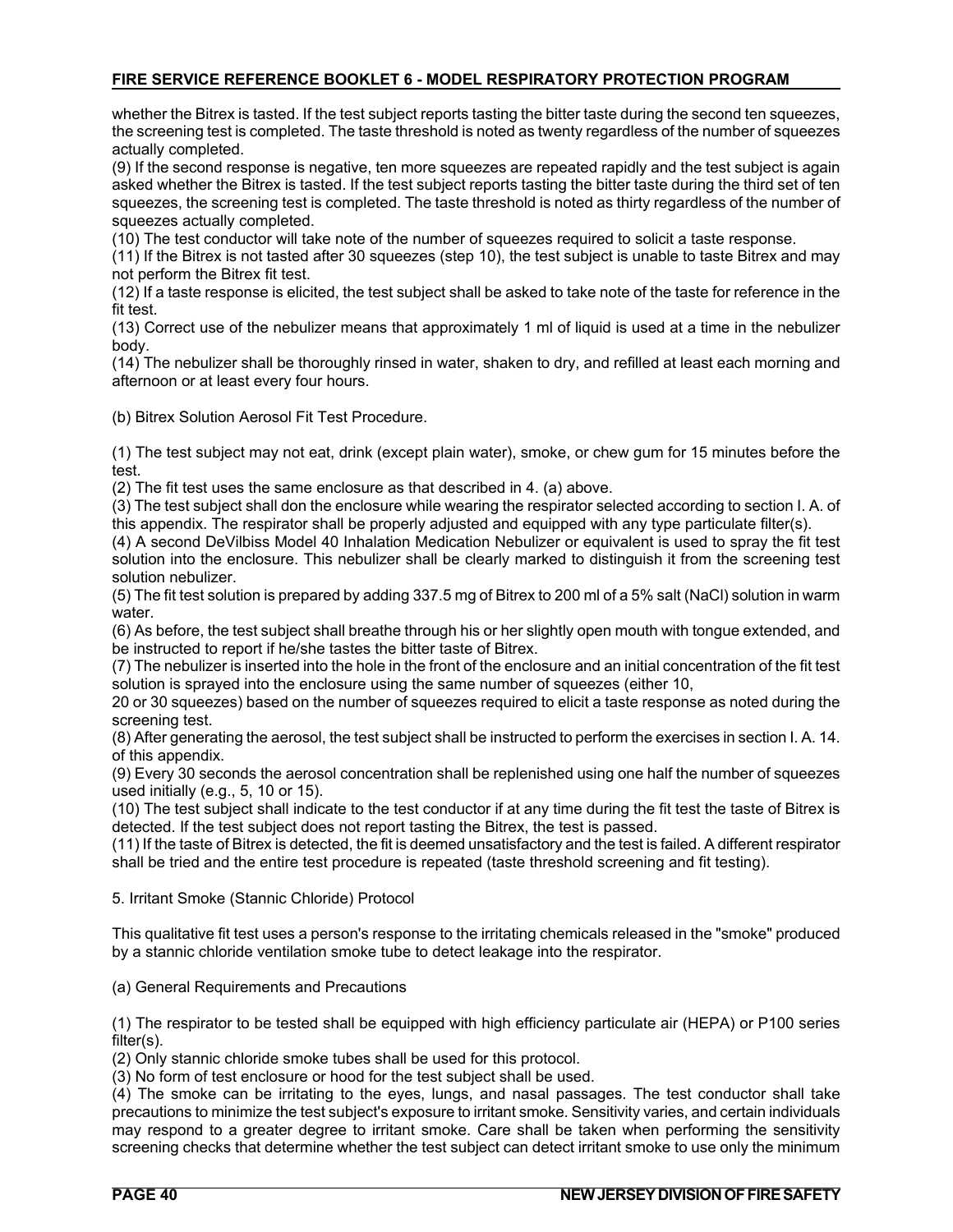amount of smoke necessary to elicit a response from the test subject.

(5) The fit test shall be performed in an area with adequate ventilation to prevent exposure of the person conducting the fit test or the build-up of irritant smoke in the general atmosphere.

(b) Sensitivity Screening Check

The person to be tested must demonstrate his or her ability to detect a weak concentration of the irritant smoke.

(1) The test operator shall break both ends of a ventilation smoke tube containing stannic chloride, and attach one end of the smoke tube to a low flow air pump set to deliver 200 milliliters per minute, or an aspirator squeeze bulb. The test operator shall cover the other end of

the smoke tube with a short piece of tubing to prevent potential injury from the jagged end of the smoke tube. (2) The test operator shall advise the test subject that the smoke can be irritating to the eyes, lungs, and nasal passages and instruct the subject to keep his/her eyes closed while the test is performed.

(3) The test subject shall be allowed to smell a weak concentration of the irritant smoke before the respirator is donned to become familiar with its irritating properties and to determine if he/she can detect the irritating properties of the smoke. The test operator shall carefully direct a small amount of the irritant smoke in the test subject's direction to determine that he/she can detect it.

(c) Irritant Smoke Fit Test Procedure

(1) The person being fit tested shall don the respirator without assistance, and perform the required user seal check(s).

(2) The test subject shall be instructed to keep his/her eyes closed.

(3) The test operator shall direct the stream of irritant smoke from the smoke tube toward the faceseal area of the test subject, using the low flow pump or the squeeze bulb. The test operator shall begin at least 12 inches from the facepiece and move the smoke stream around the whole perimeter of the mask. The operator shall gradually make two more passes around the perimeter of the mask, moving to within six inches of the respirator.

(4) If the person being tested has not had an involuntary response and/or detected the irritant smoke, proceed with the test exercises.

(5) The exercises identified in section I.A. 14. of this appendix shall be performed by the test subject while the respirator seal is being continually challenged by the smoke, directed around the perimeter of the respirator at a distance of six inches.

(6) If the person being fit tested reports detecting the irritant smoke at any time, the test is failed. The person being retested must repeat the entire sensitivity check and fit test procedure.

(7) Each test subject passing the irritant smoke test without evidence of a response (involuntary cough, irritation) shall be given a second sensitivity screening check, with the smoke from the same smoke tube used during the fit test, once the respirator has been removed, to determine whether he/she still reacts to the smoke. Failure to evoke a response shall void the fit test.

(8) If a response is produced during this second sensitivity check, then the fit test is passed.

#### **C. Quantitative Fit Test (QNFT) Protocols**

The following quantitative fit testing procedures have been demonstrated to be acceptable: Quantitative fit testing using a non-hazardous test aerosol (such as corn oil, polyethylene glycol 400 [PEG 400], di-2-ethyl hexyl sebacate [DEHS], or sodium chloride) generated in a test chamber, and employing instrumentation to quantify the fit of the respirator; Quantitative fit testing using ambient aerosol as the test agent and appropriate instrumentation (condensation nuclei counter) to quantify the respirator fit; Quantitative fit testing using controlled negative pressure and appropriate instrumentation to measure the volumetric leak rate of a facepiece to quantify the respirator fit.

1. General

(a) The employer shall ensure that persons administering QNFT are able to calibrate equipment and perform tests properly, recognize invalid tests, calculate fit factors properly and ensure that test equipment is in proper working order.

(b) The employer shall ensure that QNFT equipment is kept clean, and is maintained and calibrated according to the manufacturer's instructions so as to operate at the parameters for which it was designed.

2. Generated Aerosol Quantitative Fit Testing Protocol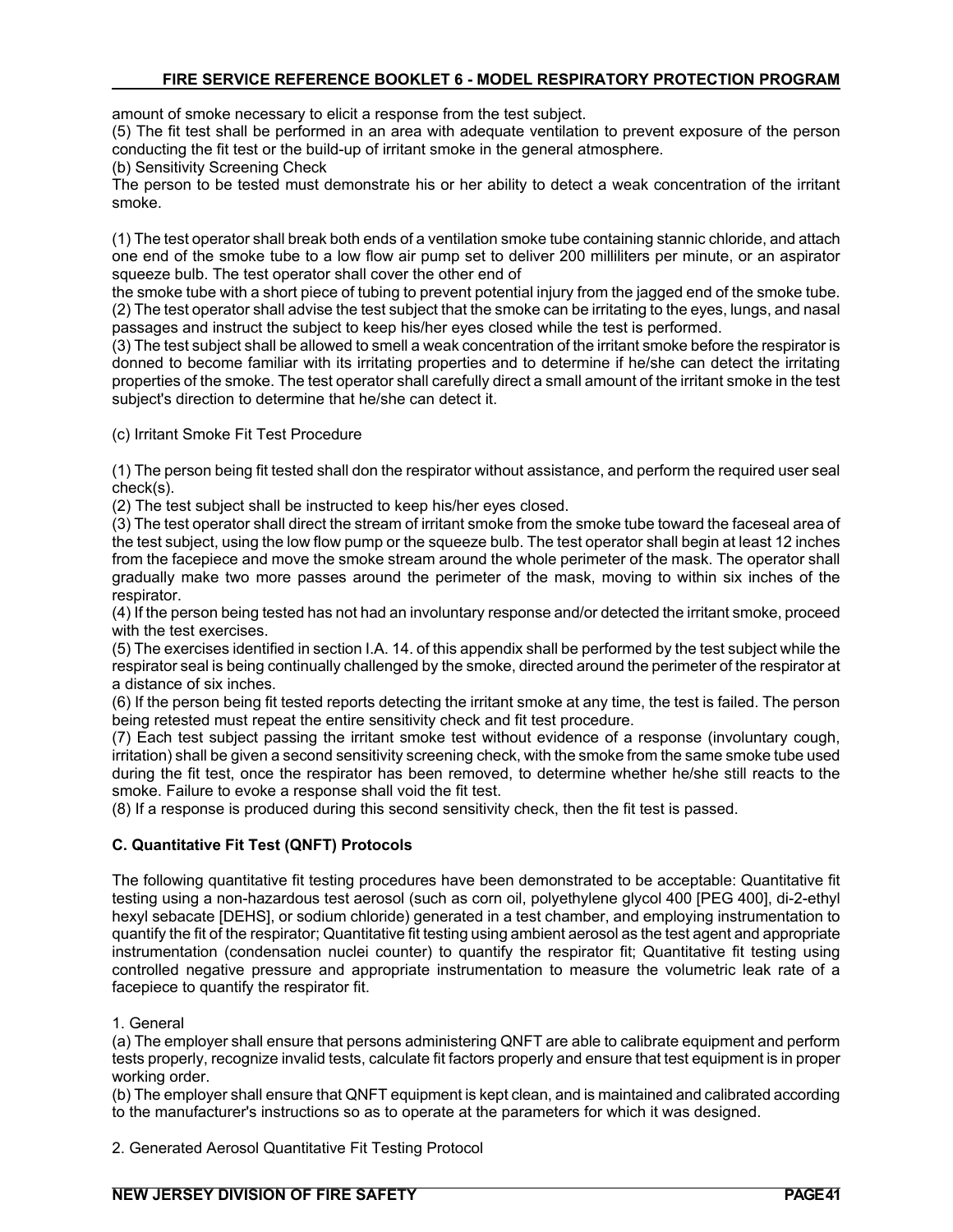(a) Apparatus.

(1) Instrumentation. Aerosol generation, dilution, and measurement systems using particulates (corn oil, polyethylene glycol 400 [PEG 400], di-2-ethyl hexyl sebacate [DEHS] or sodium chloride) as test aerosols shall be used for quantitative fit testing.

(2) Test chamber. The test chamber shall be large enough to permit all test subjects to perform freely all required exercises without disturbing the test agent concentration or the measurement apparatus. The test chamber shall be equipped and constructed so that the test agent is effectively isolated from the ambient air, yet uniform in concentration throughout the chamber.

(3) When testing air-purifying respirators, the normal filter or cartridge element shall be replaced with a high efficiency particulate air (HEPA) or P100 series filter supplied by the same manufacturer.

(4) The sampling instrument shall be selected so that a computer record or strip chart record may be made of the test showing the rise and fall of the test agent concentration with each inspiration and expiration at fit factors of at least 2,000. Integrators or computers that integrate the amount of test agent penetration leakage into the respirator for each exercise may be used provided a record of the readings is made.

(5) The combination of substitute air-purifying elements, test agent and test agent concentration shall be such that the test subject is not exposed in excess of an established exposure limit for the test agent at any time during the testing process, based upon the length of the exposure and the exposure limit duration.

(6) The sampling port on the test specimen respirator shall be placed and constructed so that no leakage occurs around the port (e.g., where the respirator is probed), a free air flow is allowed into the sampling line at all times, and there is no interference with the fit or performance of the respirator. The in-mask sampling device (probe) shall be designed and used so that the air sample is drawn from the breathing zone of the test subject, midway between the nose and mouth and with the probe extending into the facepiece cavity at least 1/4 inch.

(7) The test setup shall permit the person administering the test to observe the test subject inside the chamber during the test.

(8) The equipment generating the test atmosphere shall maintain the concentration of test agent constant to within a 10 percent variation for the duration of the test.

(9) The time lag (interval between an event and the recording of the event on the strip chart or computer or integrator) shall be kept to a minimum. There shall be a clear association between the occurrence of an event and its being recorded.

(10) The sampling line tubing for the test chamber atmosphere and for the respirator sampling port shall be of equal diameter and of the same material. The length of the two lines shall be equal.

(11) The exhaust flow from the test chamber shall pass through an appropriate filter (i.e., high efficiency particulate filter) before release.

(12) When sodium chloride aerosol is used, the relative humidity inside the test chamber shall not exceed 50 percent.

(13) The limitations of instrument detection shall be taken into account when determining the fit factor.

(14) Test respirators shall be maintained in proper working order and be inspected regularly for deficiencies such as cracks or missing valves and gaskets.

(b) Procedural Requirements.

(1) When performing the initial user seal check using a positive or negative pressure check, the sampling line shall be crimped closed in order to avoid air pressure leakage during either of these pressure checks.

(2) The use of an abbreviated screening QLFT test is optional. Such a test may be utilized in order to quickly identify poor fitting respirators that passed the positive and/or negative pressure test and reduce the amount of QNFT time. The use of the CNC QNFT instrument in the count mode is another optional method to obtain a quick estimate of fit and eliminate poor fitting respirators before going on to perform a full QNFT.

(3) A reasonably stable test agent concentration shall be measured in the test chamber prior to testing. For canopy or shower curtain types of test units, the determination of the test agent's stability may be established after the test subject has entered the test environment.

(4) Immediately after the subject enters the test chamber, the test agent concentration inside the respirator shall be measured to ensure that the peak penetration does not exceed 5 percent for a half mask or 1 percent for a full facepiece respirator.

(5) A stable test agent concentration shall be obtained prior to the actual start of testing.

(6) Respirator restraining straps shall not be over-tightened for testing. The straps shall be adjusted by the wearer without assistance from other persons to give a reasonably comfortable fit typical of normal use. The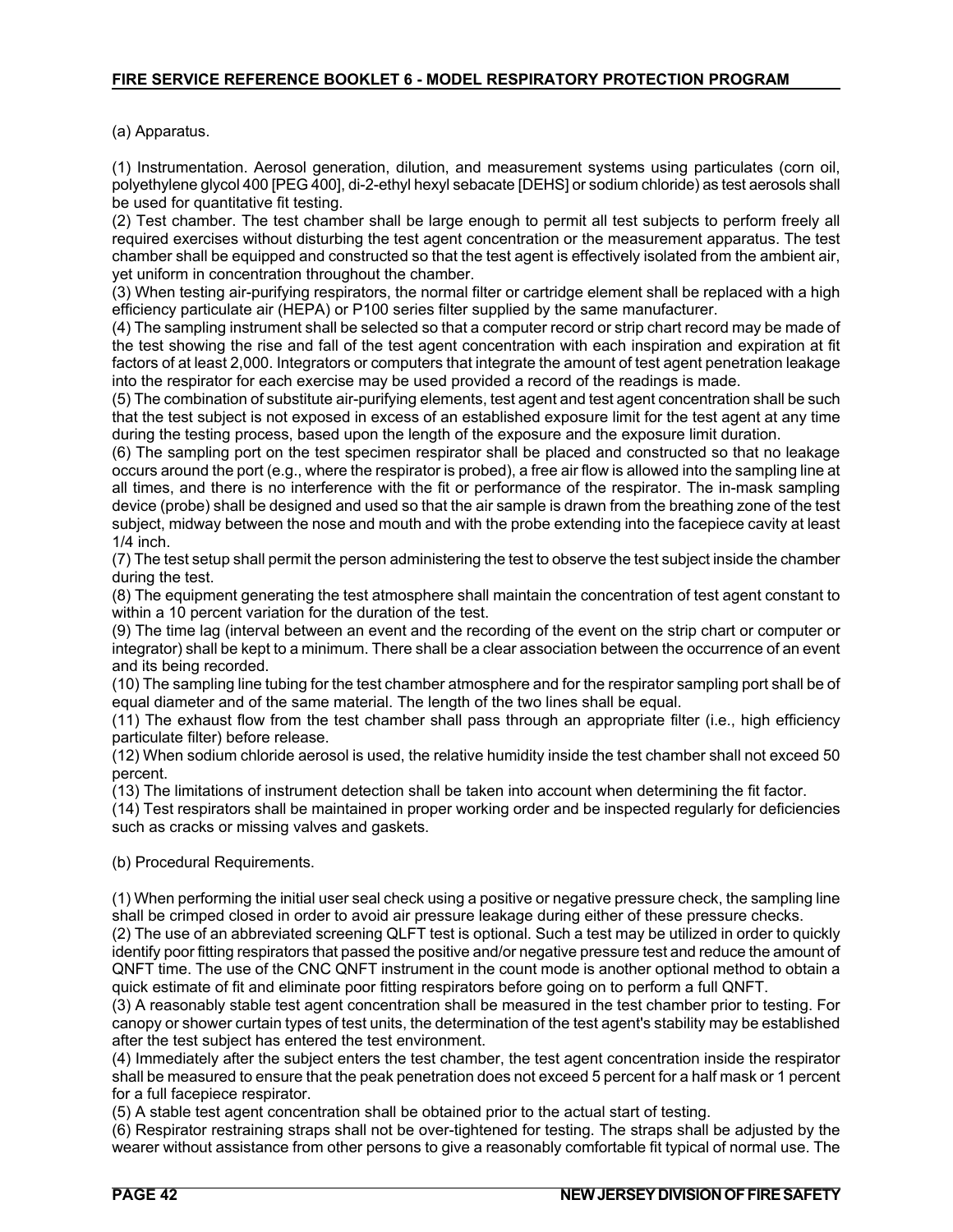respirator shall not be adjusted once the fit test exercises begin.

(7) The test shall be terminated whenever any single peak penetration exceeds 5 percent for half masks and 1 percent for full facepiece respirators. The test subject shall be refitted and retested. (8) Calculation of fit factors.

(i) The fit factor shall be determined for the quantitative fit test by taking the ratio of the average chamber concentration to the concentration measured inside the respirator for each test exercise except the grimace exercise.

(ii) The average test chamber concentration shall be calculated as the arithmetic average of the concentration measured before and after each test (i.e., 7 exercises) or the arithmetic average of the concentration measured before and after each exercise or the true average measured continuously during the respirator sample.

(iii) The concentration of the challenge agent inside the respirator shall be determined by one of the following methods:

(A) Average peak penetration method means the method of determining test agent penetration into the respirator utilizing a strip chart recorder, integrator, or computer. The agent penetration is determined by an average of the peak heights on the graph or by computer integration, for each exercise except the grimace exercise. Integrators or computers that calculate the actual test agent penetration into the respirator for each exercise will also be considered to meet the requirements of the average peak penetration method.

(B) Maximum peak penetration method means the method of determining test agent penetration in the respirator as determined by strip chart recordings of the test. The highest peak penetration for a given exercise is taken to be representative of average penetration into the respirator for that exercise.

(C) Integration by calculation of the area under the individual peak for each exercise except the grimace exercise. This includes computerized integration.

(D) The calculation of the overall fit factor using individual exercise fit factors involves first converting the exercise fit factors to penetration values, determining the average, and then converting that result back to a fit factor. This procedure is described in the following equation:

Overall fit factor = Number of exercises 1/ff<sub>1</sub> +1/ff<sub>2</sub> + 1/ff<sub>3</sub> + 1/ff<sub>4</sub> + 1/ff<sub>5</sub> + 1/ff<sub>6</sub> + 1/ff<sub>7</sub> + 1/ff<sub>8</sub>

Where ff1, ff2, ff3, etc. are the fit factors for exercises 1, 2, 3, etc.

(9) The test subject shall not be permitted to wear a half mask or quarter facepiece respirator unless a minimum fit factor of 100 is obtained, or a full facepiece respirator unless a minimum fit factor of 500 is obtained.

(10) Filters used for quantitative fit testing shall be replaced whenever increased breathing resistance is encountered, or when the test agent has altered the integrity of the filter media.

3. Ambient aerosol condensation nuclei counter (CNC) quantitative fit testing protocol.

The ambient aerosol condensation nuclei counter (CNC) quantitative fit testing (Portacount TM ) protocol quantitatively fit tests respirators with the use of a probe. The probed respirator is only used for quantitative fit tests. A probed respirator has a special sampling device, installed on the respirator, that allows the probe to sample the air from inside the mask. A probed respirator is required for each make, style, model, and size that the employer uses and can be obtained from

the respirator manufacturer or distributor. The CNC instrument manufacturer, TSI Inc., also provides probe attachments (TSI sampling adapters) that permit fit testing in an employee's own respirator. A minimum fit factor pass level of at least 100 is necessary for a half-mask respirator and a minimum fit factor pass level of at least 500 is required for a full facepiece negative pressure respirator. The entire screening and testing procedure shall be explained to the test subject prior to the conduct of the screening test. (a) Portacount Fit Test Requirements.

(1) Check the respirator to make sure the sampling probe and line are properly attached to the facepiece and that the respirator is fitted with a particulate filter capable of preventing significant penetration by the ambient particles used for the fit test (e.g., NIOSH 42 CFR 84 series 100, series 99, or series 95 particulate filter) per manufacturer's instruction.

(2) Instruct the person to be tested to don the respirator for five minutes before the fit test starts. This purges the ambient particles trapped inside the respirator and permits the wearer to make certain the respirator is comfortable. This individual shall already have been trained on how to wear the respirator properly.

(3) Check the following conditions for the adequacy of the respirator fit: Chin properly placed; Adequate strap tension, not overly tightened; Fit across nose bridge; Respirator of proper size to span distance from nose to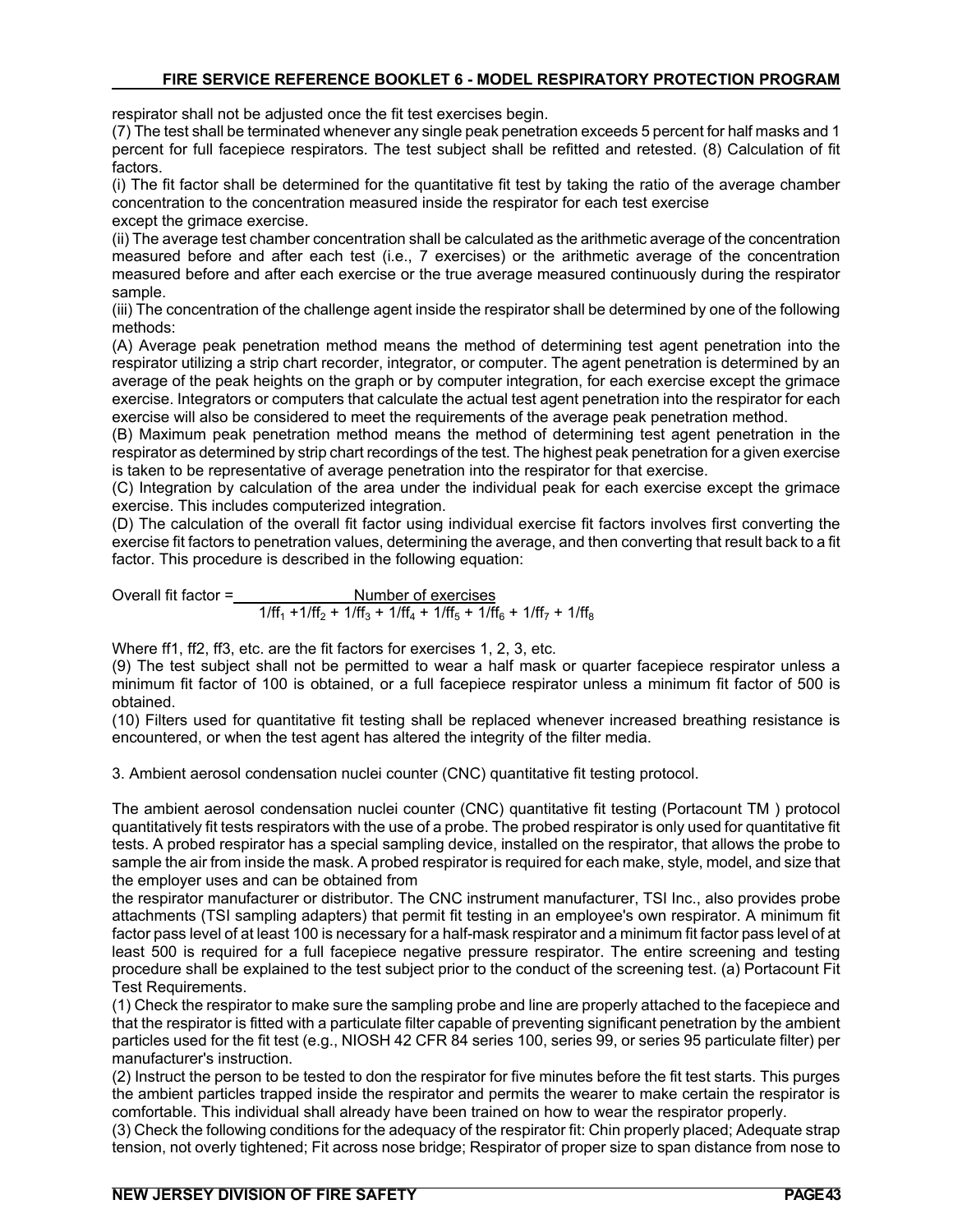chin; Tendency of the respirator to slip; Self-observation in a mirror to evaluate fit and respirator position. (4) Have the person wearing the respirator do a user seal check. If leakage is detected, determine the cause. If leakage is from a poorly fitting facepiece, try another size of the same model respirator, or another model of respirator.

(5) Follow the manufacturer's instructions for operating the Portacount and proceed with the test.

(6) The test subject shall be instructed to perform the exercises in section I. A. 14. of this appendix.

(7) After the test exercises, the test subject shall be questioned by the test conductor regarding the comfort of the respirator upon completion of the protocol. If it has become unacceptable, another model of respirator shall be tried.

(b) Portacount Test Instrument.

(1) The Portacount will automatically stop and calculate the overall fit factor for the entire set of exercises. The overall fit factor is what counts. The Pass or Fail message will indicate whether or not the test was successful. If the test was a Pass, the fit test is over.

(2) Since the pass or fail criterion of the Portacount is user programmable, the test operator shall ensure that the pass or fail criterion meet the requirements for minimum respirator performance in this Appendix.

(3) A record of the test needs to be kept on file, assuming the fit test was successful. The record must contain the test subject's name; overall fit factor; make, model, style, and size of respirator used; and date tested.

4. Controlled negative pressure (CNP) quantitative fit testing protocol. The CNP protocol provides an alternative to aerosol fit test methods. The CNP fit test method technology is based on exhausting air from a temporarily sealed respirator facepiece to generate and then maintain a constant negative pressure inside the facepiece. The rate of air exhaust is controlled so that a constant negative pressure is maintained in the respirator during the fit test. The level of pressure is selected to replicate the mean inspiratory pressure that causes leakage into the respirator under normal use conditions. With pressure held constant, air flow out of the respirator is equal to air flow into the respirator. Therefore, measurement of the exhaust stream that is required to hold the pressure in the temporarily sealed respirator constant yields a direct measure of leakage air flow into the respirator. The CNP fit test method measures leak rates through the facepiece as a method for determining the facepiece fit for negative pressure respirators. The CNP instrument manufacturer Dynatech Nevada also provides attachments (sampling manifolds) that replace the filter cartridges to permit fit testing in an employee's own respirator. To perform the test, the test subject closes his or her mouth and holds his/her breath, after which an air pump removes air from the respirator facepiece at a pre-selected constant pressure. The facepiece fit is expressed as the leak rate through the facepiece, expressed as milliliters per minute. The quality and validity of the CNP fit tests are determined by the degree to which the in-mask pressure tracks the test pressure during the system measurement time of approximately five seconds. Instantaneous feedback in the form of a real-time pressure trace of the in-mask pressure is provided and used to determine test validity and quality. A minimum fit factor pass level of 100 is necessary for a half-mask respirator and a minimum fit factor of at least 500 is required for a full facepiece respirator. The entire screening and testing procedure shall be explained to the test subject prior to the conduct of the screening test.

(a) CNP Fit Test Requirements.

(1) The instrument shall have a non-adjustable test pressure of 15.0 mm water pressure.

(2) The CNP system defaults selected for test pressure shall be set at -- 15 mm of water (-0.58 inches of water) and the modeled inspiratory flow rate shall be 53.8 liters per minute for performing fit tests.

(Note: CNP systems have built-in capability to conduct fit testing that is specific to unique work rate, mask, and gender situations that might apply in a specific workplace. Use of system default values, which were selected to represent respirator wear with medium cartridge resistance at a low-moderate work rate, will allow inter-test comparison of the respirator fit.)

(3) The individual who conducts the CNP fit testing shall be thoroughly trained to perform the test.

(4) The respirator filter or cartridge needs to be replaced with the CNP test manifold. The inhalation valve downstream from the manifold either needs to be temporarily removed or propped open. (5) The test subject shall be trained to hold his or her breath for at least 20 seconds.

(6) The test subject shall don the test respirator without any assistance from the individual who conducts the CNP fit test.

(7) The QNFT protocol shall be followed according to section I.C. 1. of this appendix with an exception for the CNP test exercises.

(b) CNP Test Exercises.

(1) Normal breathing. In a normal standing position, without talking, the subject shall breathe normally for 1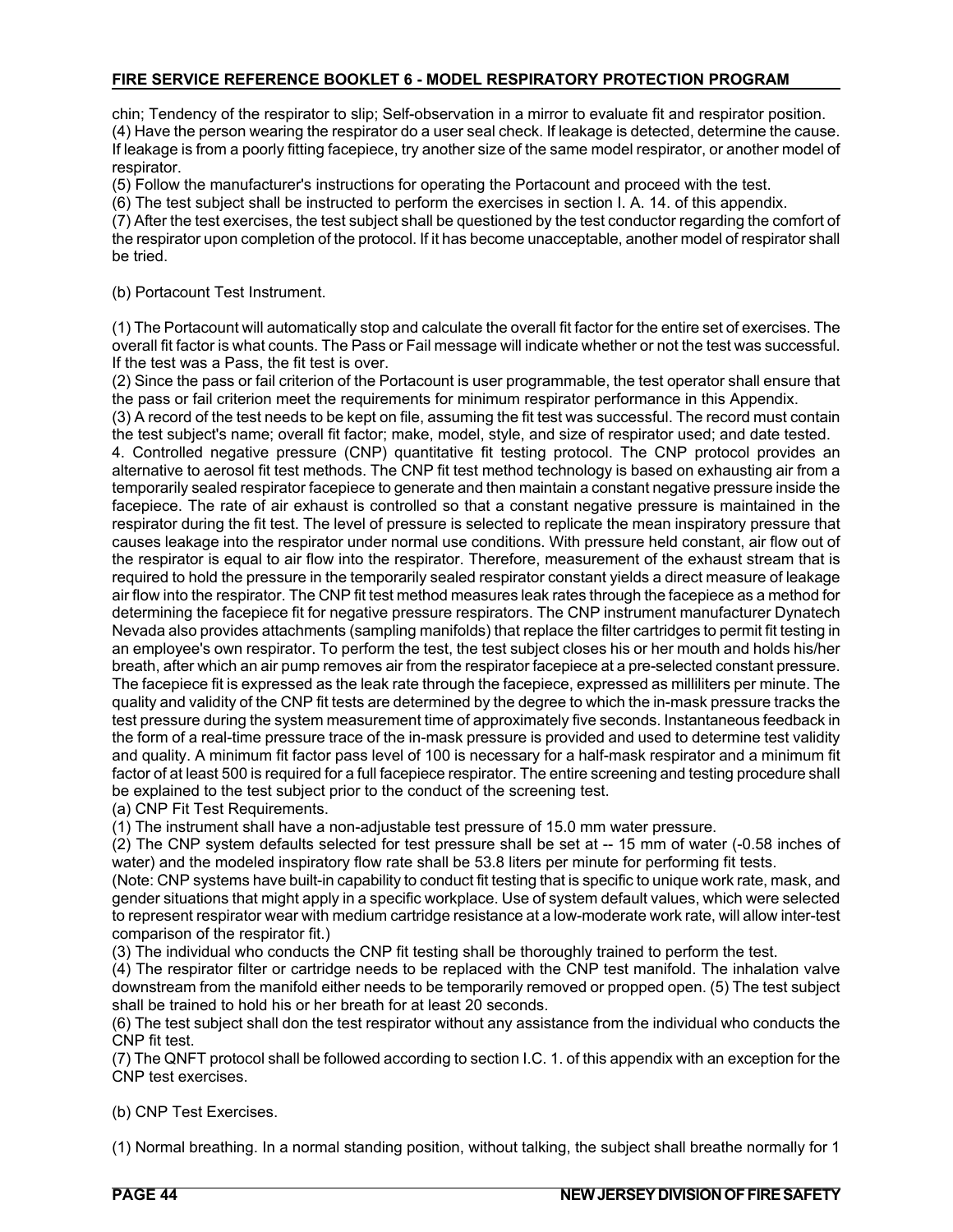minute. After the normal breathing exercise, the subject needs to hold head straight ahead and hold his or her breath for 10 seconds during the test measurement.

(2) Deep breathing. In a normal standing position, the subject shall breathe slowly and deeply for 1 minute, being careful not to hyperventilate. After the deep breathing exercise, the subject shall hold his or her head straight ahead and hold his or her breath for 10 seconds during test measurement.

(3) Turning head side to side. Standing in place, the subject shall slowly turn his or her head from side to side between the extreme positions on each side for 1 minute. The head shall be held at each extreme momentarily so the subject can inhale at each side. After the turning head side to side exercise, the subject needs to hold head full left and hold his or her breath for 10 seconds during test measurement. Next, the subject needs to hold head full right and hold his or her breath for 10 seconds during test measurement.

(4) Moving head up and down. Standing in place, the subject shall slowly move his or her head up and down for 1 minute. The subject shall be instructed to inhale in the up position (i.e., when looking toward the ceiling). After the moving head up and down exercise, the subject shall hold his or her head full up and hold his or her breath for 10 seconds during test measurement. Next, the subject shall hold his or her head full down and hold his or her breath for 10 seconds during test measurement.

(5) Talking. The subject shall talk out loud slowly and loud enough so as to be heard clearly by the test conductor. The subject can read from a prepared text such as the Rainbow Passage, count backward from 100, or recite a memorized poem or song for 1 minute. After the talking exercise, the subject shall hold his or her head straight ahead and hold his or her breath for 10 seconds during the test measurement.

(6) Grimace. The test subject shall grimace by smiling or frowning for 15 seconds.

(7) Bending Over. The test subject shall bend at the waist as if he or she were to touch his or her toes for 1 minute. Jogging in place shall be substituted for this exercise in those test environments such as shroud-type QNFT units that prohibit bending at the waist. After the bending over exercise, the subject shall hold his or her head straight ahead and hold his or her breath for 10 seconds during the test measurement.

(8) Normal Breathing. The test subject shall remove and re-don the respirator within a one-minute period. Then, in a normal standing position, without talking, the subject shall breathe normally for 1 minute. After the normal breathing exercise, the subject shall hold his or her head straight ahead and hold his or her breath for 10 seconds during the test measurement. After the test exercises, the test subject shall be questioned by the test conductor regarding the comfort of the respirator upon completion of the protocol. If it has become unacceptable, another model of a respirator shall be tried.

#### (c) CNP Test Instrument.

(1) The test instrument shall have an effective audio warning device when the test subject fails to hold his or her breath during the test. The test shall be terminated whenever the test subject failed to hold his or her breath. The test subject may be refitted and retested. (2) A record of the test shall be kept on file, assuming the fit test was successful. The record must contain the test subject's name; overall fit factor; make, model, style and size of respirator used; and date tested.

#### **Part II. New Fit Test Protocols**

A. Any person may submit to OSHA an application for approval of a new fit test protocol. If the application meets the following criteria, OSHA will initiate a rulemaking proceeding under section 6(b)(7) of the OSH Act to determine whether to list the new protocol as an approved protocol in this Appendix A. B. The application must include a detailed description of the proposed new fit test protocol. This application must be supported by either:

1. A test report prepared by an independent government research laboratory (e.g., Lawrence Livermore National Laboratory, Los Alamos National Laboratory, the National Institute for Standards and Technology) stating that the laboratory has tested the protocol and had found it to be accurate and reliable; or

2. An article that has been published in a peer-reviewed industrial hygiene journal describing the protocol and explaining how test data support the protocol's accuracy and reliability.

C. If OSHA determines that additional information is required before the Agency commences a rulemaking proceeding under this section, OSHA will so notify the applicant and afford the applicant the opportunity to submit the supplemental information. Initiation of a rulemaking proceeding will be deferred until OSHA has received and evaluated the supplemental information.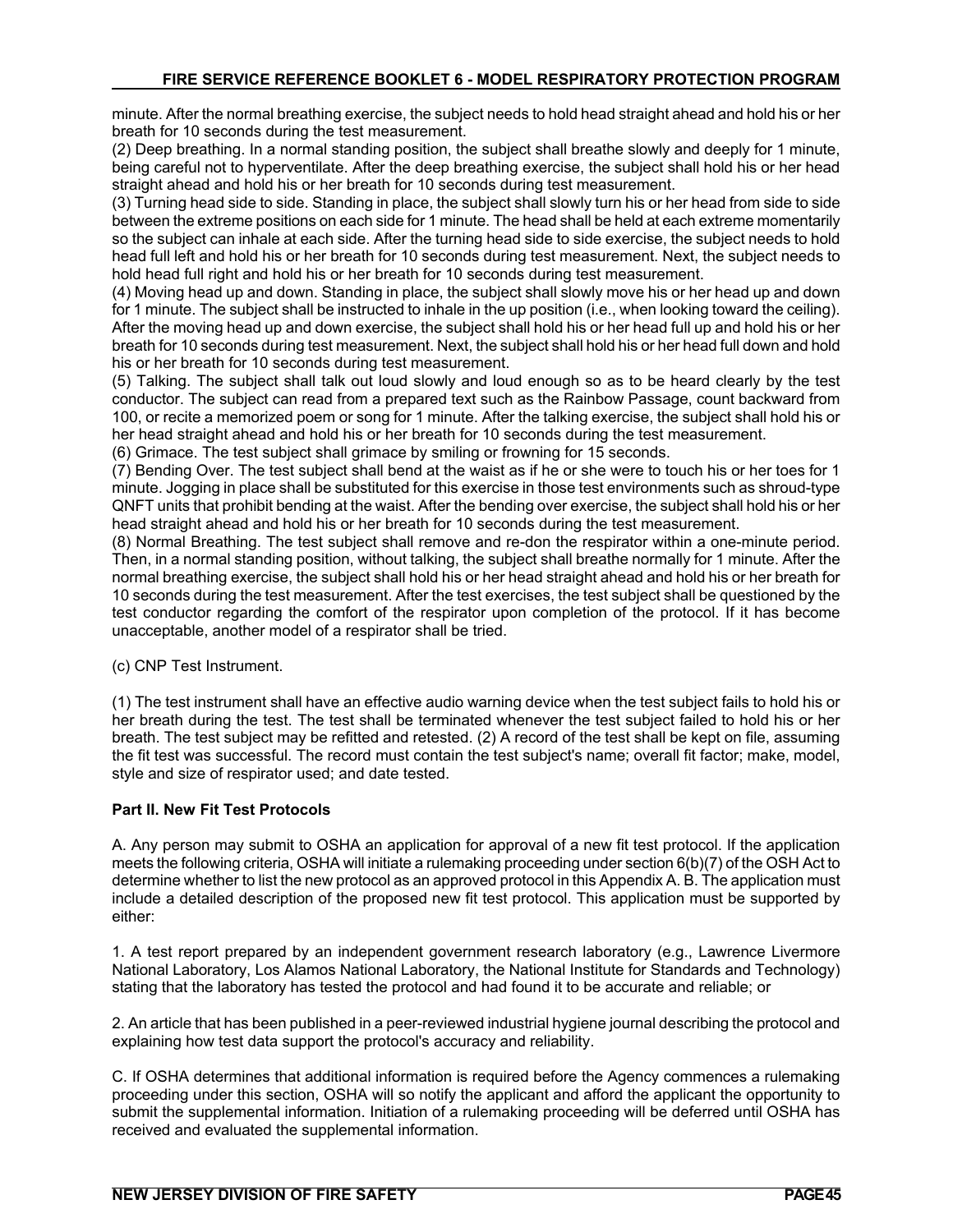#### **Appendix B-1 of 29CFR1910.134: User Seal Check Procedures (Mandatory)**

The individual who uses a tight-fitting respirator is to perform a user seal check to ensure that an adequate seal is achieved each time the respirator is put on. Either the positive and negative pressure checks listed in this appendix, or the respirator manufacturer's recommended user seal check method shall be used. User seal checks are not substitutes for qualitative or quantitative fit tests.

#### I. Facepiece Positive and/or Negative Pressure Checks

A. Positive pressure check. Close off the exhalation valve and exhale gently into the facepiece. The face fit is considered satisfactory if a slight positive pressure can be built up inside the facepiece without any evidence of outward leakage of air at the seal. For most respirators this method of leak testing requires the wearer to first remove the exhalation valve cover before closing off the exhalation valve and then carefully replacing it after the test.

B. Negative pressure check. Close off the inlet opening of the canister or cartridge(s) by covering with the palm of the hand(s) or by replacing the filter seal(s), inhale gently so that the facepiece collapses slightly, and hold the breath for ten seconds. The design of the inlet opening of some cartridges cannot be effectively covered with the palm of the hand. The test can be performed by covering the inlet opening of the cartridge with a thin latex or nitrile glove. If the facepiece remains in its slightly collapsed condition and no inward leakage of air is detected, the tightness of the respirator is considered satisfactory.

#### II. Manufacturer's Recommended User Seal Check Procedures

The respirator manufacturer's recommended procedures for performing a user seal check may be used instead of the positive and/or negative pressure check procedures provided that the employer demonstrates that the manufacturer's procedures are equally effective.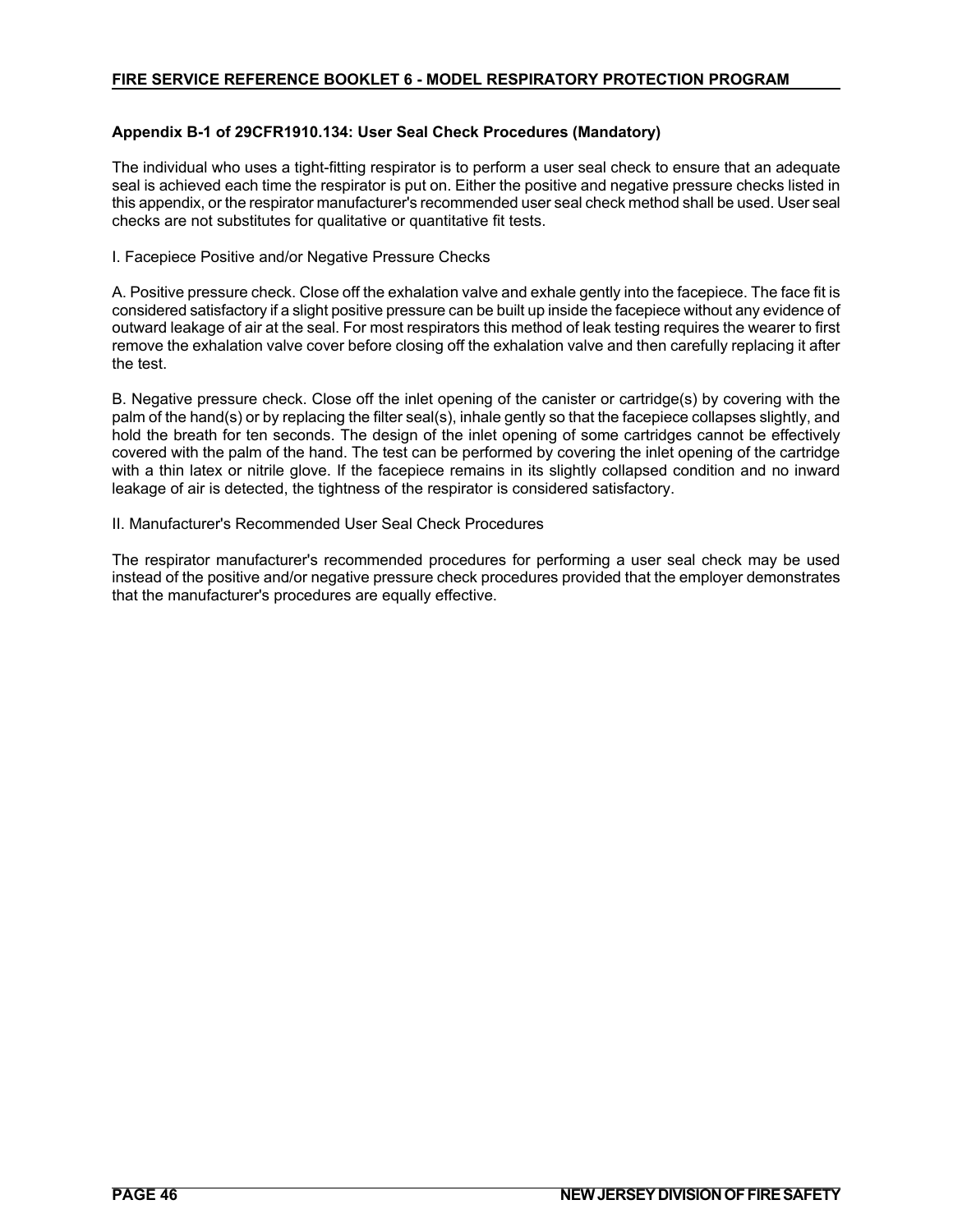#### **Appendix B-2 of 29CFR1910.134: Respirator Cleaning Procedures (Mandatory)**

These procedures are provided for employer use when cleaning respirators. They are general in nature, and the employer as an alternative may use the cleaning recommendations provided by the manufacturer of the respirators used by their employees, provided such procedures are as effective as those listed here in Appendix B- 2. Equivalent effectiveness simply means that the procedures used must accomplish the objectives set forth in Appendix B-2, i.e., must ensure that the respirator is properly cleaned and disinfected in a manner that prevents damage to the respirator and does not cause harm to the user.

I. Procedures for Cleaning Respirators

A. Remove filters, cartridges, or canisters. Disassemble facepieces by removing speaking diaphragms, demand and pressure- demand valve assemblies, hoses, or any components recommended by the manufacturer. Discard or repair any defective parts.

B. Wash components in warm (43 deg. C [110 deg. F] maximum) water with a mild detergent or with a cleaner recommended by the manufacturer. A stiff bristle (not wire) brush may be used to facilitate the removal of dirt.

C. Rinse components thoroughly in clean, warm (43 deg. C [110 deg. F] maximum), preferably running water. Drain.

D. When the cleaner used does not contain a disinfecting agent, respirator components should be immersed for two minutes in one of the following:

1. Hypochlorite solution (50 ppm of chlorine) made by adding approximately one milliliter of laundry bleach to one liter of water at 43 deg. C (110 deg. F); or,

2. Aqueous solution of iodine (50 ppm iodine) made by adding approximately 0.8 milliliters of tincture of iodine (6-8 grams ammonium and/or potassium iodide/100 cc of 45% alcohol) to one liter of water at 43 deg. C (110 deg. F); or,

3. Other commercially available cleansers of equivalent disinfectant quality when used as directed, if their use is recommended or approved by the respirator manufacturer.

E. Rinse components thoroughly in clean, warm (43 deg. C [110 deg. F] maximum), preferably running water. Drain. The importance of thorough rinsing cannot be overemphasized. Detergents or disinfectants that dry on facepieces may result in dermatitis. In addition, some disinfectants may cause deterioration of rubber or corrosion of metal parts if not completely removed.

F. Components should be hand-dried with a clean lint-free cloth or air-dried.

G. Reassemble facepiece, replacing filters, cartridges, and canisters where necessary.

H. Test the respirator to ensure that all components work properly.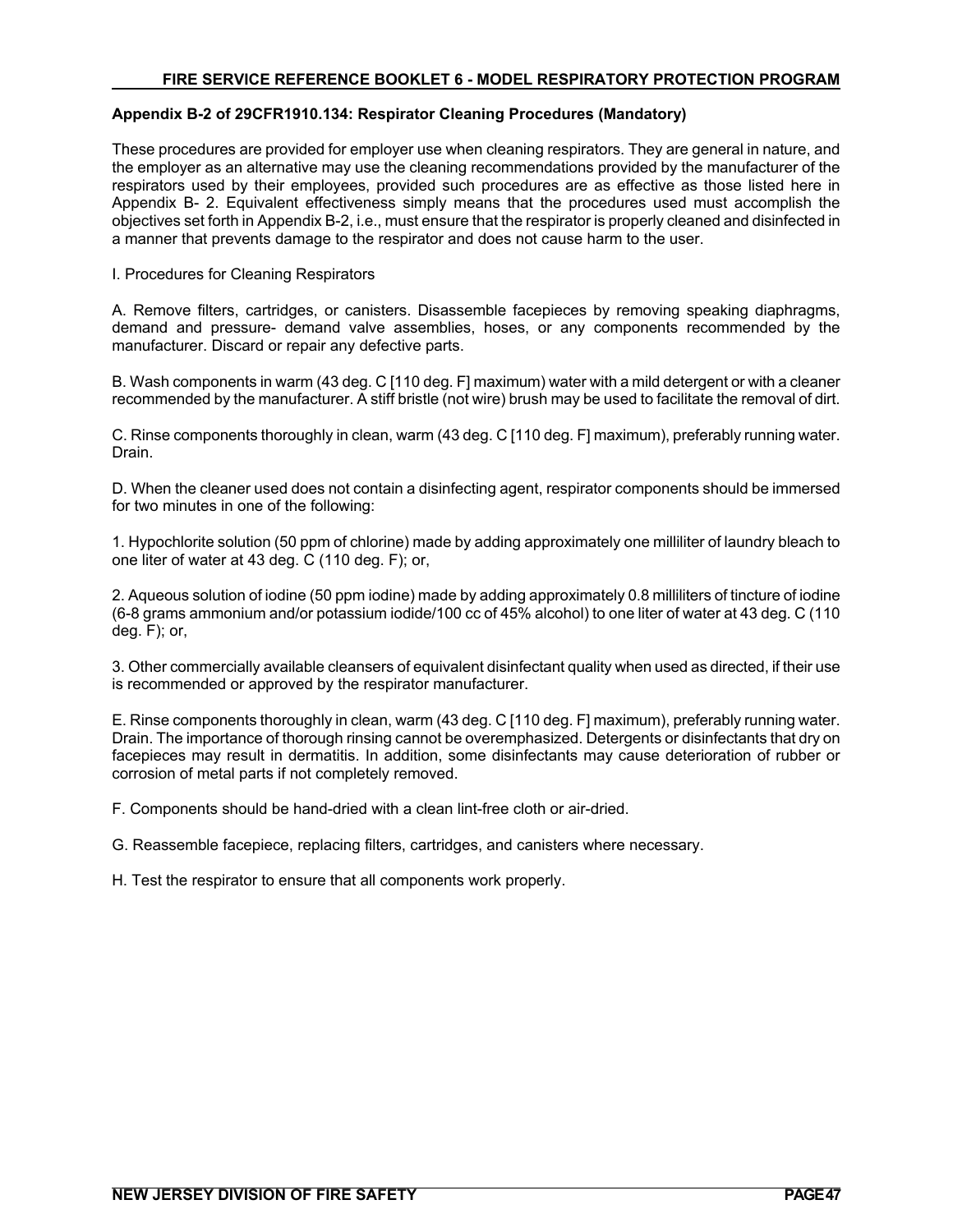#### **Appendix C of 29CFR1910.134: Respirator Medical Evaluation Questionnaire (Mandatory)**

To the employer: Answers to questions in Section 1, and to question 9 in Section 2 of Part A, do not require a medical examination.

To the employee:

Can you read (circle one): Yes/No

Your employer must allow you to answer this questionnaire during normal working hours, or at a time and place that is convenient to you. To maintain your confidentiality, your employer or supervisor must not look at or review your answers, and your employer must tell you how to deliver or send this questionnaire to the health care professional who will review it.

Part A. Section 1. (Mandatory) The following information must be provided by every employee who has been selected to use any type of respirator (please print).

**1. Today's date:** *Comparent* **<b>***Comparent Comparent Comparent* 

**2. Your name: 2. Your name: 2.** *Point 1.**Point 1.**Point 1.**Point 1.**Point 1.**Point 1.**Point 1.**Point 1.**Point 1.**Point 1.**Point 1.**Point 1.**Point 1.**Point 1.**Point 1.**Point 1.**Point* 

**3. Your age (to nearest year):** <u>contribution</u>  $\mathbf{r}$  is a set of  $\mathbf{r}$  and  $\mathbf{r}$  is a set of  $\mathbf{r}$  and  $\mathbf{r}$  is a set of  $\mathbf{r}$  and  $\mathbf{r}$  and  $\mathbf{r}$  and  $\mathbf{r}$  and  $\mathbf{r}$  and  $\mathbf{r}$  and  $\mathbf{r}$ 

**4. Sex (circle one): Male/Female** 

**5. Your height: \_\_\_\_\_\_\_\_\_\_ ft. \_\_\_\_\_\_\_\_\_\_ in.** 

- **6. Your weight: \_\_\_\_\_\_\_\_\_\_\_\_ lbs.**
- **7. Your job title:\_\_\_\_\_\_\_\_\_\_\_\_\_\_\_\_\_\_\_\_\_\_\_\_\_\_\_\_\_\_\_\_\_\_\_\_\_\_\_\_\_\_\_\_\_\_\_\_\_\_\_\_\_**

**8. A phone number where you can be reached by the health care professional who reviews this questionnaire (include the Area Code):** 

**9. The best time to phone you at this number:** 

**10. Has your employer told you how to contact the health care professional who will review this questionnaire (circle one): Yes/No** 

#### **11. Check the type of respirator you will use (you can check more than one category):**

a. \_\_\_\_\_\_\_\_\_ N, R, or P disposable respirator (filter-mask, non- cartridge type only).

b. \_\_\_\_\_\_ Other type (for example, half- or full-facepiece type, powered-air purifying, supplied-air, self-contained breathing apparatus).

#### **12. Have you worn a respirator (circle one): Yes/No**

If "yes," what type(s):\_\_\_\_\_\_\_\_\_\_\_\_\_\_\_\_\_\_\_\_\_\_\_\_\_\_\_\_\_\_\_\_\_\_\_\_\_\_\_\_\_\_\_\_

**\_\_\_\_\_\_\_\_\_\_\_\_\_\_\_\_\_\_\_\_** 

**Part A. Section 2. (Mandatory)** Questions 1 through 9 below must be answered by every employee who has been selected to use any type of respirator (please circle "yes" or "no"). **1. Do you currently smoke tobacco, or have you smoked tobacco in the last month:** Yes/No **2. Have you ever had any of the following conditions?** 

\_\_\_\_\_\_\_\_\_\_\_\_\_\_\_\_\_\_\_\_\_\_\_\_\_\_\_\_\_\_\_\_\_\_\_\_\_\_\_\_\_\_\_\_\_\_\_\_\_\_\_\_\_\_\_\_\_\_\_\_\_\_\_\_\_\_\_\_\_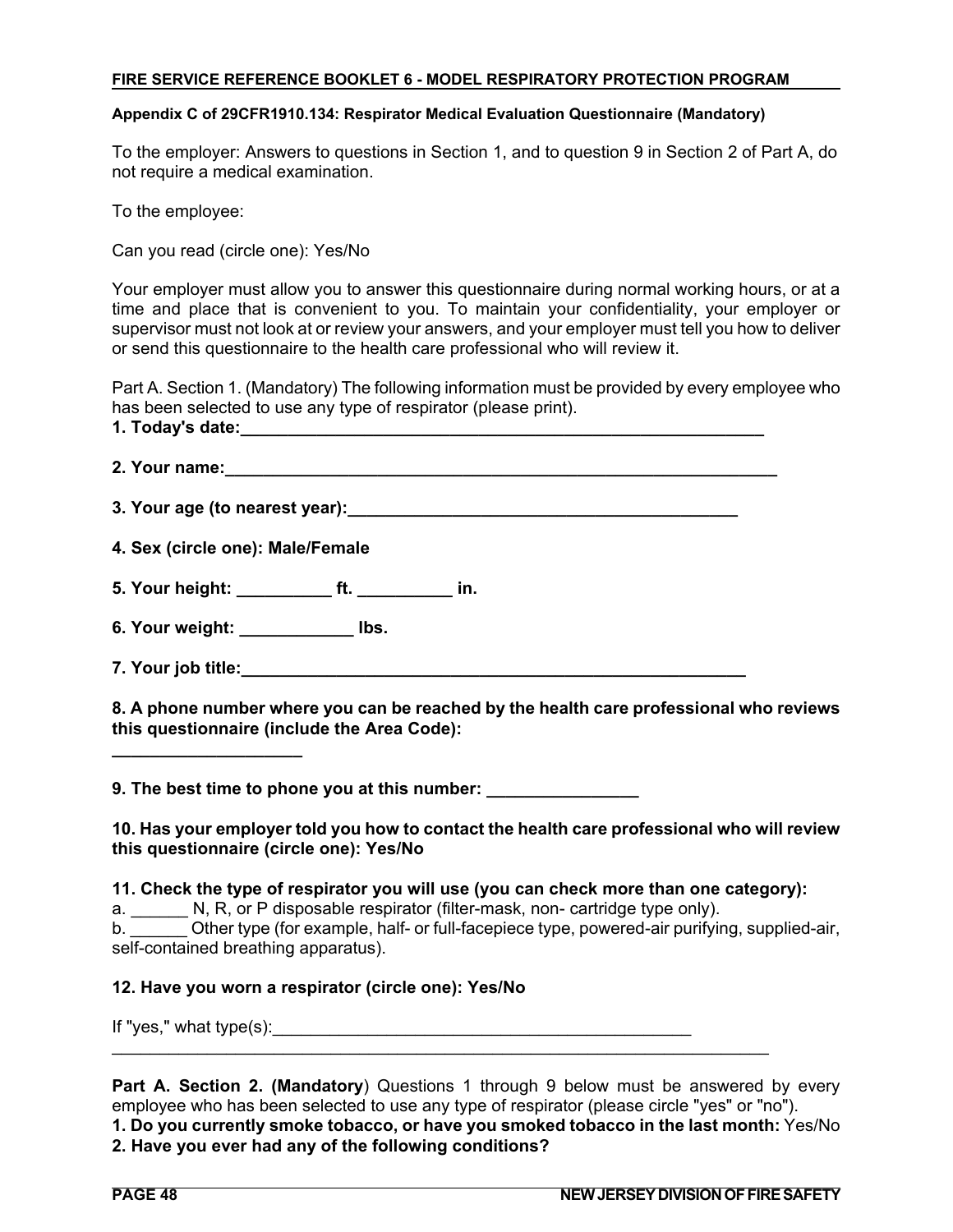- a. Seizures (fits): Yes/No
- b. Diabetes (sugar disease): Yes/No
- c. Allergic reactions that interfere with your breathing: Yes/No
- d. Claustrophobia (fear of closed-in places): Yes/No
- e. Trouble smelling odors: Yes/No

#### **3. Have you ever had any of the following pulmonary or lung problems?**

- a. Asbestosis: Yes/No
- b. Asthma: Yes/No
- c. Chronic bronchitis: Yes/No
- d. Emphysema: Yes/No
- e. Pneumonia: Yes/No
- f. Tuberculosis: Yes/No
- g. Silicosis: Yes/No
- h. Pneumothorax (collapsed lung): Yes/No
- i. Lung cancer: Yes/No
- j. Broken ribs: Yes/No
- k. Any chest injuries or surgeries: Yes/No

l. Any other lung problem that you've been told about: Yes/No

#### **4. Do you currently have any of the following symptoms of pulmonary or lung illness?**

a. Shortness of breath: Yes/No

b. Shortness of breath when walking fast on level ground or walking up a slight hill or incline: Yes/No

- c. Shortness of breath when walking with other people at an ordinary pace on level ground: Yes/No
- d. Have to stop for breath when walking at your own pace on level ground: Yes/No
- e. Shortness of breath when washing or dressing yourself: Yes/No
- f. Shortness of breath that interferes with your job: Yes/No
- g. Coughing that produces phlegm (thick sputum): Yes/No
- h. Coughing that wakes you early in the morning: Yes/No
- i. Coughing that occurs mostly when you are lying down: Yes/No
- j. Coughing up blood in the last month: Yes/No

k. Wheezing: Yes/No

- l. Wheezing that interferes with your job: Yes/No
- m. Chest pain when you breathe deeply: Yes/No

n. Any other symptoms that you think may be related to lung problems:

Yes/No

#### **5. Have you ever had any of the following cardiovascular or heart problems?**

- a. Heart attack: Yes/No
- b. Stroke: Yes/No
- c. Angina: Yes/No
- d. Heart failure: Yes/No
- e. Swelling in your legs or feet (not caused by walking): Yes/No
- f. Heart arrhythmia (heart beating irregularly): Yes/No
- g. High blood pressure: Yes/No
- h. Any other heart problem that you've been told about: Yes/No

#### **6. Have you ever had any of the following cardiovascular or heart symptoms?**

- a. Frequent pain or tightness in your chest: Yes/No
- b. Pain or tightness in your chest during physical activity: Yes/No
- c. Pain or tightness in your chest that interferes with your job: Yes/No
- d. In the past two years, have you noticed your heart skipping or missing a beat: Yes/No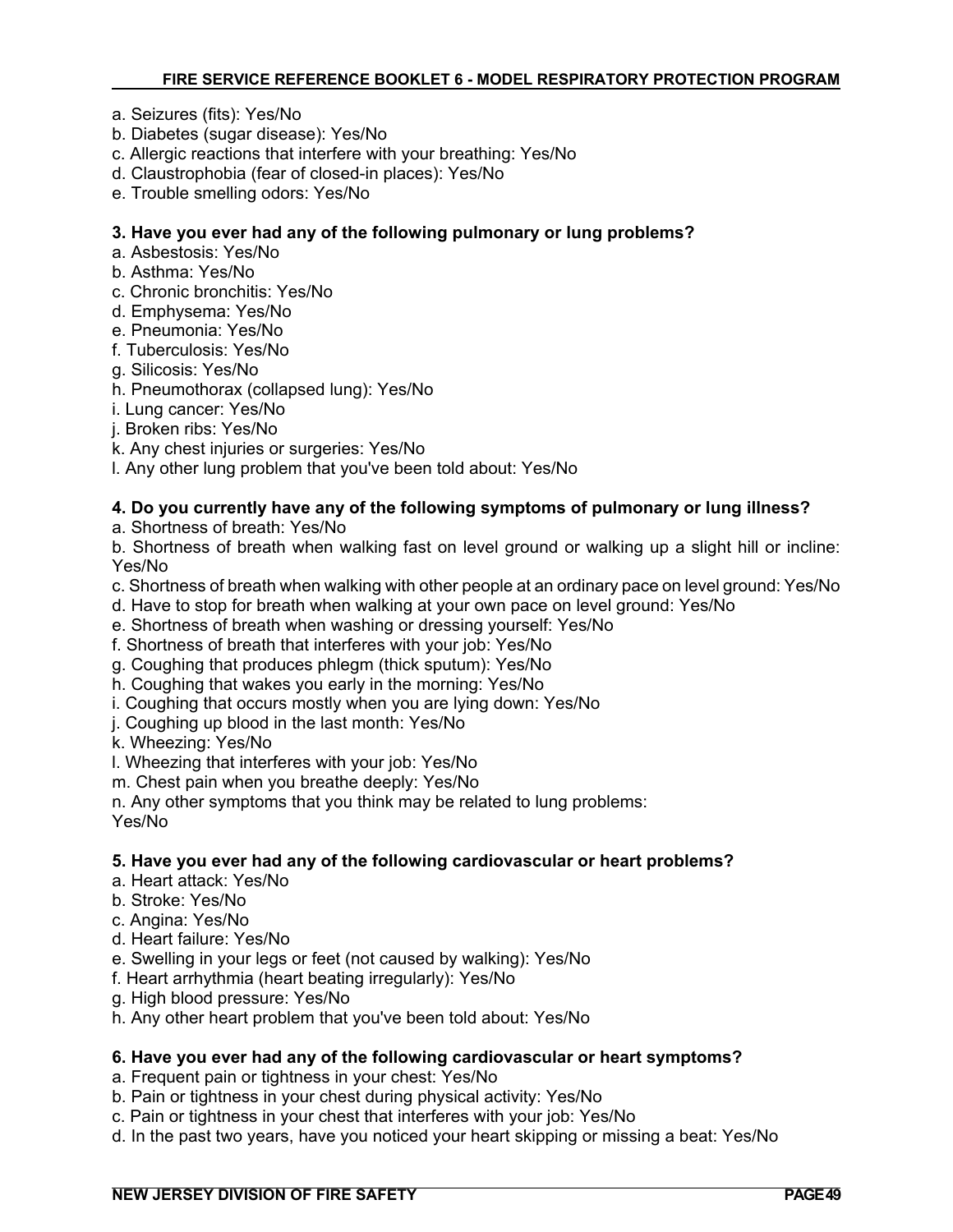e. Heartburn or indigestion that is not related to eating: Yes/ No

f. Any other symptoms that you think may be related to heart or circulation problems: Yes/No

# **7. Do you currently take medication for any of the following problems?**

- a. Breathing or lung problems: Yes/No
- b. Heart trouble: Yes/No
- c. Blood pressure: Yes/No
- d. Seizures (fits): Yes/No

#### **8. If you've used a respirator, have you ever had any of the following problems?** (If you've

never used a respirator, check the following space and go to question 9:)

- a. Eye irritation: Yes/No
- b. Skin allergies or rashes: Yes/No
- c. Anxiety: Yes/No
- d. General weakness or fatigue: Yes/No
- e. Any other problem that interferes with your use of a respirator: Yes/No

#### **9. Would you like to talk to the health care professional who will review this questionnaire about your answers to this questionnaire:** Yes/No

Questions 10 to 15 below must be answered by every employee who has been selected to use either a full-facepiece respirator or a self-contained breathing apparatus (SCBA). For employees who have been selected to use other types of respirators, answering these questions is voluntary.

#### **10. Have you ever lost vision in either eye (temporarily or permanently):** Yes/No

#### **11. Do you currently have any of the following vision problems?**

- a. Wear contact lenses: Yes/No
- b. Wear glasses: Yes/No
- c. Color blind: Yes/No
- d. Any other eye or vision problem: Yes/No

#### **12. Have you ever had an injury to your ears, including a broken ear drum:** Yes/No

#### **13. Do you currently have any of the following hearing problems?**

- a. Difficulty hearing: Yes/No
- b. Wear a hearing aid: Yes/No
- c. Any other hearing or ear problem: Yes/No

#### **14. Have you ever had a back injury:** Yes/No

#### **15. Do you currently have any of the following musculoskeletal problems?**

- a. Weakness in any of your arms, hands, legs, or feet: Yes/No
- b. Back pain: Yes/No
- c. Difficulty fully moving your arms and legs: Yes/No
- d. Pain or stiffness when you lean forward or backward at the waist: Yes/No
- e. Difficulty fully moving your head up or down: Yes/No
- f. Difficulty fully moving your head side to side: Yes/No
- g. Difficulty bending at your knees: Yes/No
- h. Difficulty squatting to the ground: Yes/No
- i. Climbing a flight of stairs or a ladder carrying more than 25 lbs: Yes/No
- j. Any other muscle or skeletal problem that interferes with using a respirator: Yes/No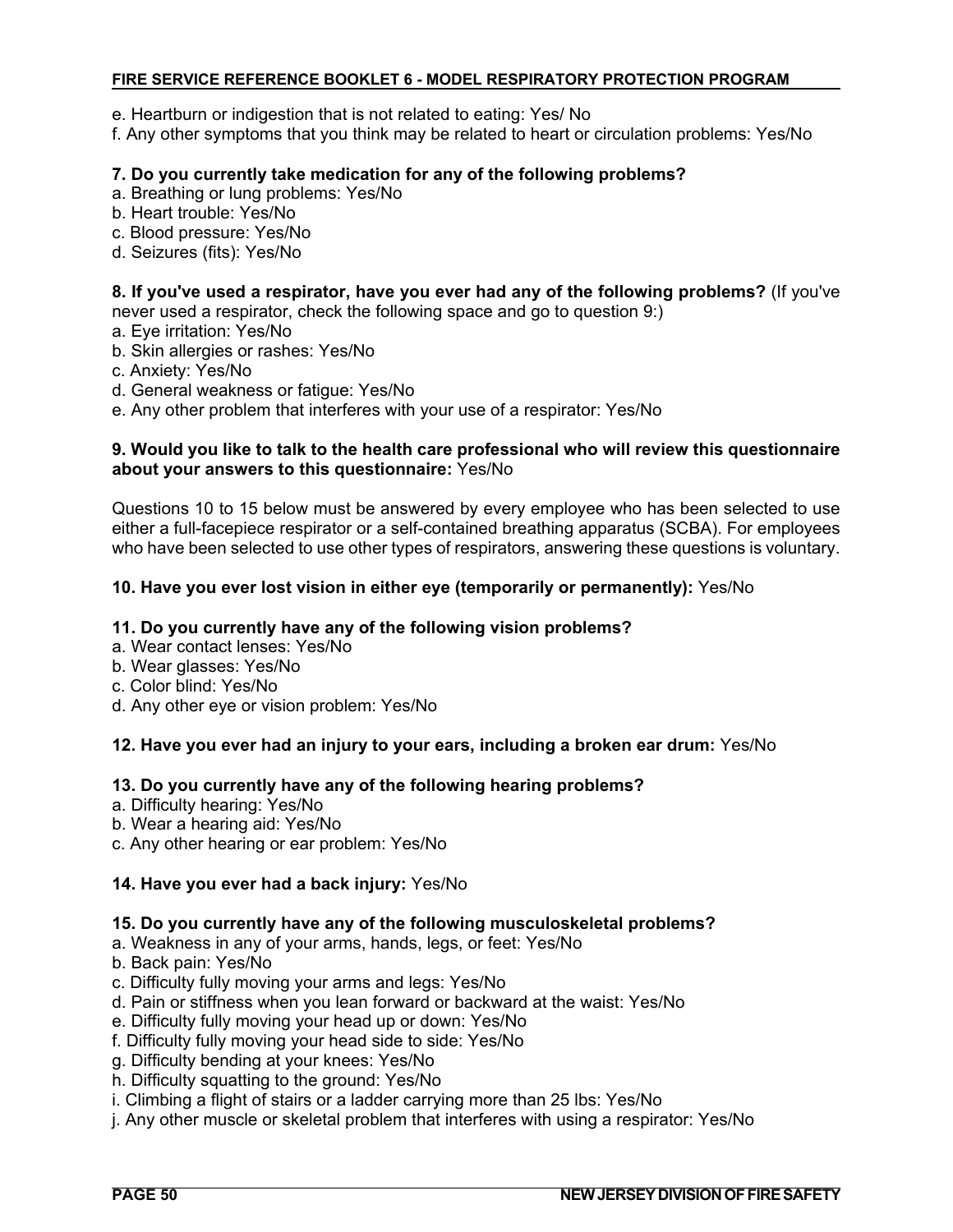**Part B** Any of the following questions, and other questions not listed, may be added to the questionnaire at the discretion of the health care professional who will review the questionnaire.

#### **1. In your present job, are you working at high altitudes (over 5,000 feet) or in a place that has lower than normal amounts of oxygen:** Yes/No

If "yes," do you have feelings of dizziness, shortness of breath,

pounding in your chest, or other symptoms when you're working under these conditions: Yes/No

#### **2. At work or at home, have you ever been exposed to hazardous solvents, hazardous airborne chemicals (e.g., gases, fumes, or dust), or have you come into skin contact with hazardous chemicals:** Yes/No

\_\_\_\_\_\_\_\_\_\_\_\_\_\_\_\_\_\_\_\_\_\_\_\_\_\_\_\_\_\_\_\_\_\_\_\_\_\_\_\_\_\_\_\_\_\_\_\_\_\_\_\_\_\_\_\_\_\_\_\_\_\_\_\_\_\_\_\_\_\_\_ \_\_\_\_\_\_\_\_\_\_\_\_\_\_\_\_\_\_\_\_\_\_\_\_\_\_\_\_\_\_\_\_\_\_\_\_\_\_\_\_\_\_\_\_\_\_\_\_\_\_\_\_\_\_\_\_\_\_\_\_\_\_\_\_\_\_\_\_\_\_\_

\_\_\_\_\_\_\_\_\_\_\_\_\_\_\_\_\_\_\_\_\_\_\_\_\_\_\_\_\_\_\_\_\_\_\_\_\_\_\_\_\_\_\_\_\_\_\_\_\_\_\_\_\_\_\_\_\_\_\_\_\_\_\_\_\_\_\_\_\_\_\_ \_\_\_\_\_\_\_\_\_\_\_\_\_\_\_\_\_\_\_\_\_\_\_\_\_\_\_\_\_\_\_\_\_\_\_\_\_\_\_\_\_\_\_\_\_\_\_\_\_\_\_\_\_\_\_\_\_\_\_\_\_\_\_\_\_\_\_\_\_\_\_

\_\_\_\_\_\_\_\_\_\_\_\_\_\_\_\_\_\_\_\_\_\_\_\_\_\_\_\_\_\_\_\_\_\_\_\_\_\_\_\_\_\_\_\_\_\_\_\_\_\_\_\_\_\_\_\_\_\_\_\_\_\_\_\_\_\_\_\_\_\_\_

\_\_\_\_\_\_\_\_\_\_\_\_\_\_\_\_\_\_\_\_\_\_\_\_\_\_\_\_\_\_\_\_\_\_\_\_\_\_\_\_\_\_\_\_\_\_\_\_\_\_\_\_\_\_\_\_\_\_\_\_\_\_\_\_\_\_\_\_\_\_\_

\_\_\_\_\_\_\_\_\_\_\_\_\_\_\_\_\_\_\_\_\_\_\_\_\_\_\_\_\_\_\_\_\_\_\_\_\_\_\_\_\_\_\_\_\_\_\_\_\_\_\_\_\_\_\_\_\_\_\_\_\_\_\_\_\_\_\_\_\_\_\_

If "yes," name the chemicals if you know them:

#### **3. Have you ever worked with any of the materials, or under any of the conditions, listed below:**

- a. Asbestos: Yes/No
- b. Silica (e.g., in sandblasting): Yes/No
- c. Tungsten/cobalt (e.g., grinding or welding this material): Yes/No
- d. Beryllium: Yes/No
- e. Aluminum: Yes/No
- f. Coal (for example, mining): Yes/No
- g. Iron: Yes/No
- h. Tin: Yes/No
- i. Dusty environments: Yes/No
- j. Any other hazardous exposures: Yes/No
- If "yes," describe these exposures:\_\_\_\_\_\_\_\_\_\_\_\_

#### **4. List any second jobs or side businesses you have:** \_\_\_\_\_\_\_\_\_\_\_\_\_\_\_\_\_\_\_

#### **5. List your previous occupations:** \_\_\_\_\_\_\_\_\_\_\_\_\_\_\_\_\_\_\_\_\_\_\_\_\_\_\_\_\_\_\_\_\_\_\_\_\_

#### **6. List your current and previous hobbies:** \_\_\_\_\_\_\_\_\_\_\_\_\_\_\_\_\_\_\_\_\_\_\_\_\_\_\_\_\_\_\_\_

#### **7. Have you been in the military services?** Yes/No

If "yes," were you exposed to biological or chemical agents (either in training or combat): Yes/No

#### **8. Have you ever worked on a HAZMAT team?** Yes/No

# **9. Other than medications for breathing and lung problems, heart trouble, blood pressure, and seizures mentioned earlier in this questionnaire, are you taking any other medications for any reason (including over-the-counter medications):** Yes/No

If "yes," name the medications if you know them:

#### **10. Will you be using any of the following items with your respirator(s)?**

a. HEPA Filters: Yes/No

b. Canisters (for example, gas masks): Yes/No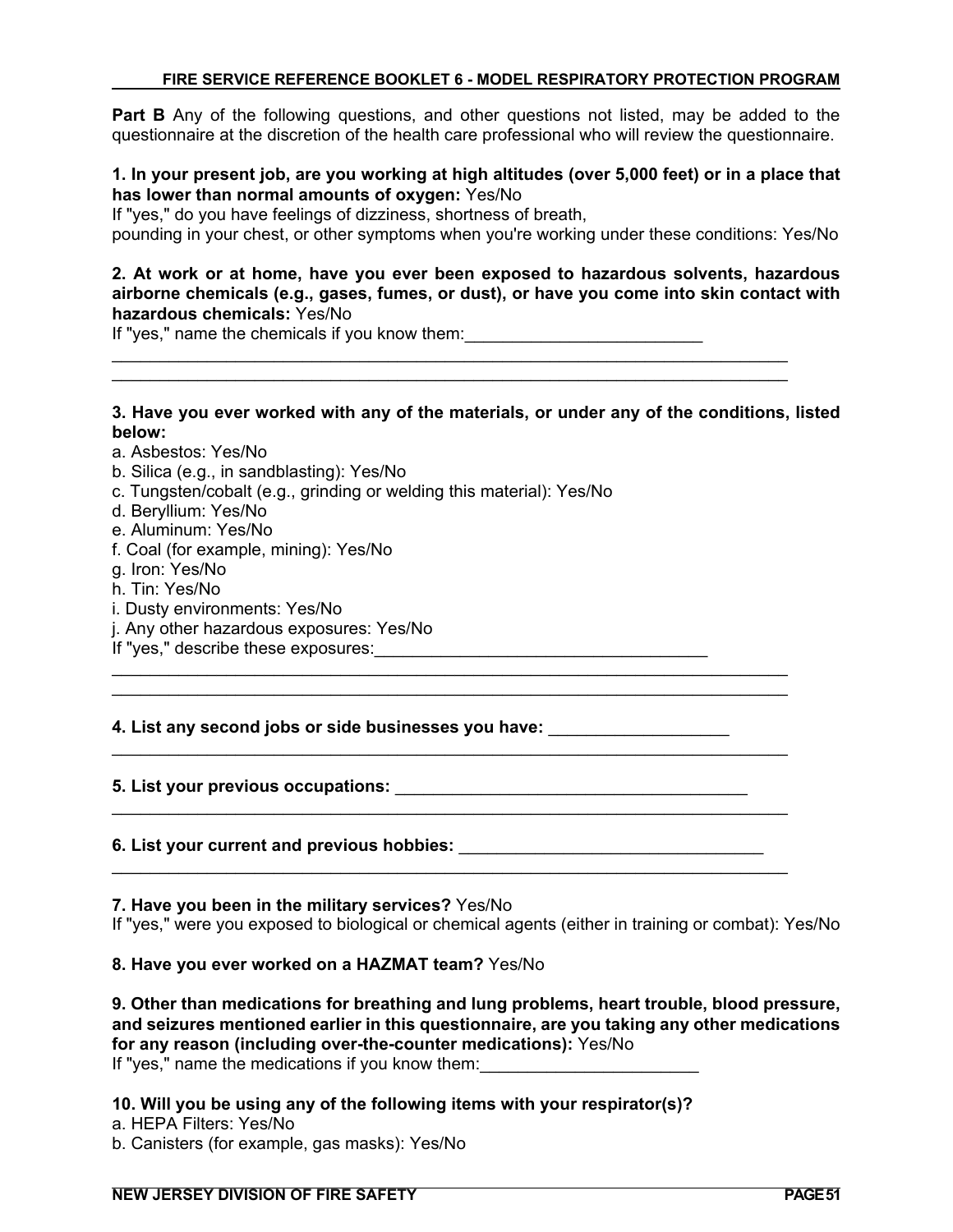#### c. Cartridges: Yes/No

**11. How often are you expected to use the respirator(s)** (circle "yes" or "no" for all answers that apply to you)?:

- a. Escape only (no rescue): Yes/No
- b. Emergency rescue only: Yes/No
- c. Less than 5 hours per week: Yes/No
- d. Less than 2 hours per day: Yes/No
- e. 2 to 4 hours per day: Yes/No
- f. Over 4 hours per day: Yes/No

## **12. During the period you are using the respirator(s), is your work effort:**

a. Light (less than 200 kcal per hour): Yes/No

If "yes," how long does this period last during the average

shift: The shift: The shift: The shift: The shift: The shift: The shift: The shift: The shift: The shift: The shift: The shift: The shift: The shift: The shift: The shift: The shift: The shift: The shift: The shift: The sh

Examples of a light work effort are sitting while writing, typing, drafting, or performing light assembly work; or standing while operating a drill press (1-3 lbs.) or controlling machines.

b. Moderate (200 to 350 kcal per hour): Yes/No

If "yes," how long does this period last during the average

shift: example a shift: the shift: the shift: the shift: the shift: the shift: the shift: the shift: the shift: the shift: the shift: the shift: the shift: the shift: the shift: the shift: the shift: the shift: the shift:

Examples of moderate work effort are sitting while nailing or filing; driving a truck or bus in urban traffic; standing while drilling, nailing, performing assembly work, or transferring a moderate load (about 35 lbs.) at trunk level; walking on a level surface about 2 mph or down a 5-degree grade about 3 mph; or pushing a wheelbarrow with a heavy load (about 100 lbs.) on a level surface.

c. Heavy (above 350 kcal per hour): Yes/No

If "yes," how long does this period last during the average

shift:\_\_\_\_\_\_\_\_\_\_\_\_hrs.\_\_\_\_\_\_\_\_\_\_\_\_mins.

Examples of heavy work are lifting a heavy load (about 50 lbs.) from the floor to your waist or shoulder; working on a loading dock; shoveling; standing while bricklaying or chipping castings; walking up an 8-degree grade about 2 mph; climbing stairs with a heavy load (about 50 lbs.).

#### **13. Will you be wearing protective clothing and/or equipment (other than the respirator) when you're using your respirator:** Yes/No

If "yes," describe this protective clothing and/or equipment:

**14. Will you be working under hot conditions (temperature exceeding 77 deg. F):** Yes/No

\_\_\_\_\_\_\_\_\_\_\_\_\_\_\_\_\_\_\_\_\_\_\_\_\_\_\_\_\_\_\_\_\_\_\_\_\_\_\_\_\_\_\_\_\_\_\_\_\_\_\_\_\_\_\_\_\_\_\_\_\_\_\_\_\_\_\_\_\_\_\_

\_\_\_\_\_\_\_\_\_\_\_\_\_\_\_\_\_\_\_\_\_\_\_\_\_\_\_\_\_\_\_\_\_\_\_\_\_\_\_\_\_\_\_\_\_\_\_\_\_\_\_\_\_\_\_\_\_\_\_\_\_\_\_\_\_\_\_\_\_\_\_ \_\_\_\_\_\_\_\_\_\_\_\_\_\_\_\_\_\_\_\_\_\_\_\_\_\_\_\_\_\_\_\_\_\_\_\_\_\_\_\_\_\_\_\_\_\_\_\_\_\_\_\_\_\_\_\_\_\_\_\_\_\_\_\_\_\_\_\_\_\_\_

\_\_\_\_\_\_\_\_\_\_\_\_\_\_\_\_\_\_\_\_\_\_\_\_\_\_\_\_\_\_\_\_\_\_\_\_\_\_\_\_\_\_\_\_\_\_\_\_\_\_\_\_\_\_\_\_\_\_\_\_\_\_\_\_\_\_\_\_\_\_\_ \_\_\_\_\_\_\_\_\_\_\_\_\_\_\_\_\_\_\_\_\_\_\_\_\_\_\_\_\_\_\_\_\_\_\_\_\_\_\_\_\_\_\_\_\_\_\_\_\_\_\_\_\_\_\_\_\_\_\_\_\_\_\_\_\_\_\_\_\_\_\_

**15. Will you be working under humid conditions:** Yes/No

**16. Describe the work you'll be doing while you're using your respirator(s):** 

**17. Describe any special or hazardous conditions you might encounter when you're using your respirator(s)** (for example, confined spaces, life-threatening gases):

**18. Provide the following information, if you know it, for each toxic substance that you'll be exposed to when you're using your respirator(s):**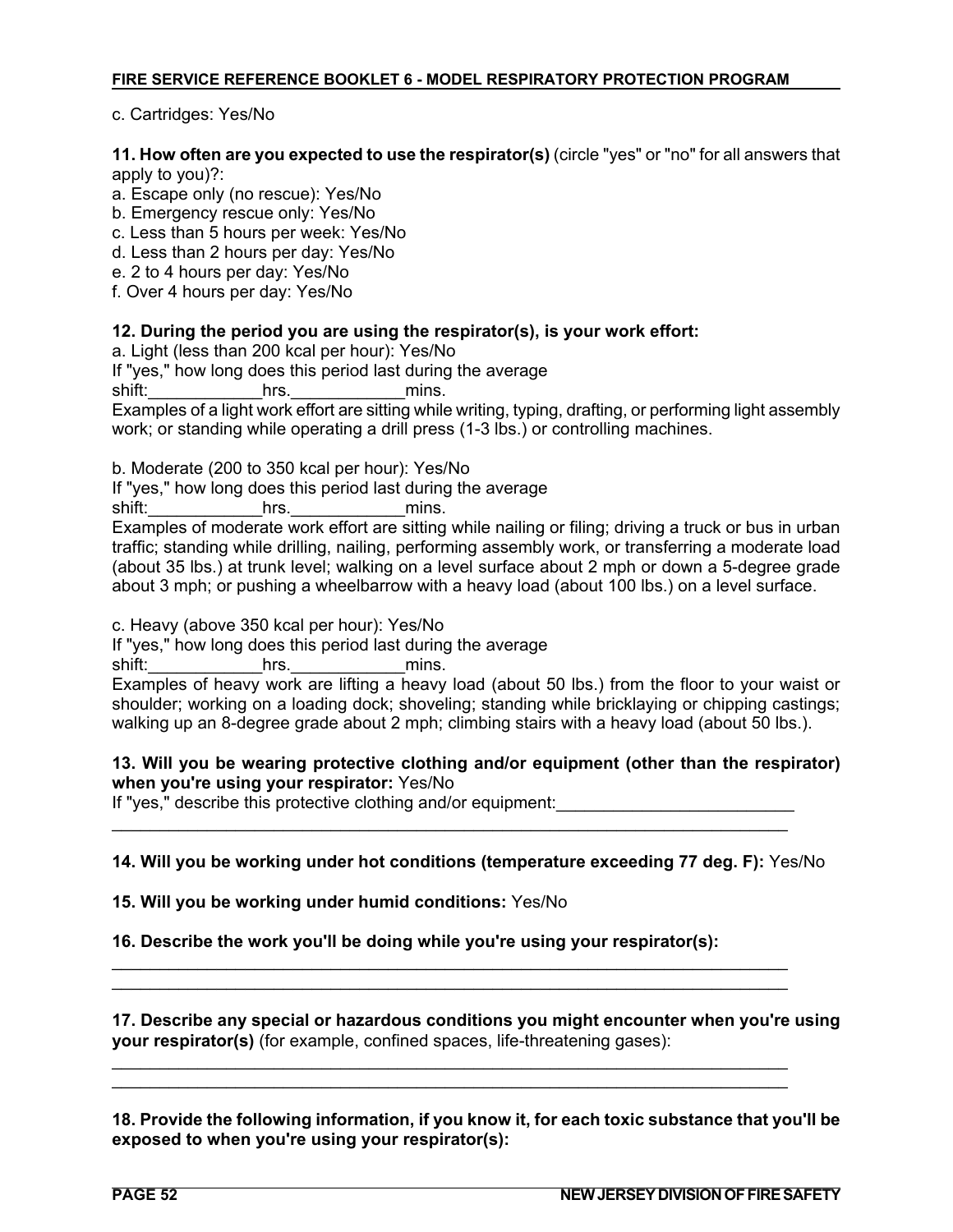Name of the first toxic substance: express the substance of the first toxic substance:

Estimated maximum exposure level per shift:\_\_\_\_\_\_\_\_\_\_\_\_\_\_\_\_\_\_\_\_\_\_\_\_\_\_\_\_

Duration of exposure per shift\_\_\_\_\_\_\_\_\_\_\_\_\_\_\_\_\_\_\_\_\_\_\_\_\_\_\_\_\_\_\_\_\_\_\_\_\_\_\_\_\_

Name of the second toxic substance:\_\_\_\_\_\_\_\_\_\_\_\_\_\_\_\_\_\_\_\_\_\_\_\_\_\_\_\_\_\_\_\_\_\_\_\_

Estimated maximum exposure level per shift:\_\_\_\_\_\_\_\_\_\_\_\_\_\_\_\_\_\_\_\_\_\_\_\_\_\_\_\_

Duration of exposure per shift:\_\_\_\_\_\_\_\_\_\_\_\_\_\_\_\_\_\_\_\_\_\_\_\_\_\_\_\_\_\_\_\_\_\_\_\_\_\_\_\_

Name of the third toxic substance:<br>

Estimated maximum exposure level per shift:\_\_\_\_\_\_\_\_\_\_\_\_\_\_\_\_\_\_\_\_\_\_\_\_\_\_\_\_

Duration of exposure per shift:

The name of any other toxic substances that you'll be exposed to while using your respirator:

**19. Describe any special responsibilities you'll have while using your respirator(s) that may affect the safety and well-being of others (for example, rescue, security):** 

\_\_\_\_\_\_\_\_\_\_\_\_\_\_\_\_\_\_\_\_\_\_\_\_\_\_\_\_\_\_\_\_\_\_\_\_\_\_\_\_\_\_\_\_\_\_\_\_\_\_\_\_\_\_\_\_\_\_\_\_\_\_\_\_\_\_\_\_\_\_\_

\_\_\_\_\_\_\_\_\_\_\_\_\_\_\_\_\_\_\_\_\_\_\_\_\_\_\_\_\_\_\_\_\_\_\_\_\_\_\_\_\_\_\_\_\_\_\_\_\_\_\_\_\_\_\_\_\_\_\_\_\_\_\_\_\_\_\_\_\_\_\_